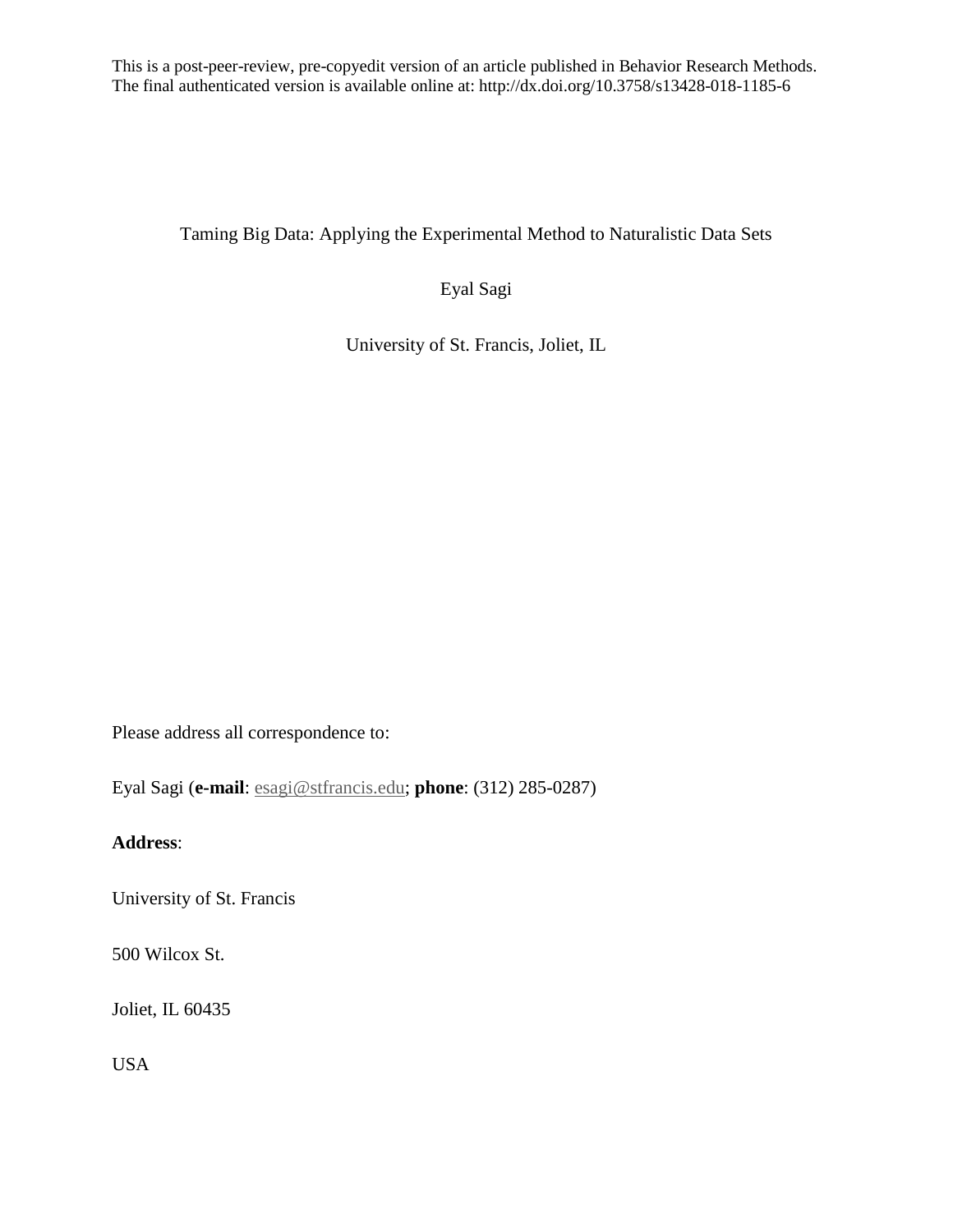#### Abstract

Psychological researchers have traditionally focused on lab-based experiments to test their theories and hypotheses. While the lab provides excellent facilities for controlled testing, some questions are best explored by collecting information that is difficult to obtain in the lab. The vast amounts of data now available to researchers can be a valuable resource in this respect. By incorporating this new realm of data and translating it into traditional laboratory methods, we can expand the reach of the lab into the wilderness of human society. We demonstrate how the troves of linguistic data generated by humans can be used to test theories about cognition and representation. We also suggest how similar interpretations can be made of other research in cognition. The first case tests a long-standing prediction of Gentner's Natural Partition Hypothesis: That verb meaning is more subject to change due to the textual context in which it appears than the meaning of nouns. Using a diachronic corpus, we show that verbs and other relational words show more evidence of semantic change than concrete nouns. In the second case we employ corpus statistics to empirically support phonesthemes – non-morphemic units of sound that are associated with aspects of meaning. We support this measure by demonstrating that it corresponds with performance in a lab experiment. Neither of these questions can be adequately explored without the use of big data in the form of linguistic corpora.

*Keywords*: corpus statistics, big data, semantic change, representation, phonesthemes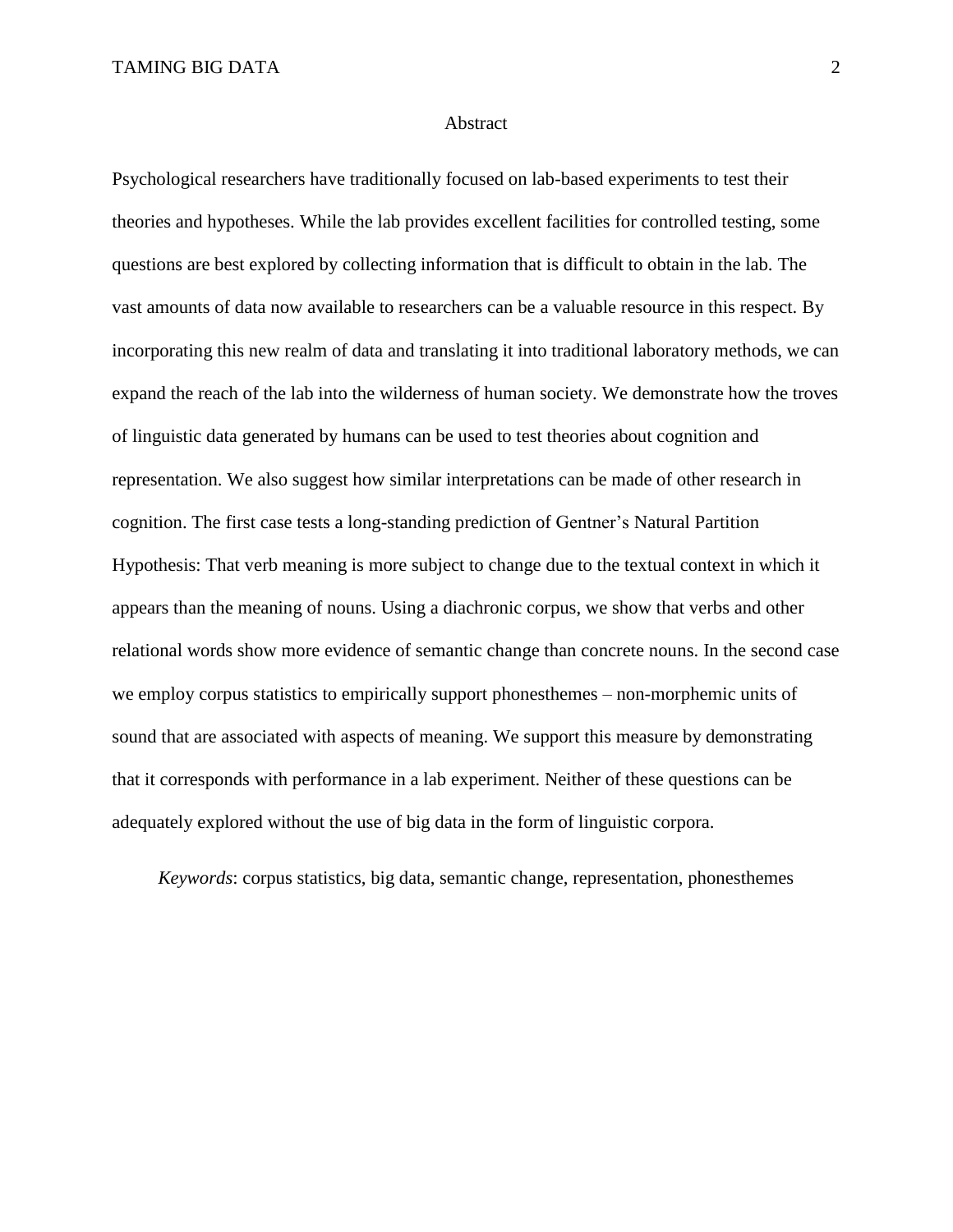Taming Big Data: Applying the Experimental Method to Naturalistic Data Sets

Traditional, lab-based, studies provide a great degree of control. This control enables experimental designs that can be used to explore subtle effects. However, that level of control also means that some lab results do not readily replicate in other, less controlled circumstances, most notably in real world situations. In this paper we will propose that the some of the approaches and methods that have proven so useful in the lab can be applied to more naturalistic data sets gathered from external sources, primarily the internet and other collections of big data. By applying such methods to more naturalistic data, we believe researchers can strike a new balance between internal and external validity in their pursuit of furthering our understanding of cognition and behavior.

We will establish the efficacy of these methods by applying them to investigate two related questions regarding the representation of word meaning – whether verb representations are more relational than those of nouns, and the relationship between word form and its meaning. Both of these cases involve hypotheses regarding the variability of meaning across words and uses, whether grouped by grammatical category or phonetic similarity. Moreover, the dependent measures in both studies involve the textual context in which the words appear and its variability. As a result, the same overall methodological approach can be applied in both cases, with some modifications.

The first study demonstrates how big data can allow researchers to develop new approaches for testing existing question by examining patterns that unfold over long periods of time. In particular, this study tests the hypothesis that the meaning of verbs changes more quickly than the meaning of nouns. The second study shows how, by replacing participants with text, researchers can test hypotheses that are larger in scope and replace some of the reliance on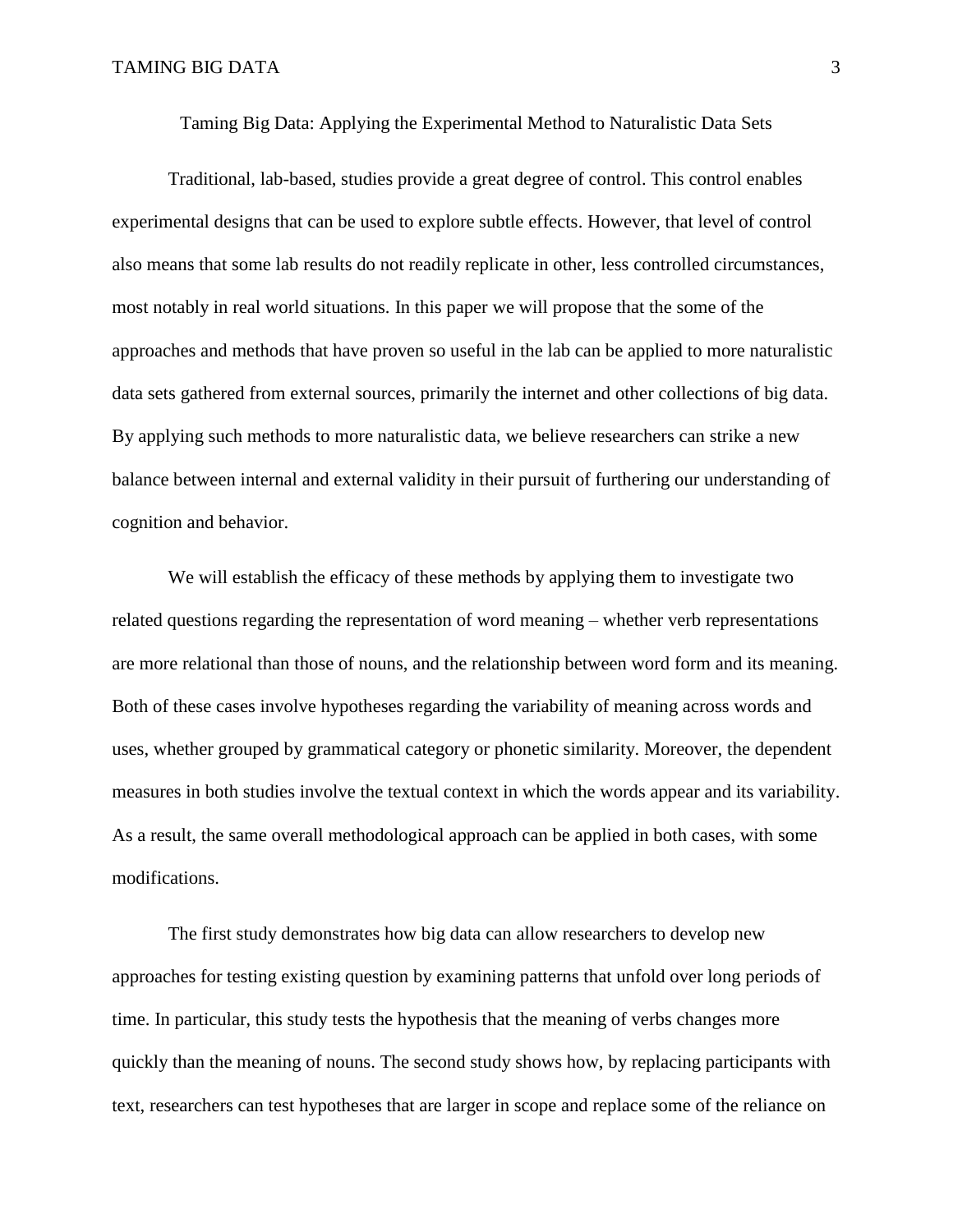participants' intuitions and judgment with objective statistical measures. Specifically, the second study explores proposed relationships between phonetic clusters and the meaning of words incorporating them. Both of these studies illustrate how the combination of large corpora and traditional hypothesis testing designs enables researchers to conduct naturalistic studies with external validity and high statistical power. In particular, using large datasets enables research to approach problems from a different perspective, allowing questions that are difficult, or perhaps even impossible, to explore in the lab to be answered. These difficulties can arise out of the limitations of the lab (Study 1), or because collecting a similar quantity and quality of data from participants is difficult and expensive (Study 2).

### **The Experimental Method and the Study of Cognition**

Psychological researchers have customarily focused on lab-based experiments to test their theories and hypotheses. The lab provides many advantages for research in psychology, and especially for investigations of cognition. Primary among these is the important role control plays in experiments. By controlling the environment, researchers can eliminate many possible confounds and other threats to the validity of their conclusions. This results in studies with a high degree of internal validity and provides a dramatic increase in the statistical power available for testing hypotheses at the cost of reduced external validity. Additionally, the degree of control available at the lab means studies are also easier to replicate, although the success of such efforts at replication has recently come under scrutiny (Aarts et al., 2015).

Nevertheless, conducting research in the lab has its disadvantages. In particular, questions often arise regarding the *external* validity of lab-based results. That same level of control and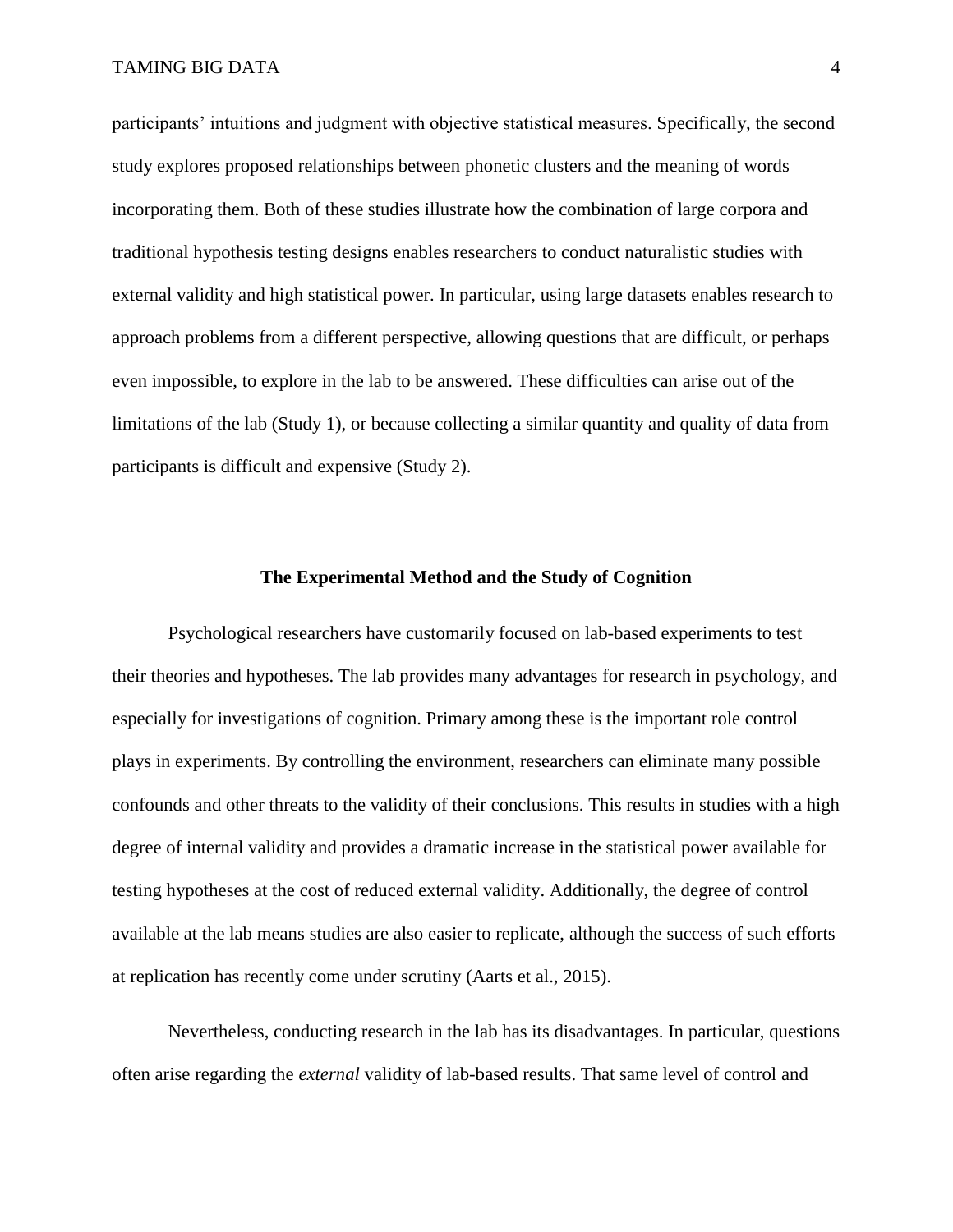care that researchers exercise in the lab can result in studies whose results *depend* on the particular conditions of the study. Small variations in those conditions, such as the addition of noise or ambiguity in language, might cause the effects observed in the lab to be greatly reduced, or even disappear.

To assuage these concerns, researchers also conduct studies in more natural settings. This can be achieved either by endeavoring to recreate such settings within the lab or by venturing outside of the lab to conduct studies in less controlled environments. The advantage of the former is that it allows the researcher to maintain a high degree of control over the study. Its disadvantage is that it is neigh impossible to faithfully recreate a natural setting within a controlled environment and such settings tend to present a compromise between a fully controlled lab study and a study conducted in a natural setting.

In contrast, while studying behavior in a natural setting seems like an ideal avenue for conducting studies in psychology, it complicates study designs and limits the possible manipulations an experimenter can employ as well as the types and precision of the quantitative measurements they can collect. Therefore, while the inspiration of theories and hypotheses is often found outside of the lab, researchers frequently start their scientific investigation by conducting rigorous, precise, and controlled lab studies. Once the phenomenon is better understood in such controlled settings, researchers turn to support these results by providing convincing, if less conclusive, evidence that their theories also predict behavior outside of the lab.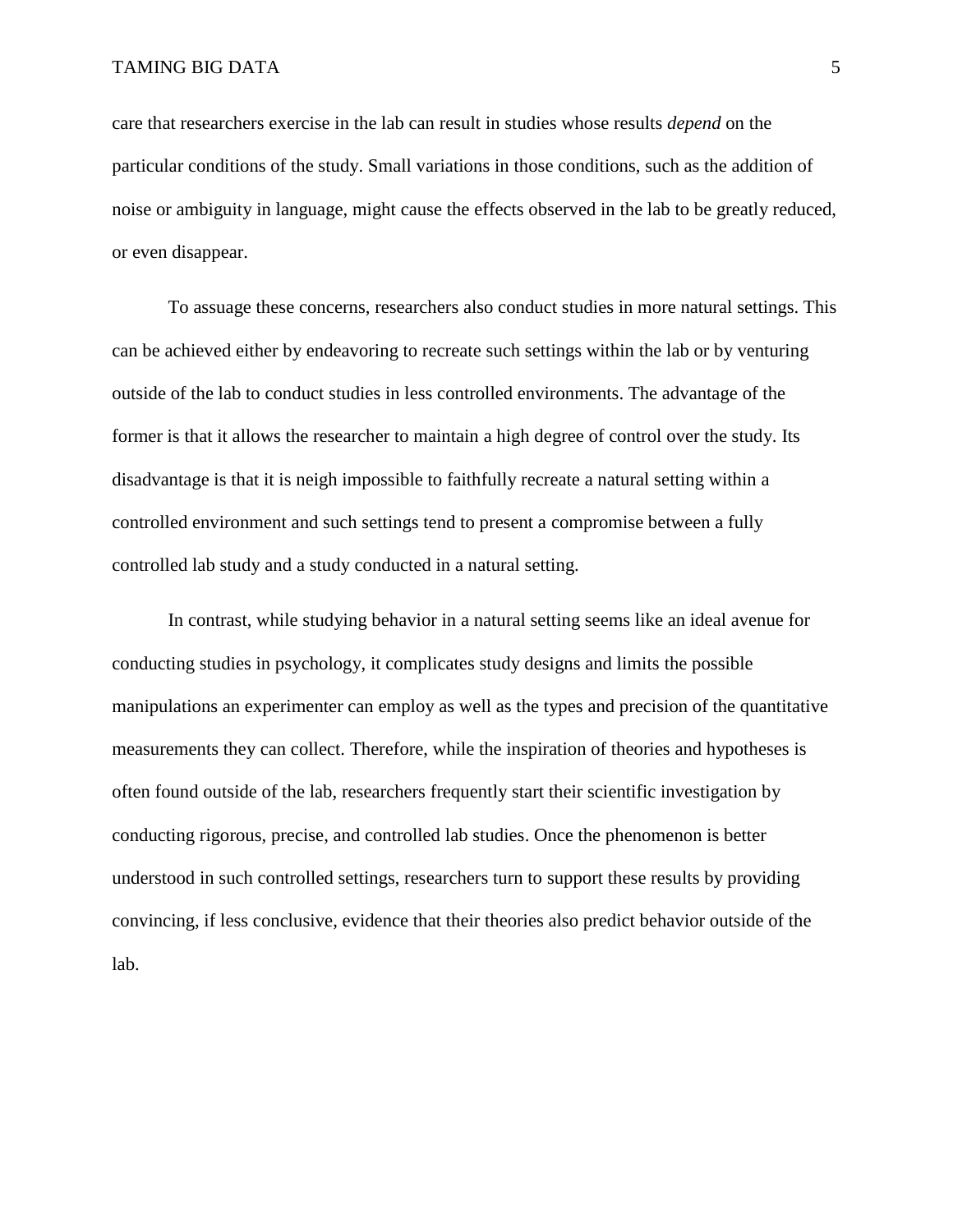#### **Using Big Data to Conduct Studies**

The vast amounts of data now available to researchers can be a valuable resource for research. By incorporating this new realm of data and translating it into traditional laboratory methods, we can expand the reach of the lab into the wilderness of human society. This can allow researchers to conduct research that has more external validity than traditional lab studies, while maintaining, or even improving, the available statistical power. The first step towards such translations is the realization that data from outside the lab, while less controlled, can also be analyzed using the same methods employed for analyzing data gathered in the lab.

Studies conducted in the lab are often concerned with the effect of one or more independent variables (IVs) on the outcome as measured by a dependent variable (DV). Commonly, such studies are designed as experiments, where the IVs are intentionally manipulated by the researcher. The effect of such manipulations on the measured DV are then explored using inferential statistics such as *t*-tests and ANOVAs. In most studies, several different manipulations are used, each giving rise to a different experimental condition and differences in the DV due the condition in which they are measured provide evidence of the effect of the manipulation (and hence the IVs) on the DV. The extensive control that researchers have in a lab setting manifest themselves as a reduction in variability caused by extraneous factors and therefore increases statistical power.

In contrast with lab studies, studies using *big data*, large amounts of data obtained from outside the lab in forms that defy traditional methods of analysis, do not include a direct manipulation of the IVs because no new data is being collected. Nevertheless, in practice, the quantity of data helps offset issues of control and manipulation by providing alternative means of increasing statistical power. Instead of minimizing variance due to random error to increase the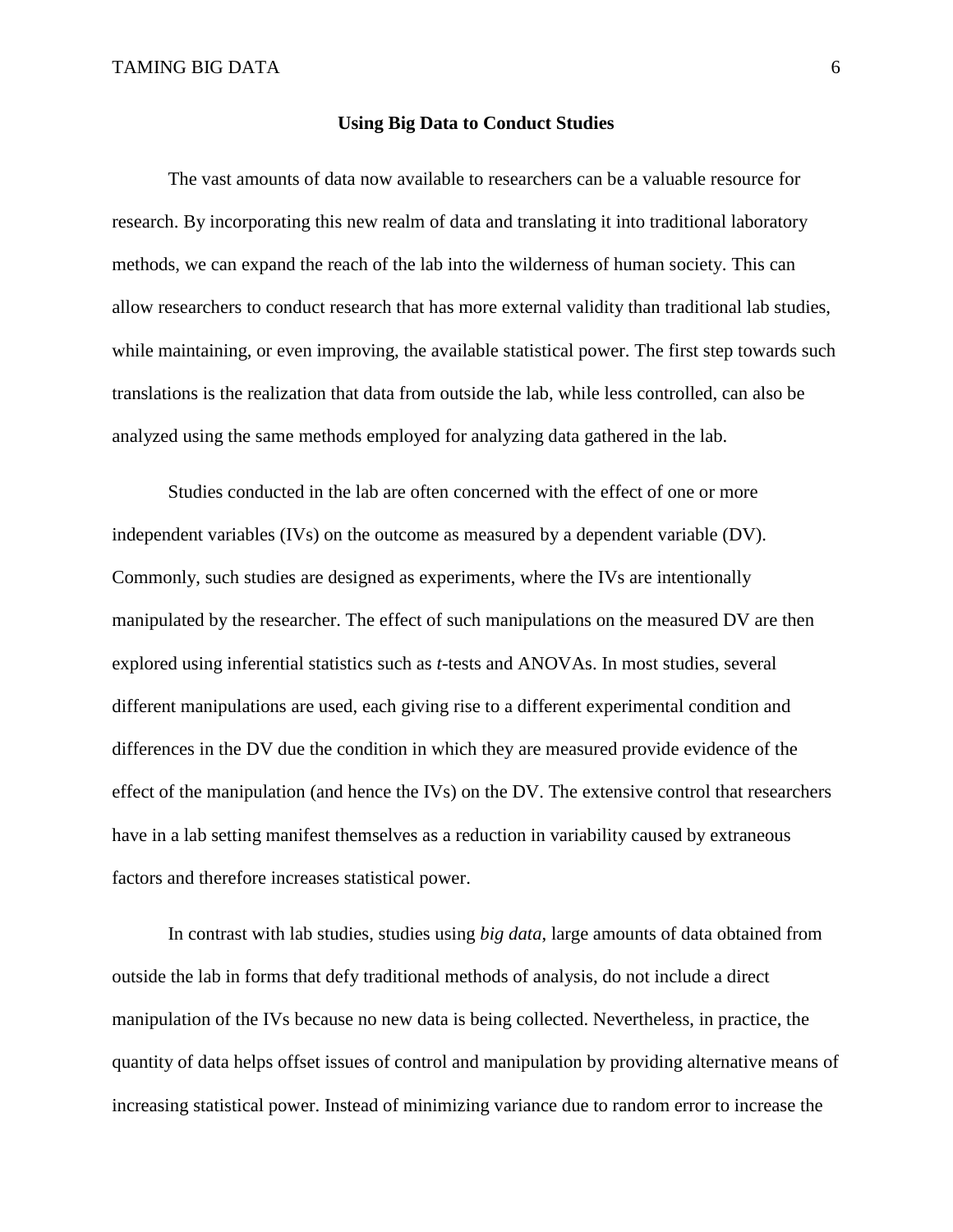likelihood that trends and regularities can be identified, a larger number of samples helps separate them from randomness without sacrificing external validity.

#### **Structured vs. Unstructured Sources of Data**

When using big data for research purposes, it is important to note that there are two large classes of data – Structured data and unstructured data. Most lab studies carefully collect structured data, where each measurement is classified and categorized according to the conditions under which it is collected. The data is therefore annotated and structured based on relevant variables and conditions. Likewise, many existing datasets, for example those that are often used for marketing and business purposes, are structured. Each datum is provided with contextual information that relates it to the dataset in relevant, and often important, ways.

However, there is also plenty of data available that is unstructured. That is, data that is provided on its own, with very little relevant contextual information. This lack of relevant contextual information means that the researcher needs to supply their own structure in order to contextualize the provided data and facilitate analysis.

Text is perhaps the best known of these unstructured datasets. The context provided by text is often included in the text itself. Nevertheless, even texts are often accompanied by some structural information. For instance, the date the text was written, as well as the identity of its authors are often available. However, for most uses, text is largely unstructured because it is difficult to convert the provided textual information into quantifiable measurements. This makes textual data difficult to analyze using standard statistical methods.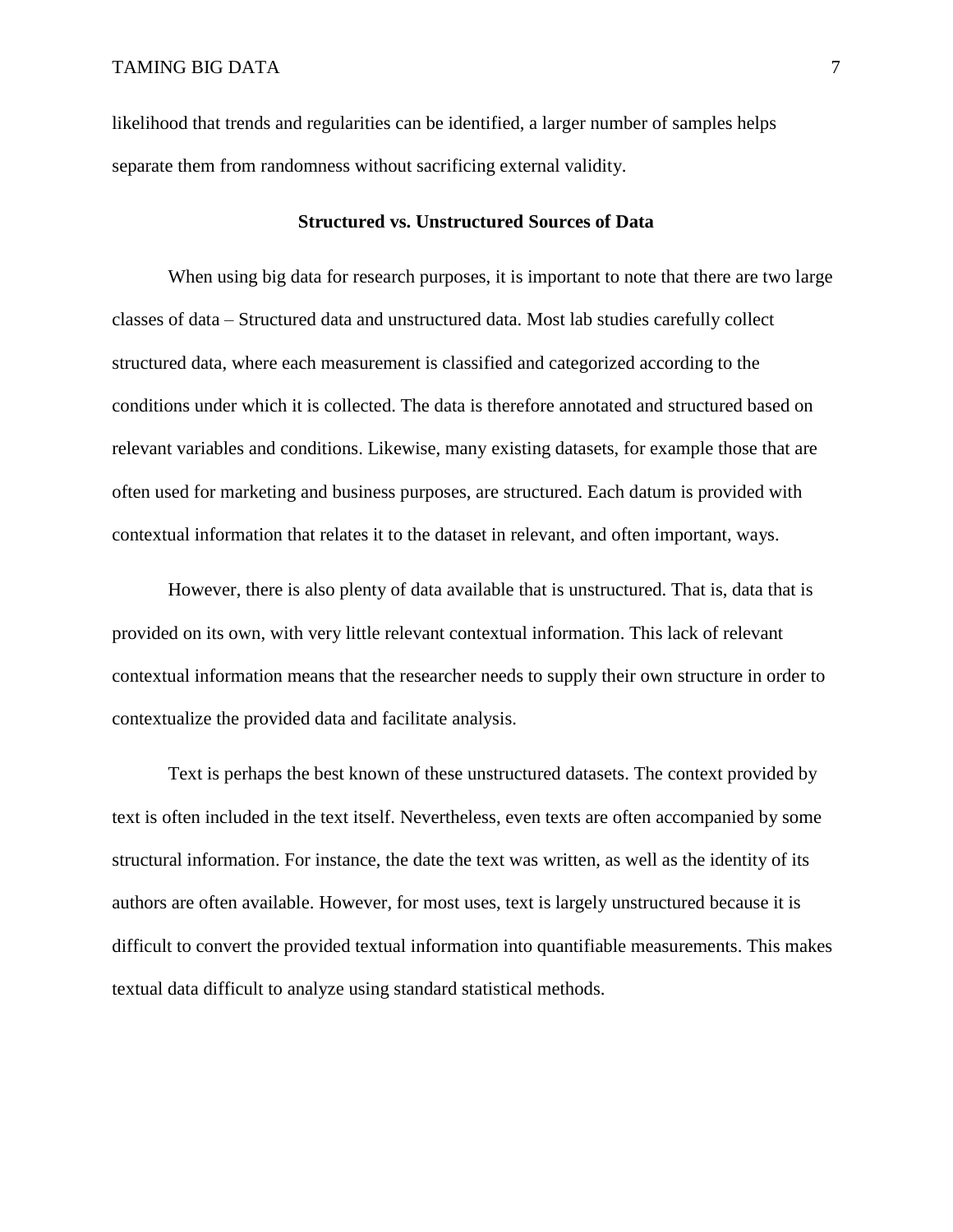### **Quantifying Language**

#### **Multidimensional Spaces and Vector Arithmetic**

One common approach to producing quantified information out of text focuses on the analysis of the contexts in which words appear. These approaches ignore the structures of language and follows the premise that the distribution of words in a text is primarily governed by its content. This premise, succinctly identified by Firth (1957) when he postulated "You shall know a word by the company it keeps", has proven resilient and useful in many studies. It forms the basis for some of the most frequently employed methods used to quantify textual data, such as Latent Semantic Analysis (LSA; Landauer & Dumais, 1997; Landauer, Foltz, & Laham, 1998), Topic Models (Griffiths, Steyvers, & Tenenbaum, 2007; Steyvers & Griffiths, 2007), and machine-learning based approaches such as Word2Vec (Mikolov, Chen, Corrado, & Dean, 2013a), Skip-gram (Mikolov, Chen, Corrado, & Dean, 2013b) and GloVe (Pennington, Socher, & Manning, 2014). These approaches extract patterns of word co-occurrence as a proxy to their semantic content.

In all cases, the methods attempt to estimate the similarity of word meanings based on their proximity of appearance within a text. [Figure 1](#page-8-0) shows a 2-dimensional depiction of the space for the words representing some mammals ('dog' and 'cat') and birds ('dove' and 'eagle'), as well as associated motion verbs ('walking' and 'flying'). As the figure illustrates, related terms (e.g., mammals) appear in relative proximity and distinct terms are separated by space. It is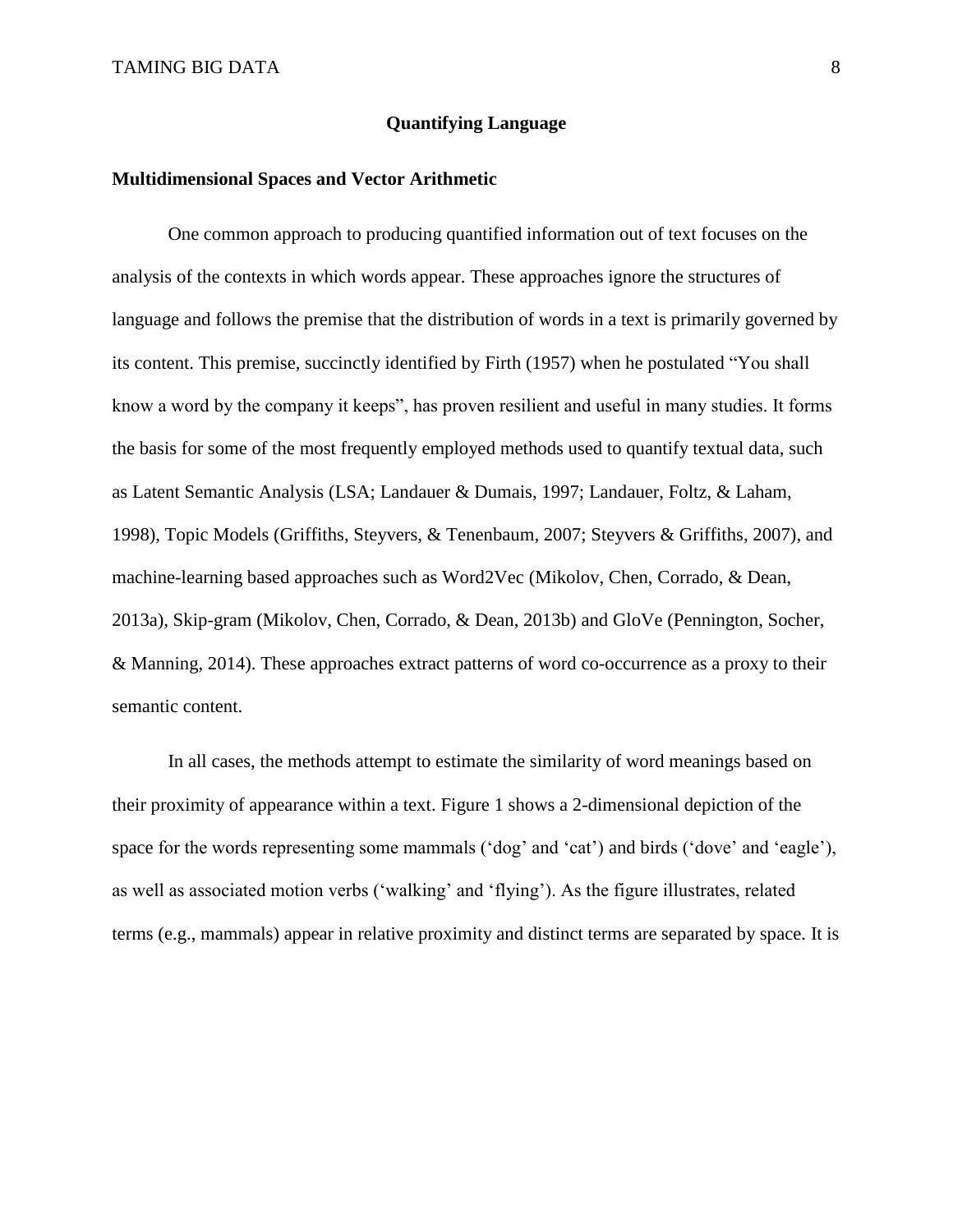

<span id="page-8-0"></span>Figure  $1 - A$  sample 2 dimensional representation of the relative positions of the words *eagle*, *dove*, *cat*, *dog*, *walking*, and *flying*. The positions of the words were generated using Multi-Dimensional Scaling (MDS) to reduce a 100-dimensional space based on co-occurrence patterns in the British National Corpus (BNC Consortium, 2007). Terms cluster by their category (bird, mammal, verb) and are also related by semantic properties (e.g., *flying* is closer to birds while *walking* is closer to mammals).

also relatively straightforward to represent phrases and sentences by combining the representations of the words of which they are comprised, via methods such as vector addition.

Researchers have combined these techniques with other methods from natural language processing to explore a variety of applications, including answering questions (Mohler & Mihalcea, 2009), summarizing texts (Yeh, Ke, Yang, & Meng, 2005), automatic grading (Foltz, Laham, & Landauer, 1999; Graesser et al., 2000), and translating between languages (Tam, Lane, & Schultz, 2007). More importantly in the context of psychological research,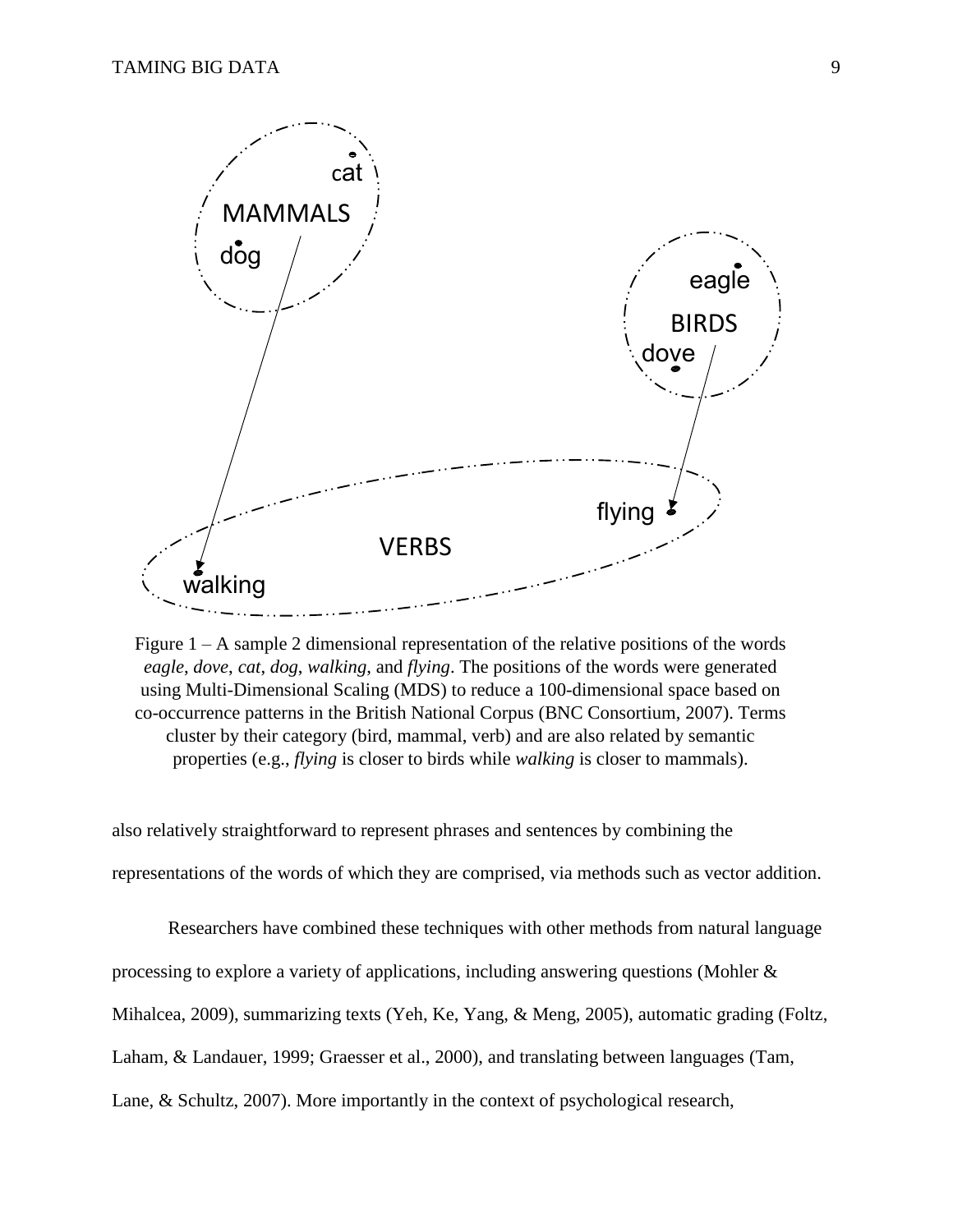measurements of word similarity based on these methods also correlate with human performance in related tasks, such as judgments of similarity and semantic priming (Günther, Dudschig, & Kaup, 2016; Landauer & Dumais, 1997). Iliev, Dehghani, and Sagi (2015) review some of the methods on textual analysis used in psychology and related disciplines.

### **Conducting Studies on Quantified Language Data**

A measure of textual similarity is surprisingly useful when it comes to testing psychological theories using texts. It provides a basic quantified measurement of difference that is amenable to statistical analyses and designs that are common in psychology. Even more importantly, the underlying representations used to generate this measure are already quantities, although they involve vector representations rather than scalars. Specifically, we can calculate the central tendency and variability of the vectors representing a group of related texts. The distances between pairs of vectors, whether they be representations of individual texts or central tendencies, are scalars (i.e., single numbers). The similarity measure mentioned above is an example of such a measure of distance. Consequently, we can use these vector representations as basis for conducting a variety of statistical tests, such as t-tests, ANOVAs, and regression models.

This becomes of particular interest for psychological research when we consider that texts are produced by people. As such, we can consider texts as representing the individuals who created them. When comparing texts created by individuals that differ on specific attributes, such as gender, culture, or moral values, we are essentially comparing how these individuals use language. If we have a theory that predicts some differences between individuals based on those attributes, we might be able to predict how the texts might differ and consequently look for such differences as a test of the theory. Essentially, these attributes play the role of the IVs in our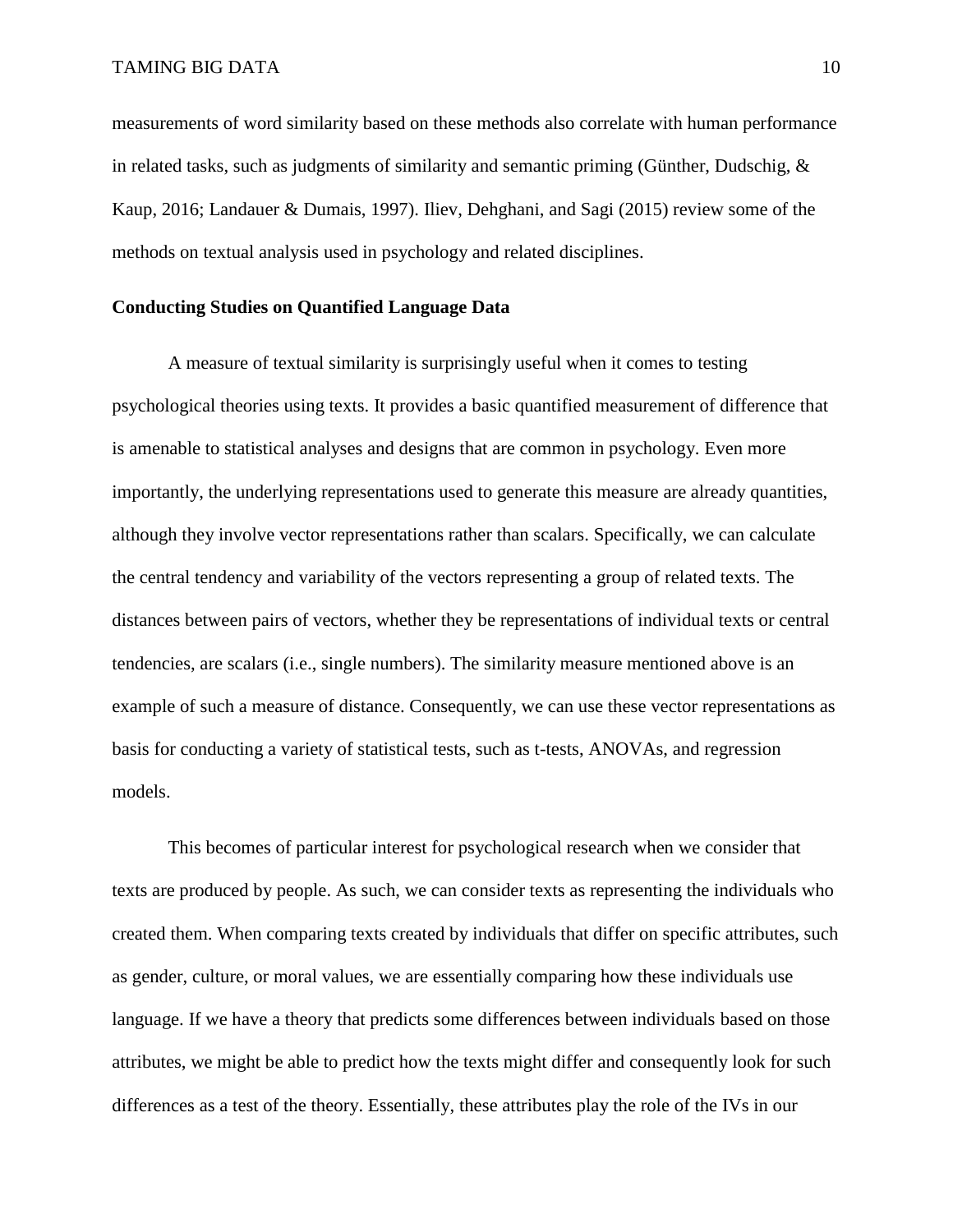studies, while textual similarity is the DV, and the method itself follows the same pattern as more common approaches to hypothesis testing in psychology (see also Sagi, 2018).

It is relatively straightforward to consider how such studies can be used in conjunction with lab-based studies. For instance, after observing an effect in the lab, we might be able to test for a similar effect on texts collected from online sources. This can provide researchers with an accessibly approach for examining the external validity of their results.

However, there are also cases where it is better to test a hypothesis using collected texts first. This often occurs when bringing the participants of interest to the lab is particularly difficult. For instance, we can predict that the outlawing of slavery following the civil war in the U.S. changed the reasoning individuals apply towards issues such as freedom and racial differences. However, it is difficult to test this theory because all the individuals currently alive were born after those changes took place. Nevertheless, we have various textual artefacts that were left over from that period, such as books, letters, and journals. If we have theory-based predictions regarding how such individuals will consider slavery, we can collect textual evidence generated by individuals prior to the civil war as well as similar evidence generated after the civil war and compare how individuals treat slavery. One theory that can provide us with such predictions is Haidt and Jospeh (2004)'s Moral Foundations Theory, and Sagi and Dehghani (2014) describe how it can be easily applied for comparing the style of moral reasoning about particular concepts in texts.

Moreover, in some cases psychological theories make predictions that are difficult to test because they require the analysis of trends that arse difficult to generate in the lab. Below we use texts to analyze two such cases related to the representation of meaning and its link to the variability in how words are used –The first case tests a long-standing prediction of Gentner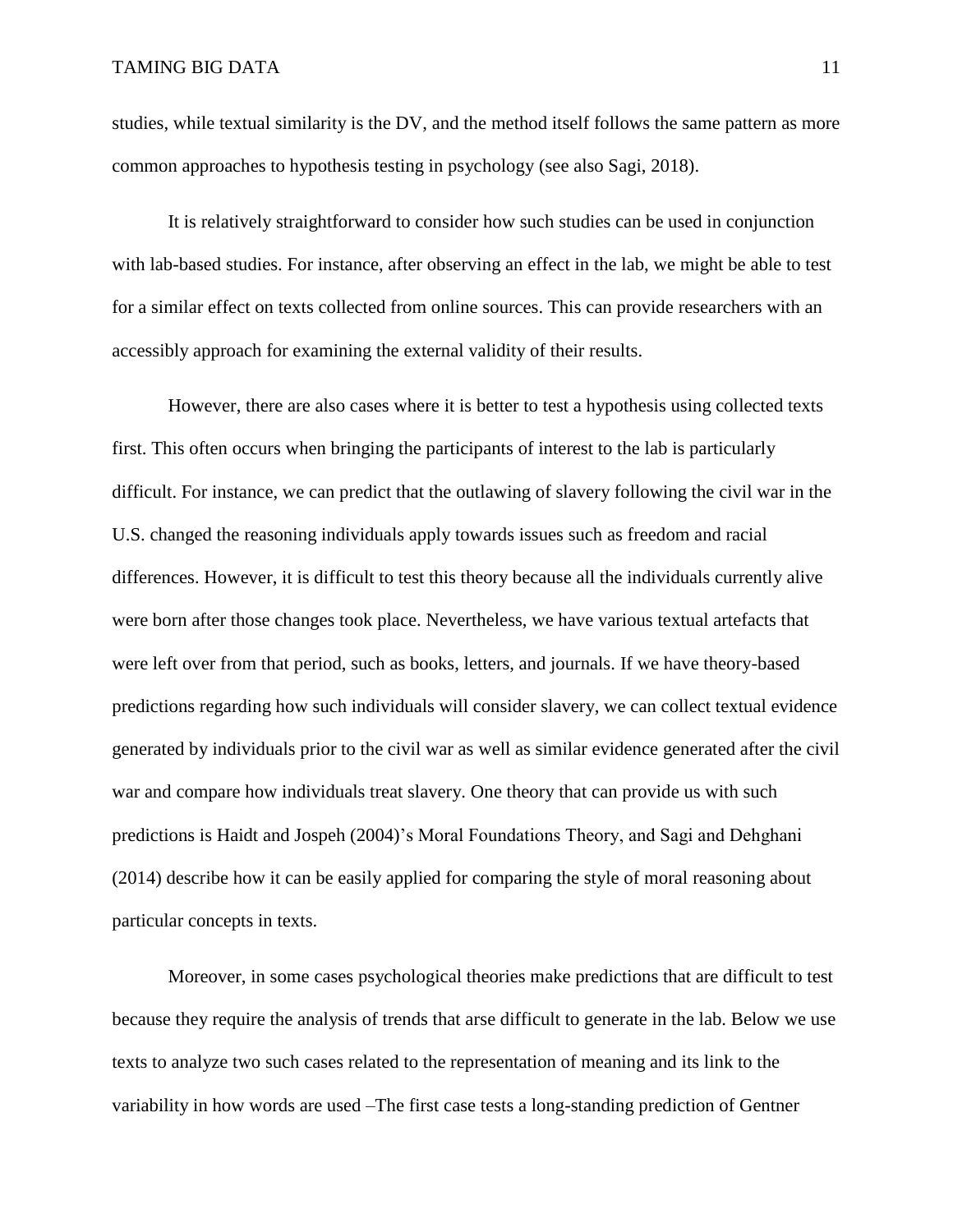(1982)'s Natural Partition Hypothesis: That verb meaning is more subject to change due to the textual context in which it appears than the meaning of nouns (e.g., Gentner & France, 1988; Gillette, Gleitman, Gleitman, & Lederer, 1999). Drawing on theories of semantic change, such variability should lead to a higher rate of semantic change for verbs than for concrete nouns. While testing the context-specificity of verbs and nouns can be reasonably achieved via lab experiments, semantic change takes shape over decades and is consequently difficult to recreate in the lab. Using a diachronic corpus, we demonstrate that relational words, such as verbs, show more evidence of semantic change than concrete nouns.

Secondly, we demonstrate that similar language-based analyses can be used to empirically support phonesthemes – non-morphemic units of sound that are associated with aspects of meaning (e.g., the English prefix *gl-* is associated with the visual modality, as in *glimpse*, *glow*). A large number of phonesthemes have been proposed (see Hutchins, 1998), and they are difficult to support empirically. We employ corpus statistics to gauge the likelihood that each proposed phonestheme is associated with meaning. We also support this measure by demonstrating how it corresponds with participants' performance in a lab experiment.

### **Study 1: Semantic Change and Relational Representations**

### **Relations in the Representation of Word Meaning**

Dedre Gentner and her colleagues (Asmuth & Gentner, 2005, 2017; Gentner, 1982; Gentner & France, 1988) proposed that while many nouns denote specific entities (e.g., *dog*, *lion*, *man*), the meaning of verbs is inherently relational. For example, the notion of *buying* can only be exemplified using an entity such as a woman, who is performing the action on a different entity, such as a computer. That is, the verb *buy* can only be used in reference to other entities,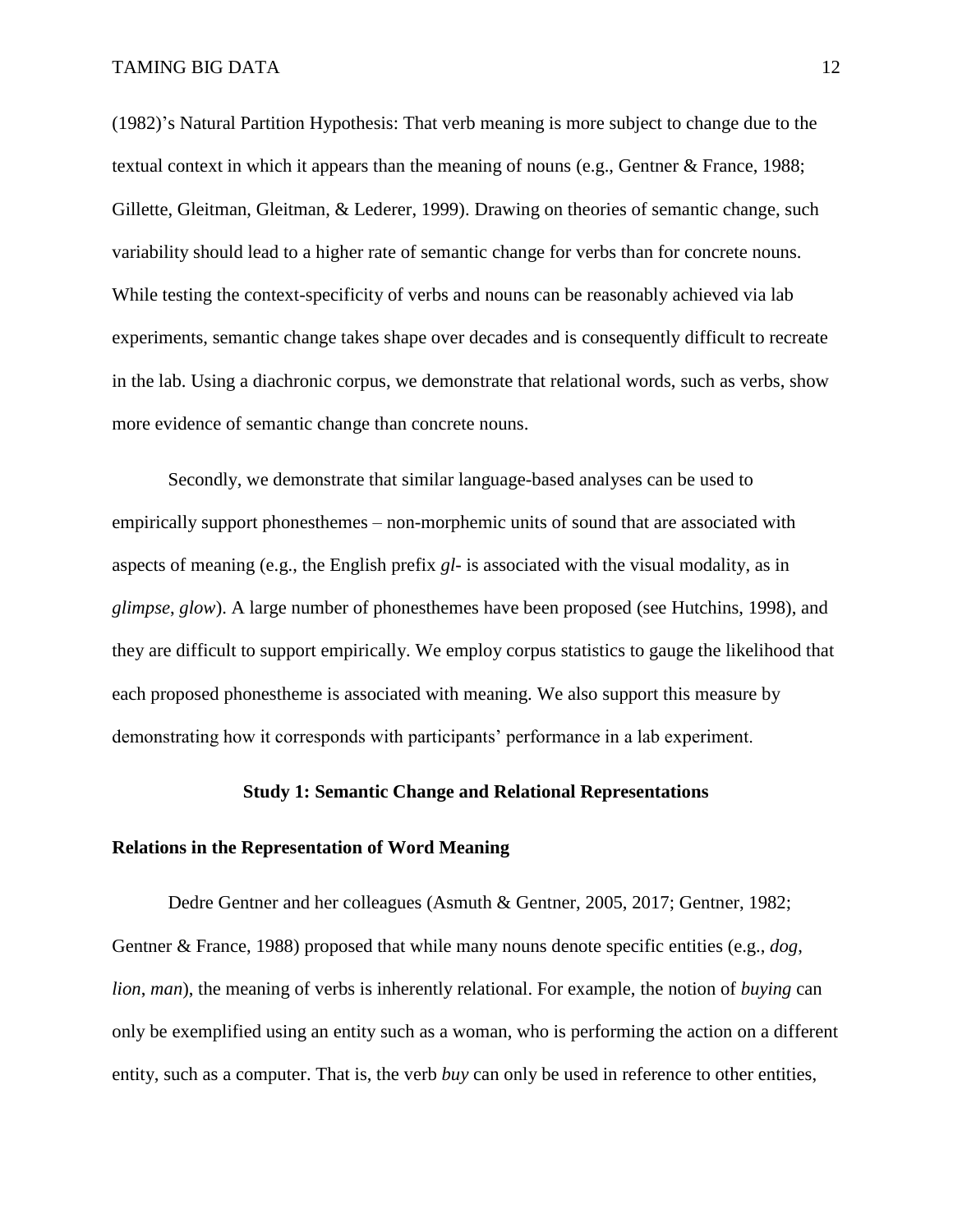frequently denoted using nouns. The denoted action can therefore be thought of as identifying a relationship between the entities involved. More generally, verbs denote relations between entities. For instance, Gentner (2006) argues that concrete nouns are easier to learn because they are inherently individuated and more easily separable from the environment. In contrast, the relational nature of verbs makes their meaning more dependent on the context in which they appear. Likewise, Gentner and France (1988) propose that this contextual sensitivity explains why participants in their studies preferred to adjust the meaning of the verbs than those of concrete nouns when paraphrasing sentences such as "The lizard worshipped". Asmuth and Gentner (2005, 2017) demonstrate that such results can be seen not only when contrasting nouns and verbs, but also when contrasting concrete nouns (such as *lion*) with nouns that denote relational meanings (such as *threat*).

Interestingly, this hypothesis has implications to the structure of language and to our expectations regarding the uses of nouns and verbs more generally. In particular, such adjustments are an essential aspect of metaphors. The hypothesis that verbs are more relational than nouns can therefore be used to predict that it is easier to use verb metaphorically than it is to use concrete nouns. Moreover, linguistic theories on semantic change have long argued that metaphorical uses are one of the primary avenues through which the meaning of words is changed and extended (Traugott & Dasher, 2001).

Consequently, we can hypothesize that a word that is more contextually sensitive should appear in a greater variety of contexts, and, more importantly, change its meaning more over time. However, such changes take place over long periods of time, and are likely to be infrequent. It is therefore difficult to observe and measure such changes in the context of lab studies. In contrast, we have access to a variety of textual sources that were created over long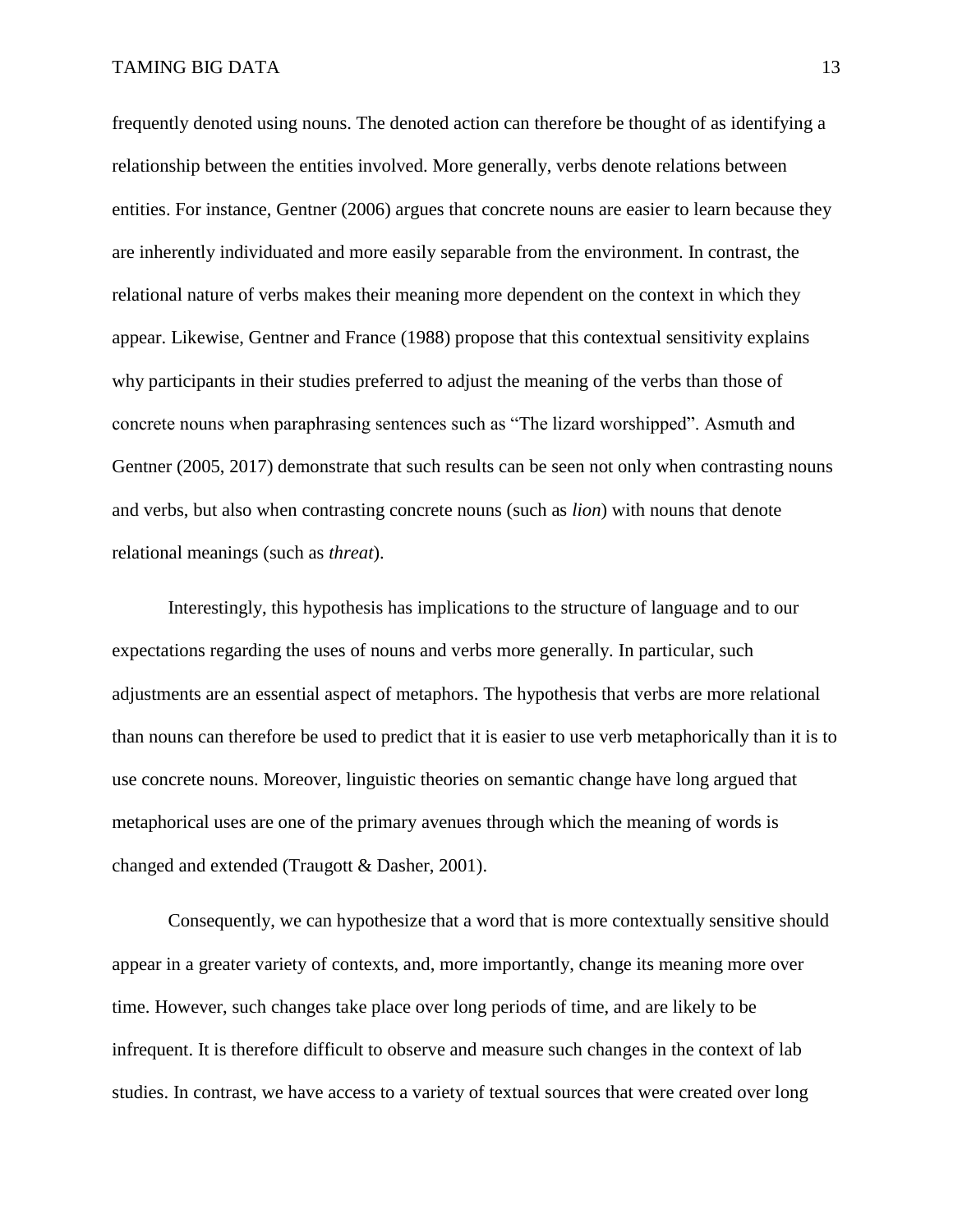periods of time. We can apply statistical methods to test these hypotheses that particular classes of words, such as verbs, vary more across these texts than words that we propose are less relational, such as concrete nouns. We can examine the variability of context within a period, as well as how it varies across periods.

### **Measuring Semantic Change in a Diachronic Corpus**

Semantic change has traditionally been measured on a word-by-word basis. Researchers identify a word whose meaning they are interested in tracing. They collect the contexts in which it appears over a period of time (often centuries) and record its use in each case. The hypothesis of semantic change can then be tested by examining trends in its uses over time. One such famous example was the rise of periphrastic *do*, which was traced by (Ellegård, 1953). In this case, the word *do* used to have a specific verb meaning in Old and Middle English – it denoted a causative relation (e.g., 'did him gyuen up', the Peterborough Chronicle, ca. 1154). In modern English, *do* is more frequently used as a grammatical function word (e.g., 'Do you like it?').

While *do* started out as a verb with a meaning that was quite relational, its meaning was still less context sensitive in Middle English than it is in Modern English. By measuring the variety of contexts in which *do* appears, Sagi, Kaufmann, and Clark (2011) demonstrate this shift using corpus statistics, with results that correspond to Ellegard's hand coded measures. The measure they use is essentially a measure of the variability of contexts in which the word appears within each period. The contextual variability in the uses of *do* exhibits a marked incline between the  $15<sup>th</sup>$  and  $16<sup>th</sup>$  century.

However, not all changes in meaning necessarily result in its *broadening* as was the case for periphrastic *do*. In many cases, such broadening is limited to the addition of a handful of new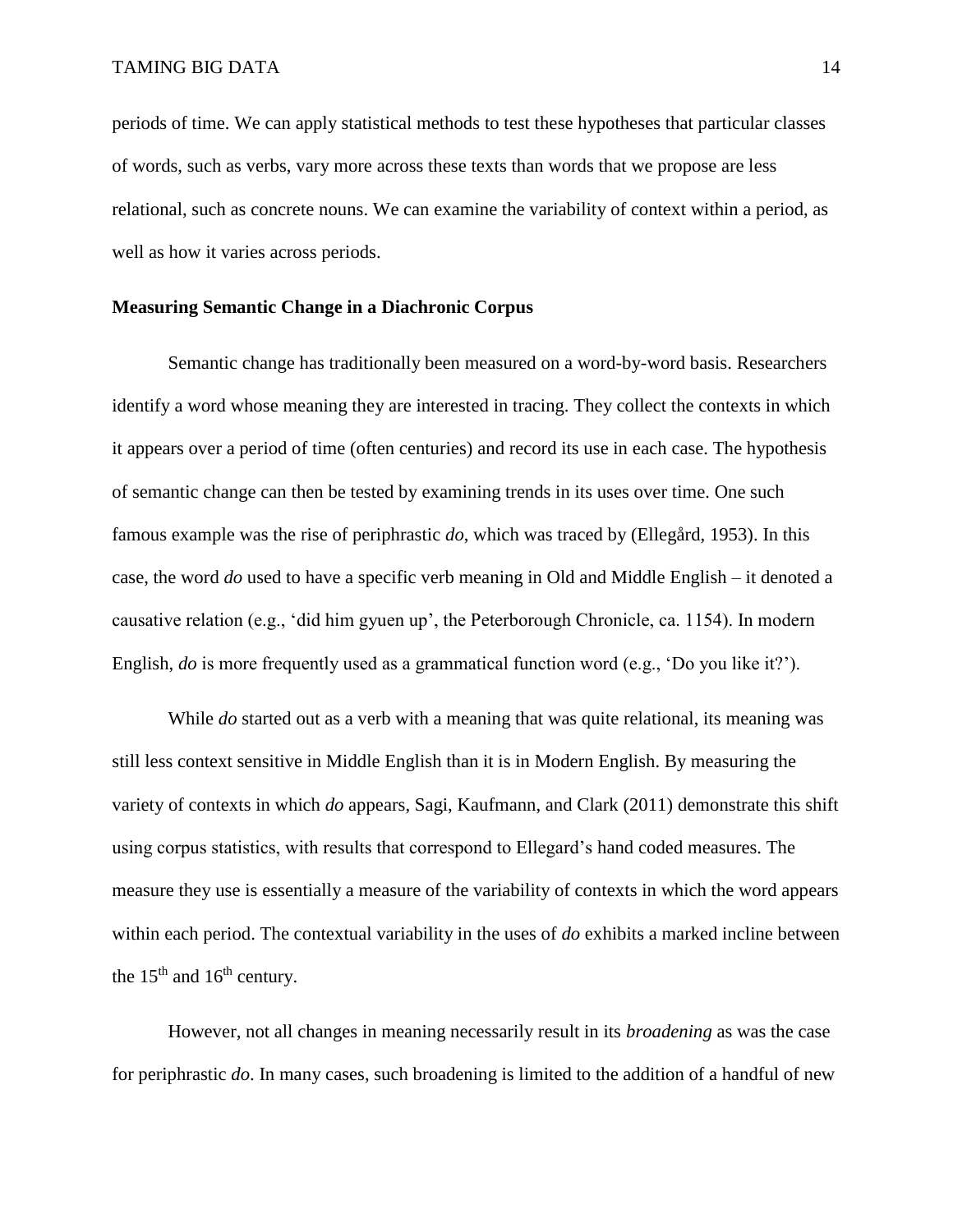uses, or the depreciation of an old use. It might therefore be useful to also examine the change in use as a shift in the contexts rather than simply an increase in their variability. One possible source of such shifts, through metaphoric extension, might arise out of the effects of conceptual framing, such as the framing of terror as an act of war instead of as a crime following the events of 9/11/2001 (see Lakoff, 2009; for a related computational method see Sagi, Diermeier, & Kaufmann, 2013).

The similarity measure used in LSA and other methods of corpus statistics provide one possible method for tracing these changes. In particular, the more similar the uses of a word in one period are to its uses in another, the less likely it is that semantic change has occurred. Conversely, if a word has undergone a shift in its meaning or how it is used we might expect it to appear in a different set of contexts in the new period than it did in the old. For example, the word *computer* used to mean a person who computes. This meaning was largely replaced by its current use for referring to a class of machines. Therefore the vectors representing the new contexts should be farther away from the vectors representing the old contexts than for a word whose meaning did not change (or changed to a lesser degree). By examining these measures across a large number of words, we can use statistics to identify trends in semantic change.

It is important to distinguish between two distinct sources of variability in contexts of use over time. In the first case, words with broader meanings (periphrastic *do* presents an extreme case of such words), are likely to be used in a wide variety of ways. Consequently, their uses will vary greatly within a time period, as well as across time periods. Semantic change presents a second source of variability of contexts over time. In this case, a drift, or change, in the meaning of a word, such as *computer*, or the addition of new meanings, result in a change in the contexts that a word is used in over time. Importantly, without semantic change, the broadness of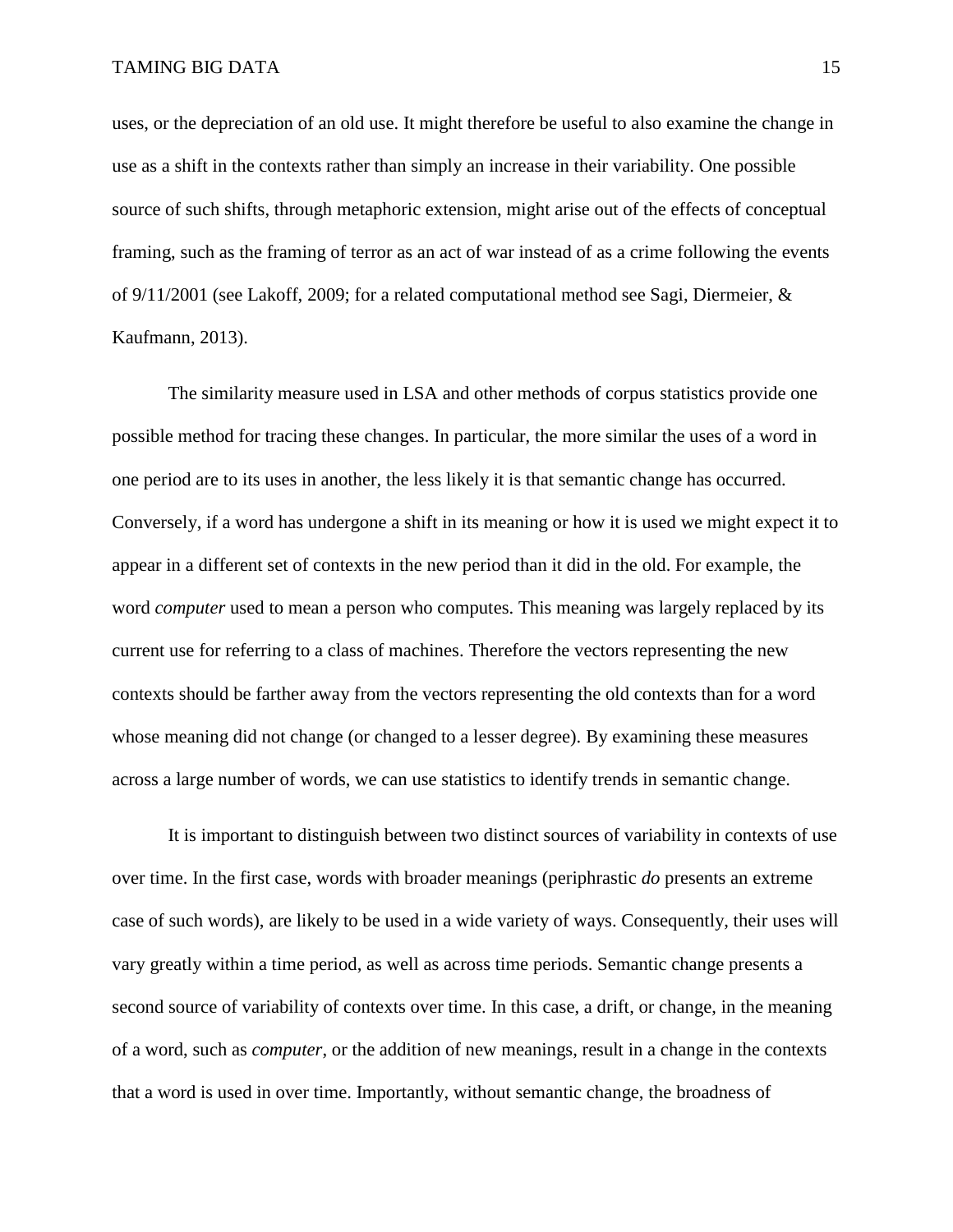application of a word remains constant over time, and therefore can be expected to be largely constant regardless of the time span involved. In contrast, drifts in meaning can be expected to accumulate over time and therefore show an increase in contextual variability as the time span examined increases. That is, while the effect of broadness of meaning on contextual variability does not depend on the length of time between uses, semantic change should show an increase in variability for longer time periods. For example, variability in contexts due to broadness of applicability of a word should be that same whether measured over 25 years or 50 years, whereas semantic change is expected to result in higher variability when measured over 50 years than when measured over 25 years.

Finally, an additional source of variability in the context of use of words over time comes from changes in the use of other words. That is, a shift where the word *man* appears frequently with the word *silly* at one time period, but more frequently with *blessed* in another might be not because the meaning of *man* changed, but because of the pejoration in the meaning of the word *silly* whose uses are then replaced by *blessed.* For the purposes of the present study, since we analyze each word in isolation by comparing its uses in one period to its later uses, we will treat these changes as statistical noise and assume that they are uniformly distributed across the corpus and do not vary by grammatical category.

### **Method**

### **Materials**

**Corpus.** To identify changes in word meaning in modern English, we collected a corpus of 19th century texts from Project Gutenberg (http://www.gutenberg.org/; Lebert, 2011). We used the bulk of the English language literary works available through the project's website. This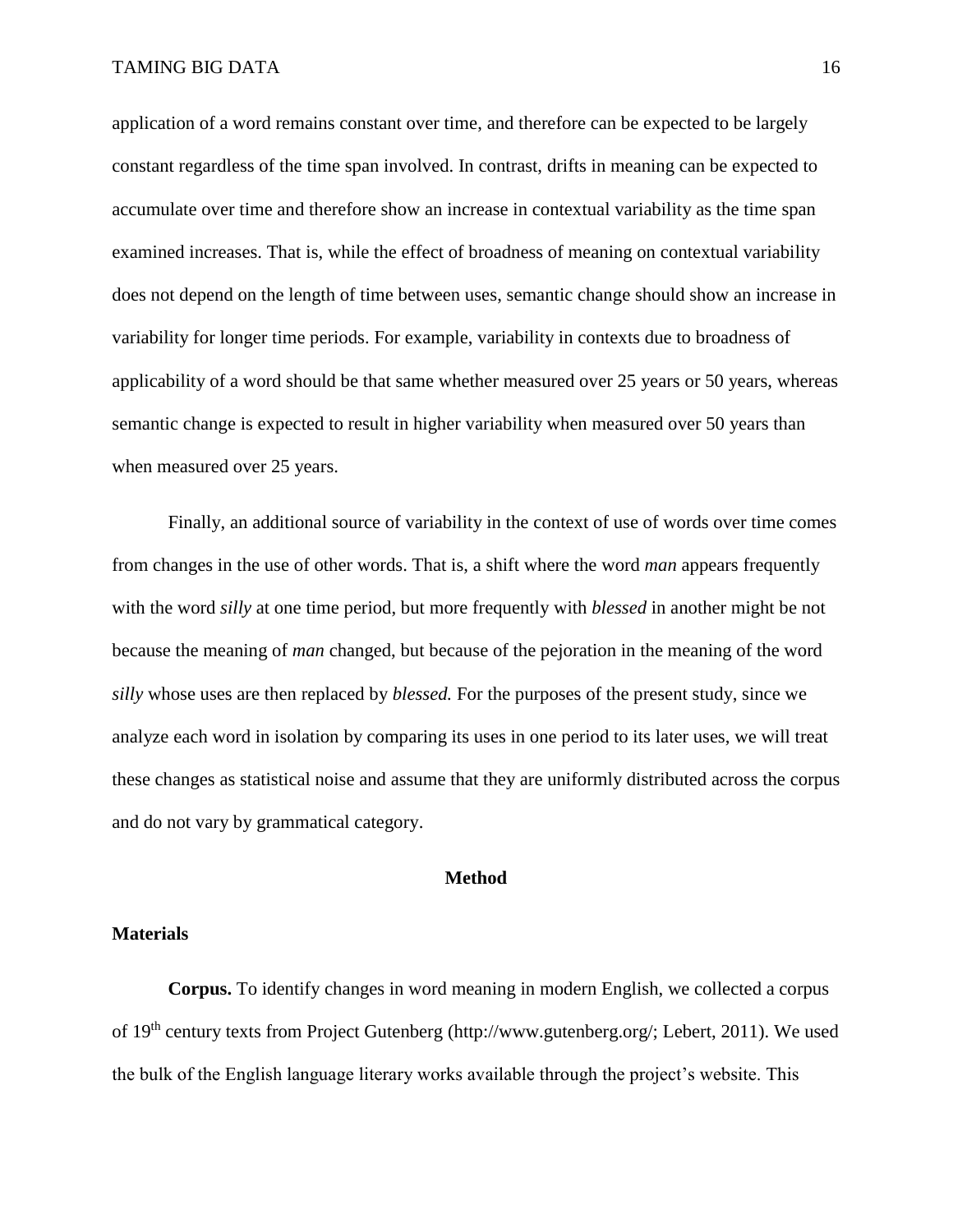$\overline{\phantom{a}}$ 

resulted in a corpus of 4034 separate documents consisting of over 240 million words. The Gutenberg Project preamble was removed from the books prior to analysis. We used Infomap (2007; Takayama, Flournoy, Kaufmann, & Peters, 1998) to generate a semantic space based on this corpus, using default settings (the 20,000 most frequent content words for the analysis with a co-occurrence window of  $\pm 15$  words and generating a 100-dimension space) and its default stop list.

Dating texts from the  $19<sup>th</sup>$  century is difficult as publication dates are often not readily available. Moreover, when considering language change, the publication date might not be the relevant date to use because the manuscript might have been written years earlier. We elected to base our analysis on the birth dates of the authors instead because they were easily obtained and relevant from a linguistic perspective – much of language learning occurs within the first few years of life. For the purposes of the analysis below, we also aggregated texts into 25-year periods. Consequently, the text from 3490 books were written by authors born in the 19<sup>th</sup> century were used in the present analysis (1800-1824: 887 books; 1825-1849: 1020 books; 1850-1874: 1243 books; 1875-1899: 340 books).

**Nouns and verbs.** The nouns and verbs used in the study came from two sources: First, high frequency nouns and verbs were collected from the 500 most frequent words in the corpus. This contrasts words that are in frequent use and often have relatively stable meaning. The grammatical categories of the high frequency words were determined based on the MRC2 (Wilson, 1988).<sup>1</sup> Nouns which were only rarely used as verbs were counted as nouns and vice versa. Out of the 500 words, 168 nouns and 95 verbs followed this selection criterion (or roughly

<sup>&</sup>lt;sup>1</sup> While it is possible to categorize specific uses of each word as a noun or a verb, in this study we are interested in examining how a word's common grammatical class might affects its contextual variability and its rate of contextual change. As such, we decided to focus on words that were consistently associated with a specific grammatical role.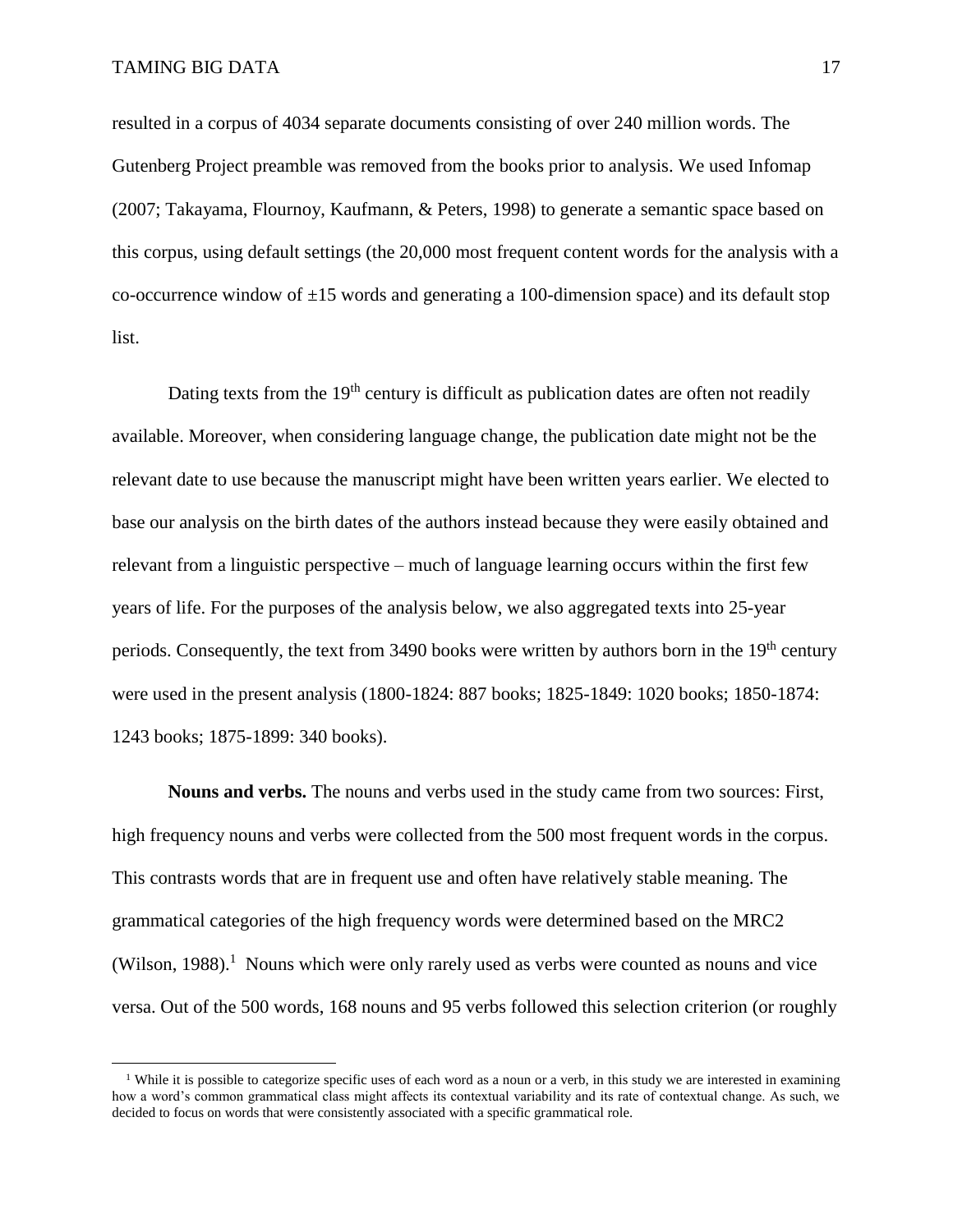52.6% of the high frequency words examined). While this list includes more nouns than verbs, it is to be expected when examining high frequency words. Nevertheless, these nouns and verbs are relatively equally interspersed among the list of 500 most frequent words in the corpus. Specifically, the mean frequency of the nouns is  $46,486$  (SD = 2884.78) and the mean frequency of the verbs is  $43,077$  (SD =  $3289.40$ ). The two conditions do not significantly differ in frequency,  $t(258) = .744$ ,  $p = .46$ .

Second, we used a list of frequency matched relational nouns, entity nouns, and verbs obtained from Dedre Gentner, which was based on lists used in previous studies (primarily from Asmuth & Gentner, 2005). This list comprised of 70 entity nouns (e.g., emotion, fruit), 81 relational nouns (e.g., game, marriage), and 76 frequency-matched verbs (e.g., buy, explain).

### **Procedure**

 $\overline{a}$ 

**Calculating Context Vectors.** This study aims to compare the variability of different word classes across uses and time. This analysis is based on the precomputed semantic space generated from a corpus of texts from the 19<sup>th</sup> century, as described above. This space provides vector representation for 20,000 words. However, these vectors are computed as aggregates over the entire corpus.

We can employ vector arithmetic to compute the vectors representing the use of a word, such as *man*, in a particular subset of a corpus (such as a particular book, an author, or a time period)<sup>2</sup>. This is done by aggregating the contextual representations of the word and essentially

<sup>&</sup>lt;sup>2</sup> While it is possible to apply this method with similar results using a variety of semantic spaces (such as those generated from the BNC), using an Infomap space that was generated from the same corpus that is being analyzed provides an intuitive interpretation of the process. It essentially recreates a representation of a subset of the corpus within the semantic space of the corpus as a whole. This process is not inherently circular because the semantic space as used is static and does not vary. It provides the backdrop for the comparisons between particular terms and their contexts. The only variables are the contexts that are computed and compared.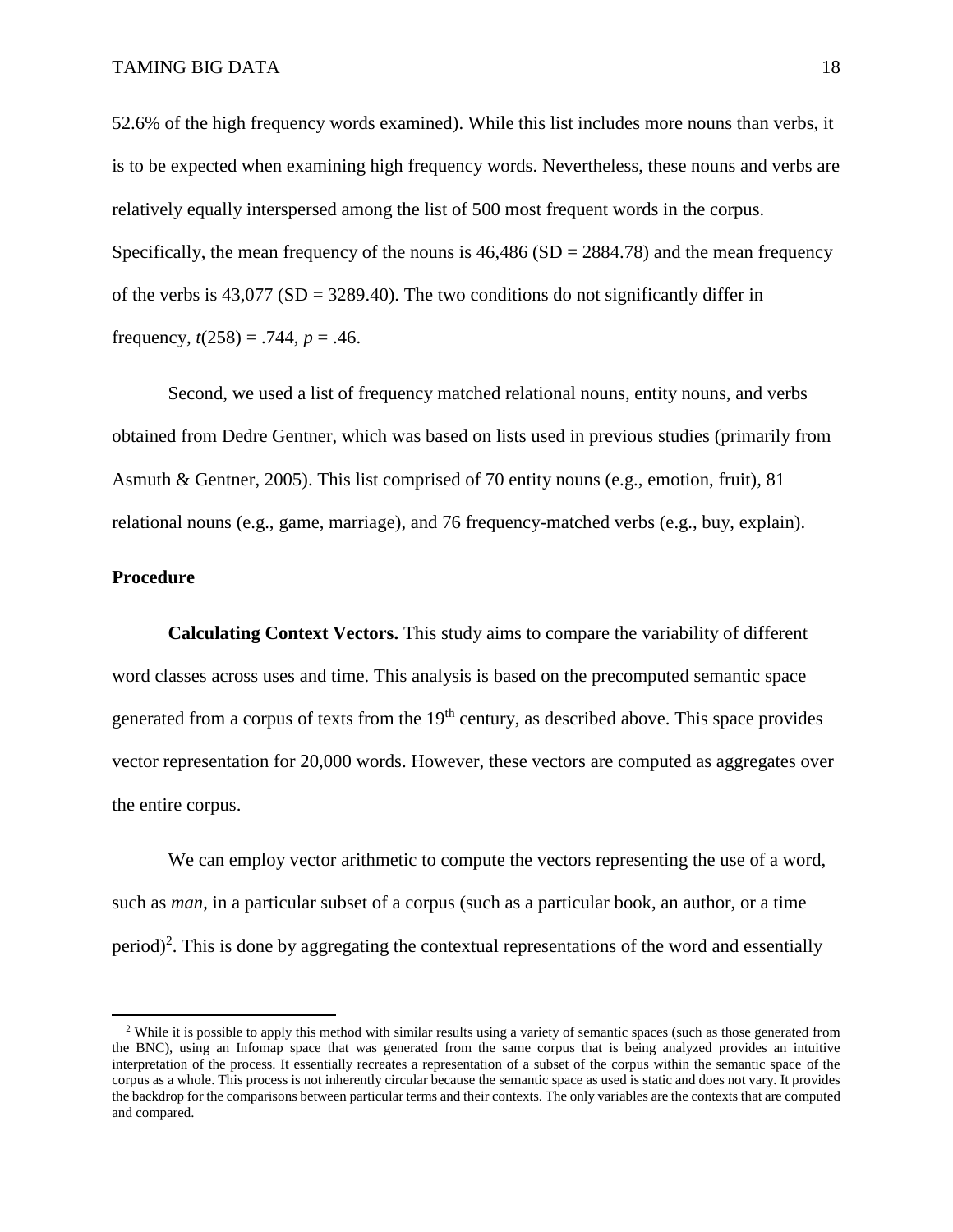averaging them together. Specifically, we calculate the *context vector* of each occurrence of the target word by summing up the vectors of the words that appear in its context and normalizing this resulting vector to a unit length. Following the convention used in Infomap, we used contexts that are comprised of the 15 words that precede the target word and the 15 words that follow it, for a total of 30 words. After computing a context vector for each appearance of the target word (e.g., *man*) in the selected subset, we can average the resulting context vectors together using the same vector addition and normalization process. The resulting vector represents the centroid of the vectors it aggregates and is functionally equivalent to the mean in a scalar context.

**Measuring Vector Similarity.** We can gauge the similarity of two vector representations by examining the angle between them – similar vectors will point in similar directions and will have a small angle whereas differing vector will point in different directions and therefore exhibit a larger angle. In vectors of unit length, the cosine of the angle is equivalent to the Pearson correlation between the components of each vector, which is the basic measure of similarity we will use in this paper.

**Computing Contextual Variability.** The variability associated with an aggregate vector (such as a vector that represents a word in a subset of the corpus as described above) can be conceptualized as the variability of its vectors constituting it. We can therefore measure such variability by examining the similarity of each constituent vector to the centroid, in a similar fashion to how variance of individual data points is measured with relation to the mean. Importantly, since the correlation measure is higher for context vectors that are closer to the centroid (with a maximal value of 1 for vectors that are identical to the centroid), higher numbers indicate *less* variability. To aid with interpretation, we refer to this measure as a measure of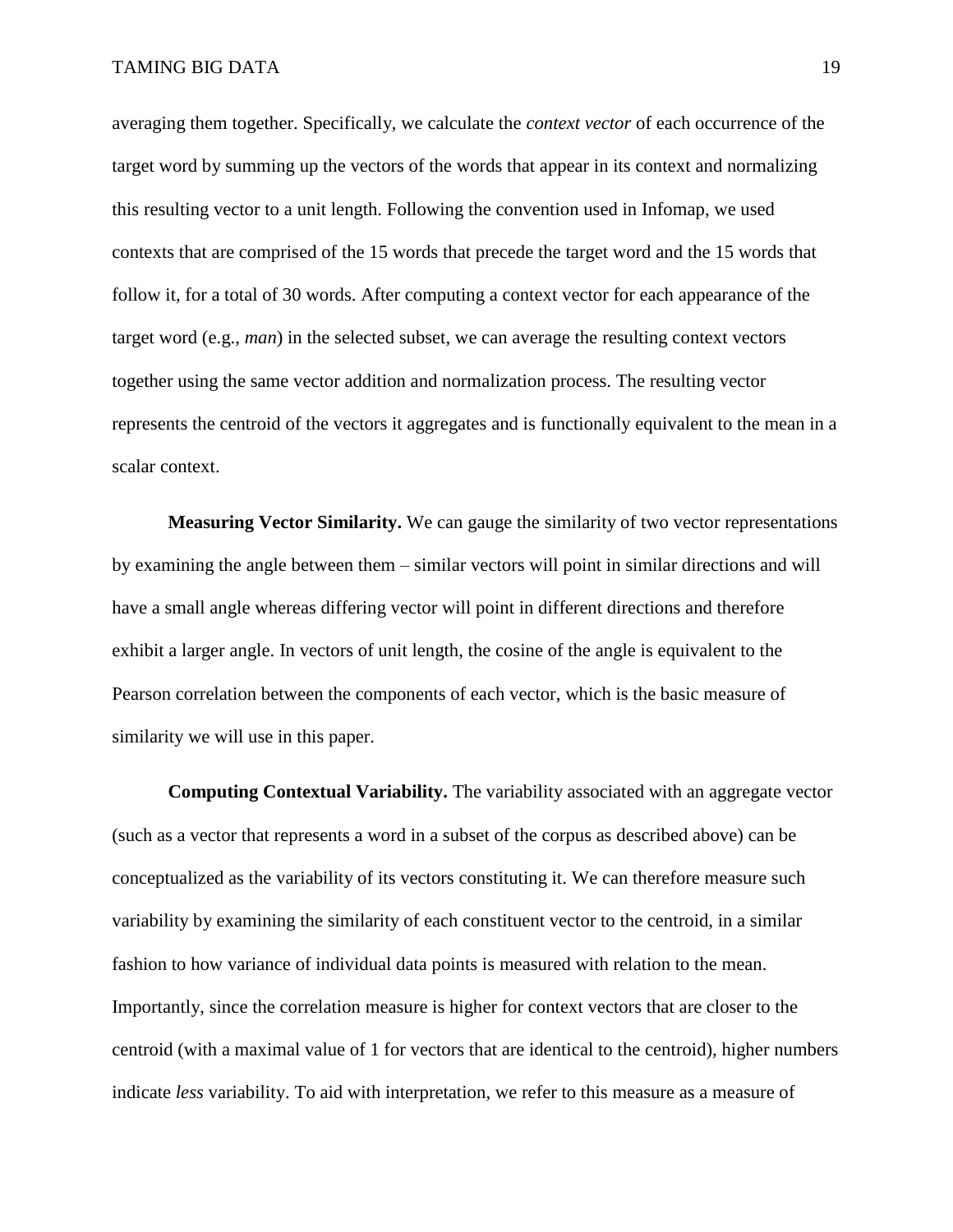*uniformity* below. Finally, this distribution is asymmetric, with maximal uniformity on one end and maximum variability at the other. As a result, there is no need to use the absolute value of the differences or square them to get an accurate estimate of uniformity to be used for comparison.

### **Results**

#### **Nouns and Verbs**

In the first analysis, we measured the variability in context and the change in word use over time between high frequency nouns and verbs. For each word, we examined the vectors representing the contexts in which it appeared in groups of texts spanning 25-year long periods, based on the birth date of their authors. We tested two hypotheses: First, that verbs are used in more varied textual contexts than nouns. Second, that the contexts in which verbs appear change more rapidly over time than the contexts in which nouns appear. To demonstrate that we compare the change in the mean textual context over two time scales – 25 years and 50 years. Importantly, by observing higher variability over periods of 50 years than periods of 25 years, we can demonstrate that change in use accumulates over time. Since the number of authors whose works are out of copyright (and therefore can be provided by the Gutenberg Project), drops sharply at the beginning of the  $20<sup>th</sup>$  century, we limited the starting periods of our analysis to authors born 1800-1825, and 1825-1850. The means and standard deviations of the correlation between context vectors across time can be found in [Figure 2.](#page-20-0)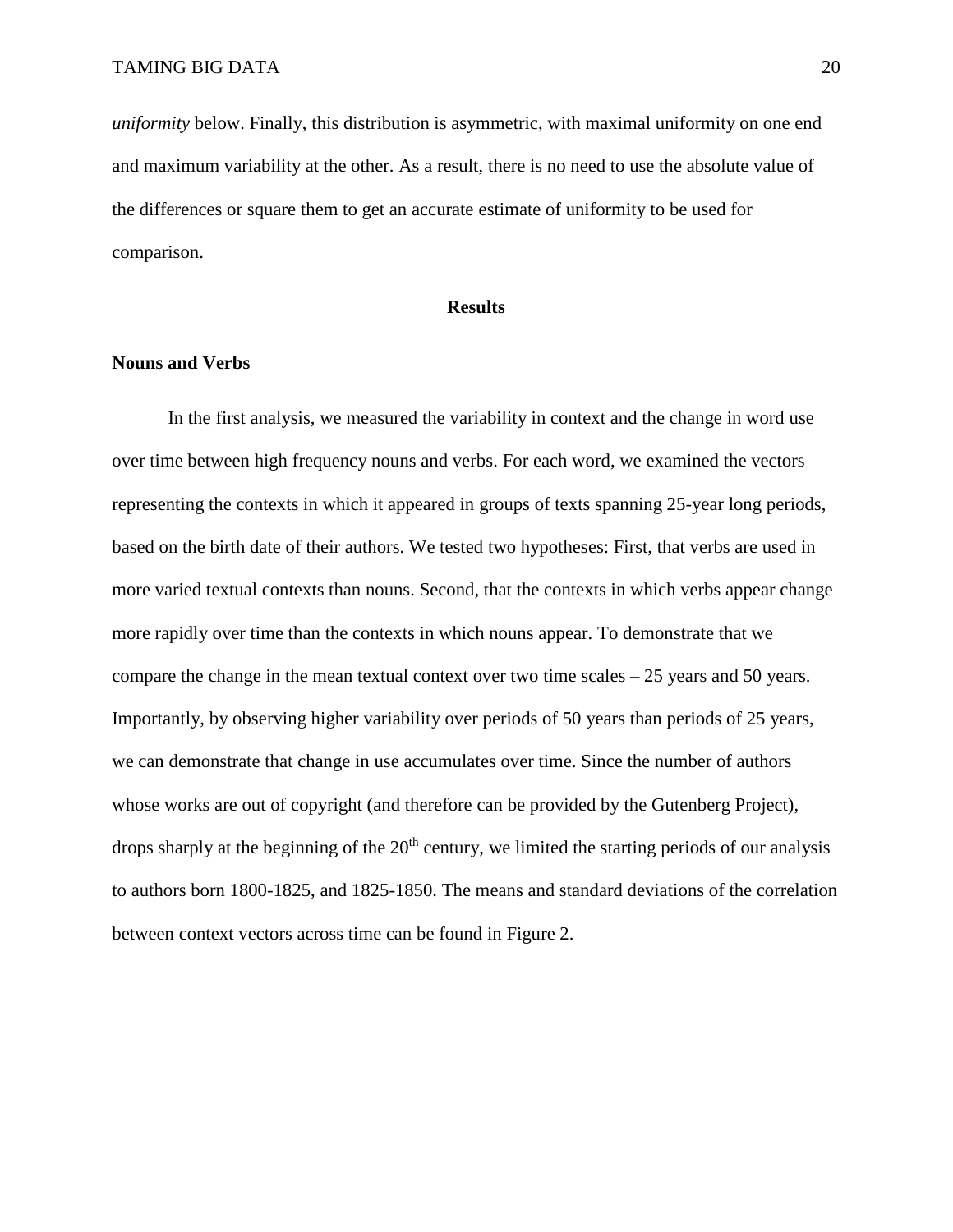

<span id="page-20-0"></span>Figure 2 – Measures of semantic change in nouns and verbs over time. Higher values indicate more similarity in meaning over time. Error bars represent standard error of the mean.

We measured the variability within a time period by averaging the correlation of the contexts of each term to the centroid representing it for the particular time period. That is, we first calculated the average vector of all of the contexts for a particular word (e.g., *man*), and then calculated the correlation of each context to this centroid. The resulting measure is a measure of the uniformity of contexts – If all of the contexts are identical, the average of these correlations will be 1. The more variability there is in the contexts, the lower the average correlation of individual vectors to the centroid will be. We then averaged this measure of uniformity across all 25-year time periods to calculate the overall uniformity of context for each word. We compared the overall uniformity of use of nouns and verbs using a one-way ANOVA. As predicted, nouns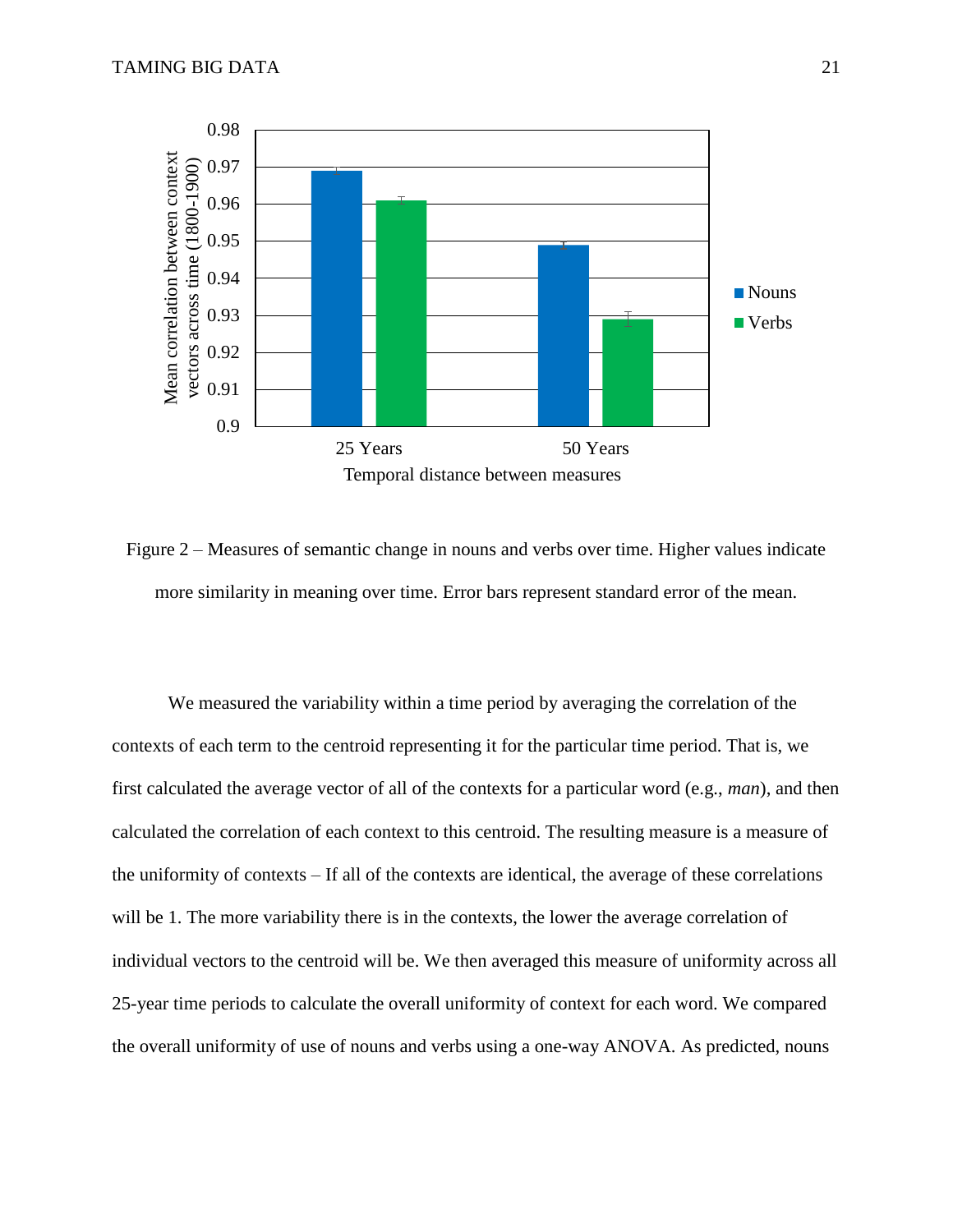(*M* = .433, SD = .037) were more uniform than verbs (*M* = .399, SD = .033), *F*(1, 258) = 55.32,  $MSE = 0.0013, p < .001, \eta^2_p = .18.$ 

A 2-way ANOVA was used to analyze change over time. In this analysis, the basic dependent measure is the correlation of centroids between periods. That is, the centroid of each word from one time period (e.g., 1800-1825) was correlated to its centroid at a second time period (e.g., 1825-1850 for a 25-year span; 1850-1875 for a 50-year span). Grammatical category (noun vs. verb) and length of elapsed time (25 years vs. 50 years) were the independent variables, and the similarity of meaning was the dependent variable (measured as a correlation between the centroids of a word for two time periods that begin either 25 years or 50 years apart). While grammatical category is a between-subject variable (as different words count as subjects in this study), the elapsed length of time was a within-subject variable.

As predicted, there was a significant main effect of grammatical category where the meaning of nouns was more similar over time than the meaning of verbs,  $F(1, 258) = 50.59$ ,  $MSE = 0.00032$ ,  $p < .001$ ,  $\eta^2_p = .16$ . Unsurprisingly, there was also a main effect of time, where the correlation between the centroids was lower for 50-year periods than 25-year periods, *F*(1, 258) = 2523.75,  $MSE = 0.000037$ ,  $p < .001$ ,  $\eta^2 p = .91$ . More importantly, the predicted interaction was also observed –verbs showed more change in their centroids over time than nouns did, *F*(1,  $258$ ) = 37.28,  $MSE = 0.000037$ ,  $p < .001$ ,  $\eta^2_p = .13$ .

It is important to consider that grammatical classes differ not only in relationality, but also in qualities such as concreteness and familiarity. In particular, nouns tend to denote more concrete entities than verbs. To test whether concreteness and familiarity accounted for the differences we observed, we collected all the words in the high frequency study which had MRC2 concreteness and familiarity ratings and used a median split to identify low- and high- rating words.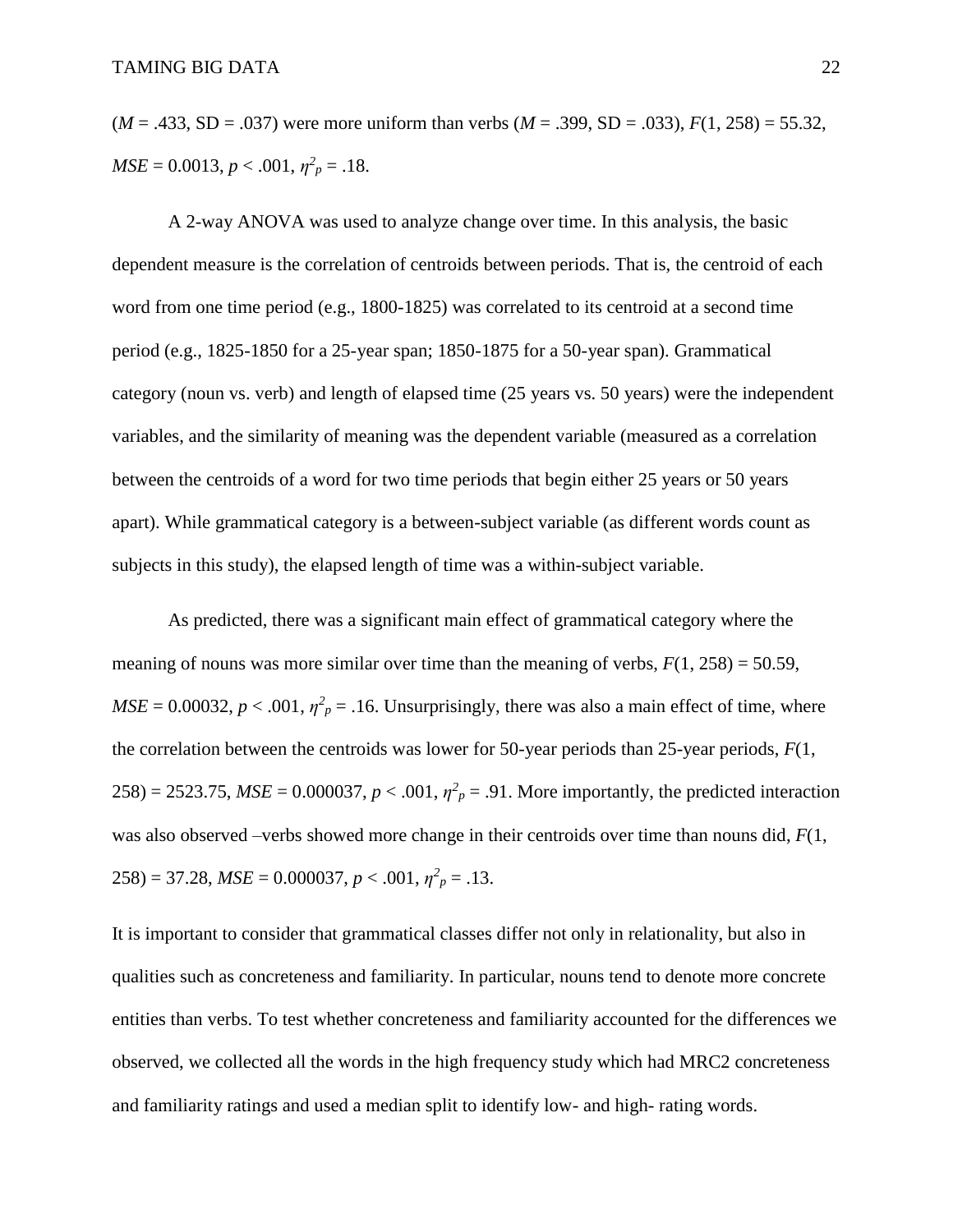Concreteness significantly correlated with context similarity at both the 25 year span (*r* = .165, *p*  $<$ .05) and the 50 year span ( $r = .266$ ,  $p < .01$ ). Similarly, familiarity also correlated with context similarity at the 25 year span ( $r = .195$ ,  $p < .01$ ) and the 50 year span ( $r = .211$ ,  $p < .01$ ). We repeated the analysis above on this reduced set of words (135 nouns and 60 verbs), with concreteness and familiarity as covariants and replicated the above effect. Importantly, the interaction observed earlier was still significant, even after controlling for the effect of concreteness and familiarity,  $F(1, 191) = 5.29$ ,  $MSE = 0.000033$ ,  $p < .05$ ,  $\eta^2_p = .03$ . Nevertheless, the effect size is reduced, suggesting that the effects of grammatical class might be partially, but not completely, explained as differences in concreteness and familiarity between the two classes.





Figure 3 - Measures of semantic change in entity nouns, relational nouns, and frequencymatched verbs over time. Higher values indicate more similarity in meaning over time. Error bars represent standard error of the mean.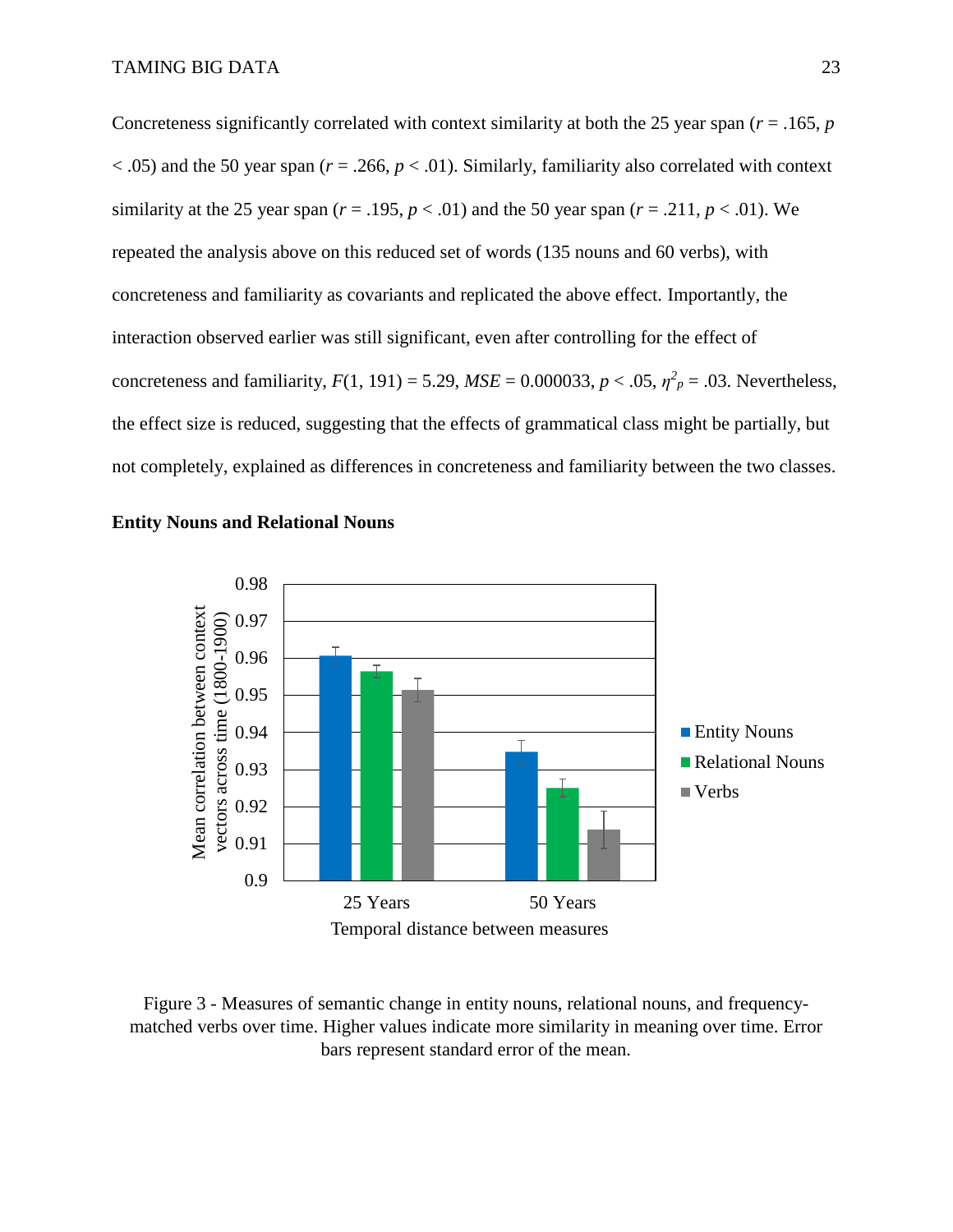Next, we turn to a comparison of entity nouns and relational nouns. As mentioned earlier, if the likelihood of semantic change is higher for relational words, we should expect the higher rate of change to be evident not only for verbs, but for other relational words, such as relational nouns. The means and standard deviations of the correlation between context vectors across time for the entity nouns, relational nouns, and frequency matched verbs used in the analysis can be found in Figure 3.

As before, we first computed the average uniformity of use for each word. A one-way ANOVA was used to test whether relational nouns and verbs showed more variability in use than entity nouns. As predicted, entity nouns ( $M = .36$ ,  $SD = .056$ ) exhibited more contextual uniformity than relational nouns ( $M = .33$ ,  $SD = .043$ ) and verbs ( $M = .29$ ,  $SD = .048$ ),  $F(2, 224)$  $= 45.10$ ,  $MSE = .002$ ,  $p < .001$ ,  $\eta^2_p = .29$ . Tukey's HSD showed that all three classes of words were different from each other in their uniformity. That is, relational nouns were more variable than entity nouns, and verbs exhibited less uniformity than either class of nouns.

For analyzing change in context over time, we followed the same overall procedure that was used previously. As before, we found a small, but significant, main effect of grammatical category,  $F(2, 224) = 6.33$ ,  $MSE = .001$ ,  $p < .01$ ,  $\eta^2 p = .053$ . The difference between the centroids also increased over time,  $F(2, 224) = 1004.21$ ,  $MSE = .0001$ ,  $p < .001$ ,  $\eta^2_p = .818$ . More importantly, the expected interaction was observed, where this increase over time was greater for relational nouns and verbs compared to entity nouns,  $F(2, 224) = 11.08$ ,  $MSE = .0001$ ,  $p < .01, \eta^2_p = .09$ .

Because this effect might be driven primarily by the change in verbs, we also conducted a planned analysis that did not include the verbs. This analysis resulted in a similar pattern, with entity nouns showing less overall evidence of change in centroids than relational nouns, *F*(2,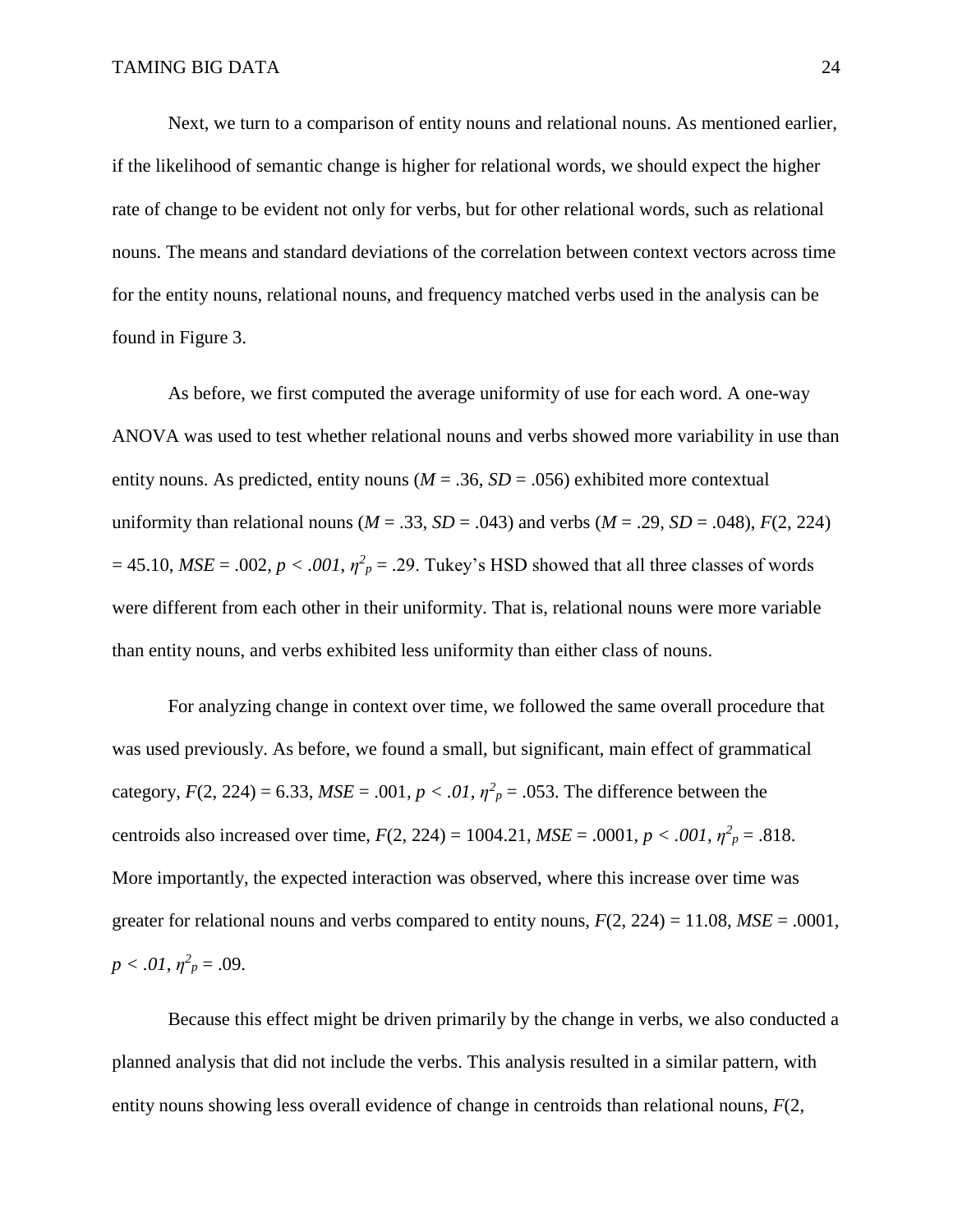149) = 4.80, *MSE* = .0008,  $p < .05$ ,  $\eta^2 p = .031$ . The rate of change also increased over time,  $F(2, 0)$ 149) = 760.66,  $MSE = .00001$ ,  $p < .001$ ,  $\eta^2$ <sub>p</sub> = .836. Most importantly, the observed interaction, where relational nouns showed an increased rate of change over time compared to entity nouns, was also preserved,  $F(2, 149) = 6.98$ ,  $MSE = .00001$ ,  $p < .01$ ,  $\eta^2 p = .045$ .

### **Discussion**

In this study we compared the pattern of language change of English nouns and verbs. We observed that nouns showed less contextual variability within each time period than verbs. Likewise, the centroids representing nouns changed more slowly over time than verbs, and entity nouns change more slowly than relational nouns. These results are in line with theories that argue that verbs, and relational nouns, are represented using relations whereas entity nouns are represented as direct denotations.

These results also demonstrate the utility and efficacy of corpus statistics as a tool for observing large scale trends in language use. Whereas in the lab we observe and record the behavior of an individual or a small number of individuals at a time, focusing on the details of their behavior, corpora provide us with an overview of the behavior of large groups of humans. Converging evidence from both methodologies is likely to provide researchers with more confidence in the validity and reliability of their results.

### **Study 2: Phonesthemes in Text**

### **The Case for Phonological Correlates of Meaning**

It is a popular intuition that words with similar sounds also mean similar things. There is a long tradition of belief in the association between phonetic clusters and semantic clusters going back at least as far as Wallis' grammar of English (Wallis, 1699). Morphemes form one such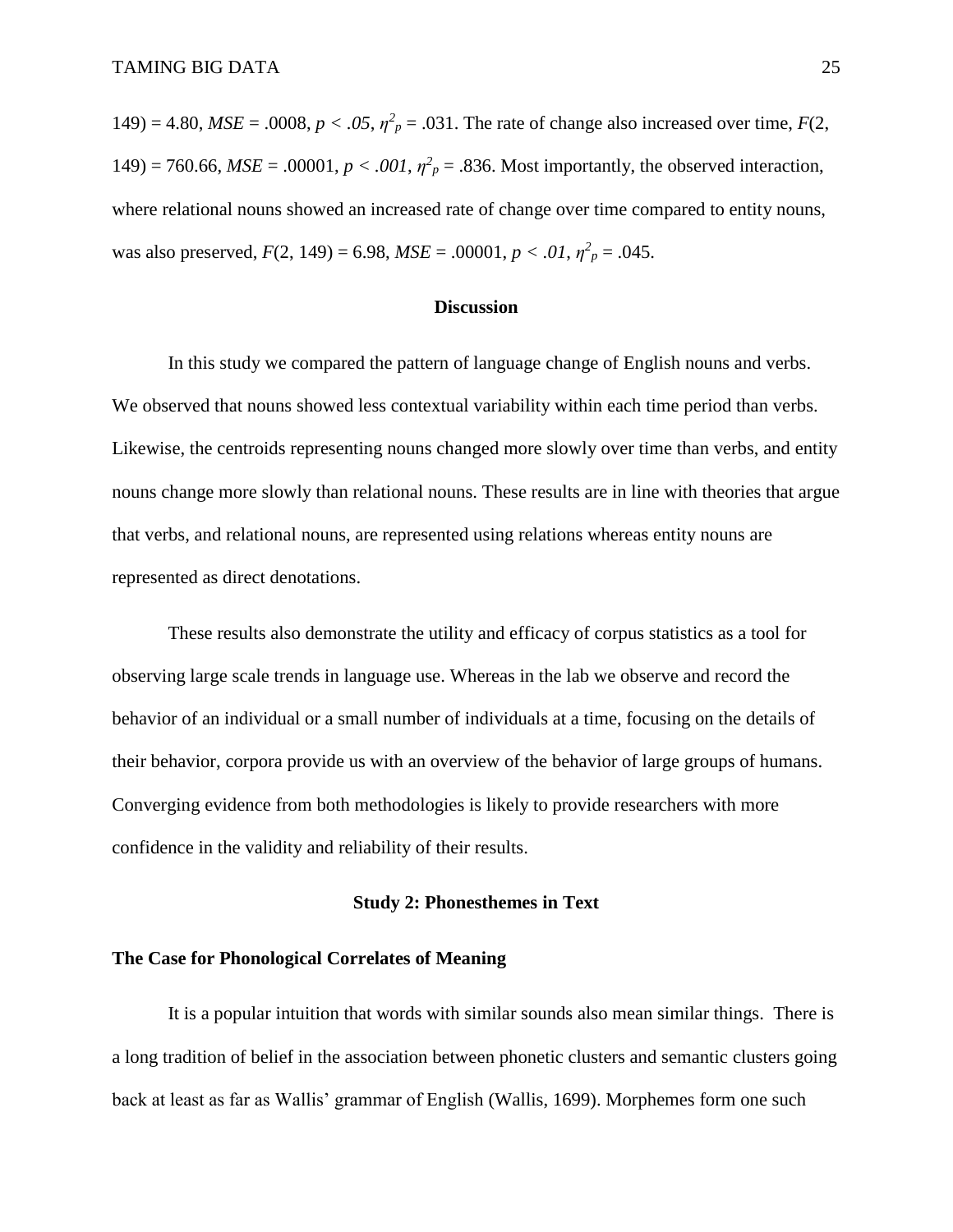well-known cluster, but other sub-morphemic phonetic clusters that contribute to the meaning of the word as a whole have also been hypothesized (Firth, 1957; Jakobson & Waugh, 1979). Anthropologists have documented sound symbolism in many languages (Blust, 2003; Nuckolls, 1999; Ramachandran & Hubbard, 2001), but its role as a purely linguistic phenomenon is still unclear. Moreover, the Saussurean notion of the arbitrary relationship between the sign's form and its referent is a matter of dogma for most linguists (De Saussure, 1916; Hockett & Hockett, 1960). This makes the study of words that *do* participate in predictable sound-meaning mappings all the more important, since, under the framework of contemporary linguistics it is difficult to explain how these patterns come to be, or why they might survive despite the obvious benefits of arbitrary sound-meaning mappings. What we mean by "sound-meaning mapping" is not purely sound symbolism, however, nor is it morphology. In the present study, we offer a statistical, corpus-based approach to *phonesthemes*, sub-morphemic units that have a predictable effect on the meaning of a word as a whole. These non-morphological relationships between sound and meaning have not been thoroughly explored by behavioral or computational research, with some notable exceptions (e.g., Bergen, 2004; Hutchins, 1998).

Monaghan, Chater, and Christiansen (2005) and Farmer, Christiansen, and Monaghan (2006) studied the diagnosticity of phonological cues for lexical category membership. They performed a regression analysis on over 3,000 monosyllabic English words and demonstrated that certain phonological features are associated with an unambiguous interpretation as either a noun or a verb. An associated series of experiments demonstrated reaction time, reading time, and sentence comprehension advantages for phonologically "noun-like nouns" and "verb-like verbs."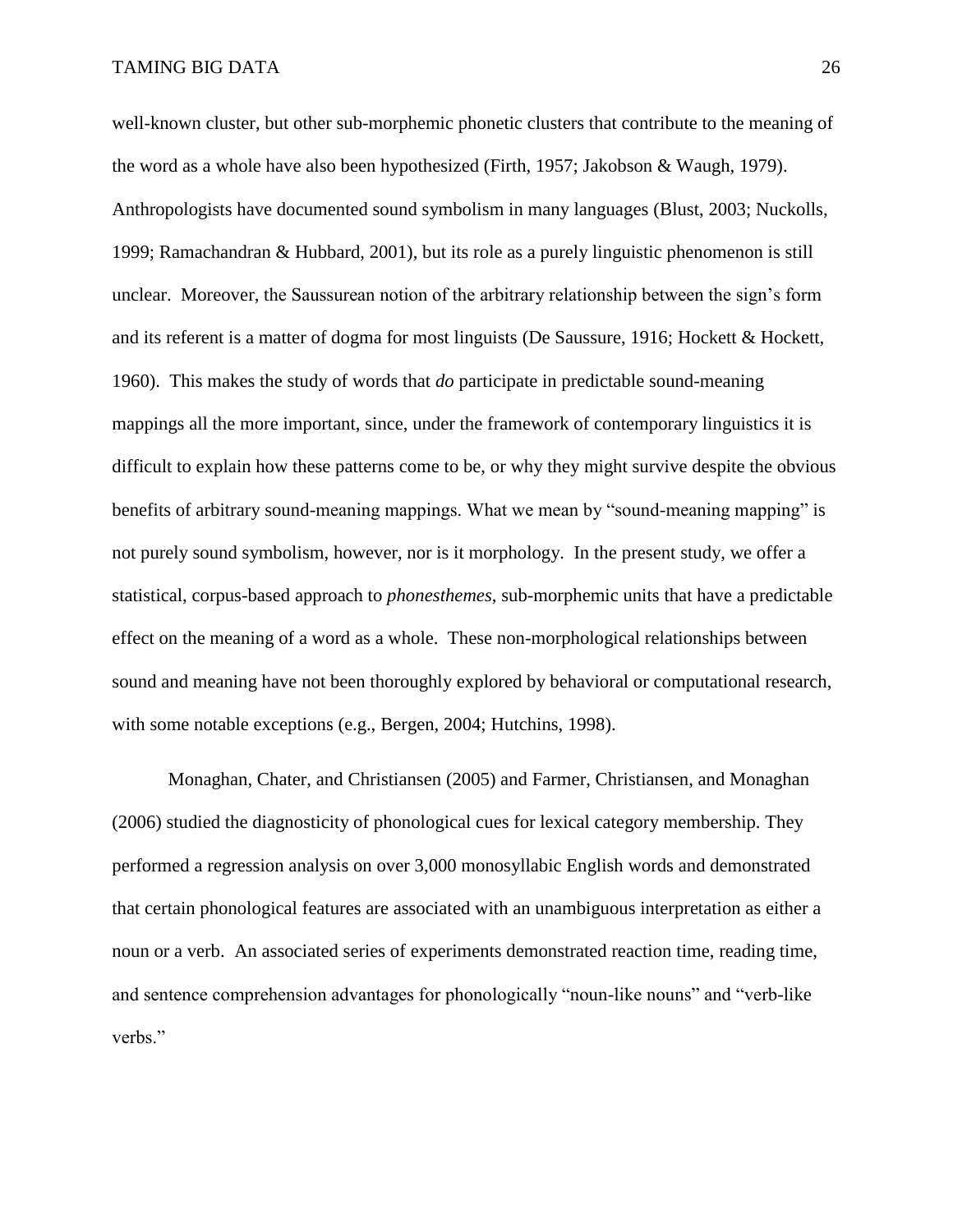Bergen (2004) used a morphological priming paradigm to test whether there was a processing advantage for words containing phonesthemes over words that shared only semantic or only formal features, or which contained "pseudo-phonesthemes." He found a difference in reaction times between the phonestheme condition and the other three conditions by comparing primed reaction times to RTs to the same words in isolation, drawn from Washington University's English Lexicon Project. He demonstrated both a facilitation effect for word pairs containing a phonestheme and an inhibitory effect for word pairs in which the prime contained a pseudo-phonestheme. His use of corpus-based methods (in this case, Latent Semantic Analysis: Landauer et al., 1998) was limited to ensuring that the list of words used in meaning-only priming pairs did not have any higher semantic coherence than the list of words used in phonestheme priming pairs.

Finally, Hutchins (1998, Study 1 and 2) examined participants' intuitions about 46 phonesthemes drawn from nearly 70 years of speculation about sound-meaning links in the literature. In her studies, participants ranked phonestheme-bearing words' perceived coherence with a proposed gloss or definition meant to represent the meaning uniquely contributed by the phonestheme. Participants also assigned candidate definitions to nonsense words containing phonesthemes at rates significantly above chance, while words without phonesthemes were assigned particular definitions at rates not significantly different from chance. She also examined patterns internal to phonesthemes: strength of sound-meaning association, regularity of this association, and "productivity," defined as likelihood that a nonword containing that phonestheme will be associated with the definition of a real word containing that phonestheme.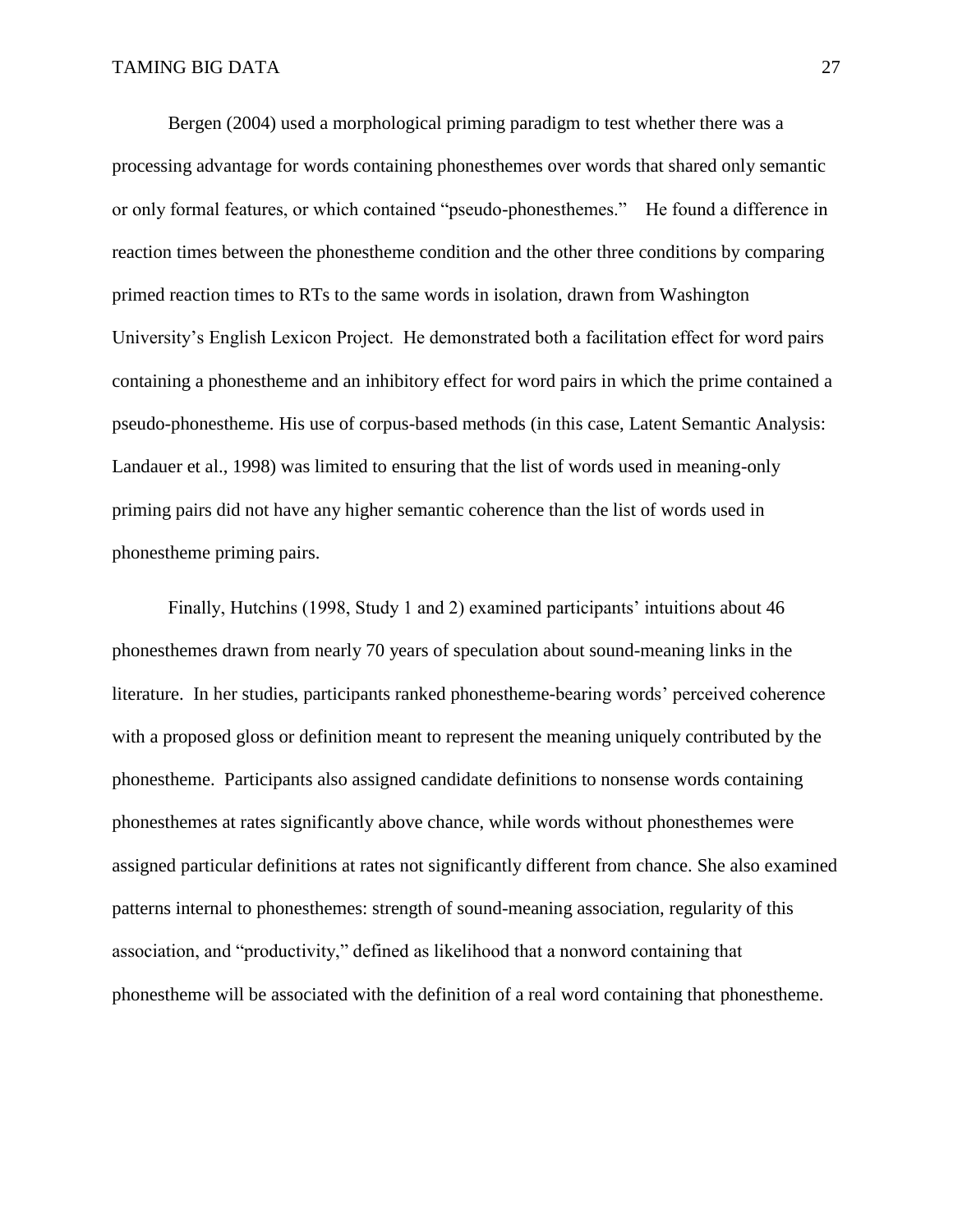$\overline{\phantom{a}}$ 

#### **A Big-Data Approach to Studying Phonesthemes**

Previous studies of phonesthemes relied on the intuitions of participants to verify the sound-meaning relationships of interest (e.g., Bergen, 2004; Hutchins, 1998). These methods are at their best when testing only a limited number of phonesthemes. As a result, such studies have often constrained their examination to only a handful of phonesthemes. Even the most extensive of these works, Hutchins (1998), who identified over 100 phonesthemes previously indicated in the literature, uses only 46 of them in her experiments. Big data, and in particular textual data in the form of corpora, provides an alternative source of information on the meaning of words. As described earlier, we can use statistical approaches such as LSA, Topic Models, and Word2Vec to extract measures that correlate with participants performance on a variety of semantic similarity measures. Consequently, we can use a corpus to examine the hypothesis that words sharing a particular phonestheme also share a similarity in meaning.

Because the phonestheme as a construct necessarily involves a partial overlap in meaning beyond that generally found in language, we hypothesize that words sharing a phonestheme would exhibit greater semantic relatedness than words chosen at random from the entire corpus. This computational approach to the problem has two distinct advantages over the experimental methods commonly found in the literature. First, this method is objective and does not rely on intuition on either the part of the experimenter (e.g., in choosing particular examples and glosses for a phonestheme) or the participants (e.g., in Study 1, Hutchins asked participants to rate the fit between glosses and words)<sup>3</sup>. Second, it is possible to use the method to test a large number of

 $3$  At present the experimenters choose which phonetic clusters to test, meaning that intuition is still part of the process. However, whether or not any phonetic cluster qualifies as a valid phonestheme is entirely statistically determined.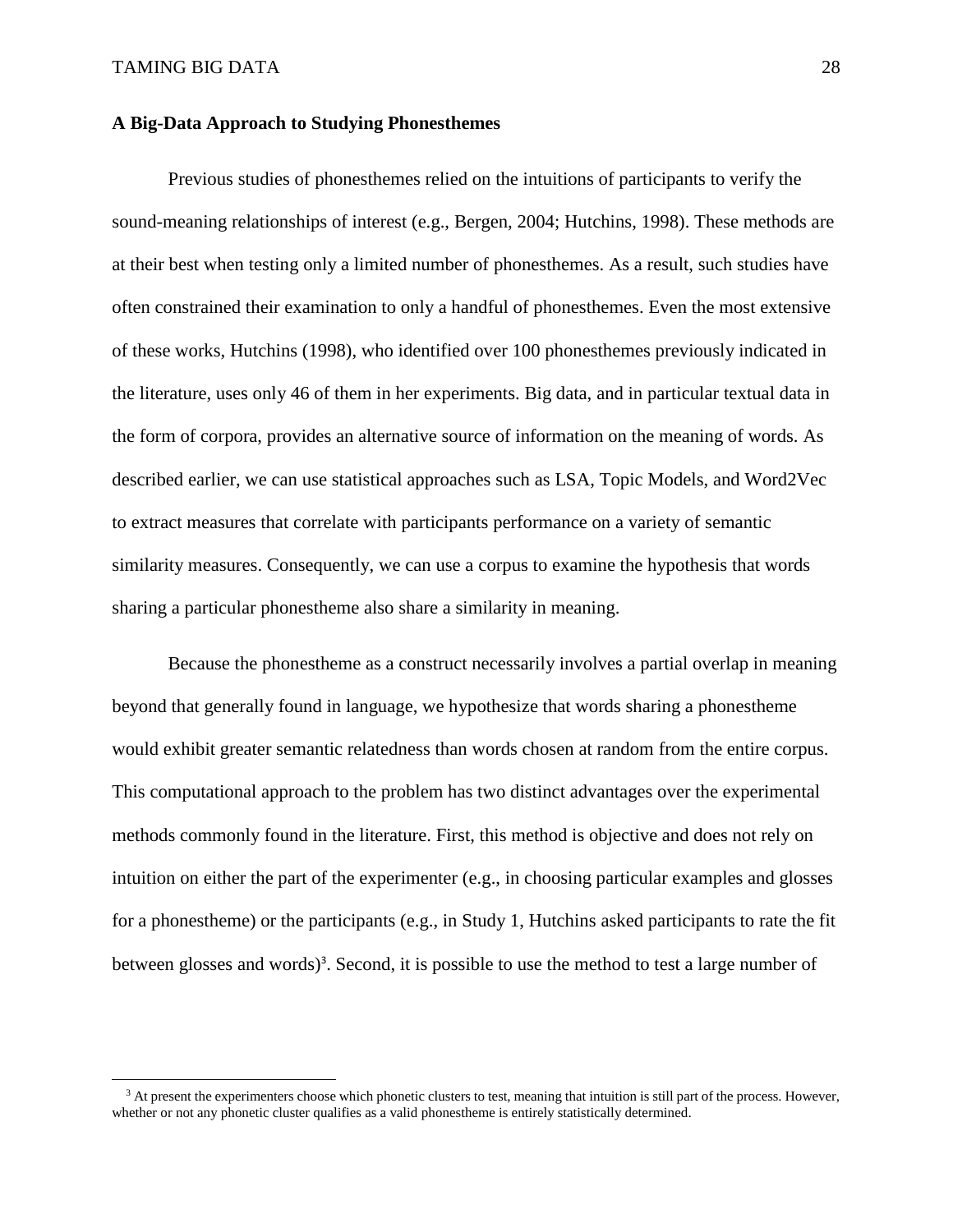candidate phonesthemes without requiring us to probe each participant for hundreds of linguistic intuitions at a time.

### **Method**

### **Materials**

**Proposed phonesthemes in English.** The bulk of the candidate phonesthemes we used were taken from the list used by Hutchins (1998) with the addition of two possible orthographybased clusters that seemed interesting to us. We also included several letter combinations that we thought were unlikely to be phonesthemes in order to test the method's capacity for discriminating between phonesthemes and non-phonesthemes. We examined 149 possible phonesthemes collected by Hutchins. Of these, 46 were taken from the list Hutchins' used in her first study, two were candidates that we considered to be plausible orthographic clusters (*kn-* and *-ign*), and two were chosen phonemic sequences we thought were unlikely to be phonesthemes (*br-* and *z-*). After examining our corpus we decided to drop 43 of the 149 possible phonesthemes because each of them had 6 or fewer types in our corpus and were therefore not suitable for statistical analysis (e.g., the prefixes 'str\_p-', 'sp\_t-', 'spl-', and the suffixes '-asp', ' awl', and '-inge'). We therefore tested a final list of 106 candidate phonesthemes (33 of which were also used in Hutchins' first study).

| Cooper | Poop  | Swoop |
|--------|-------|-------|
| Droop  | Sloop | Troop |
| Hoop   | Stoop | Whoop |
| Loop   |       |       |

<span id="page-28-0"></span>Figure 4 – List of words ending with the phonestheme *-oop*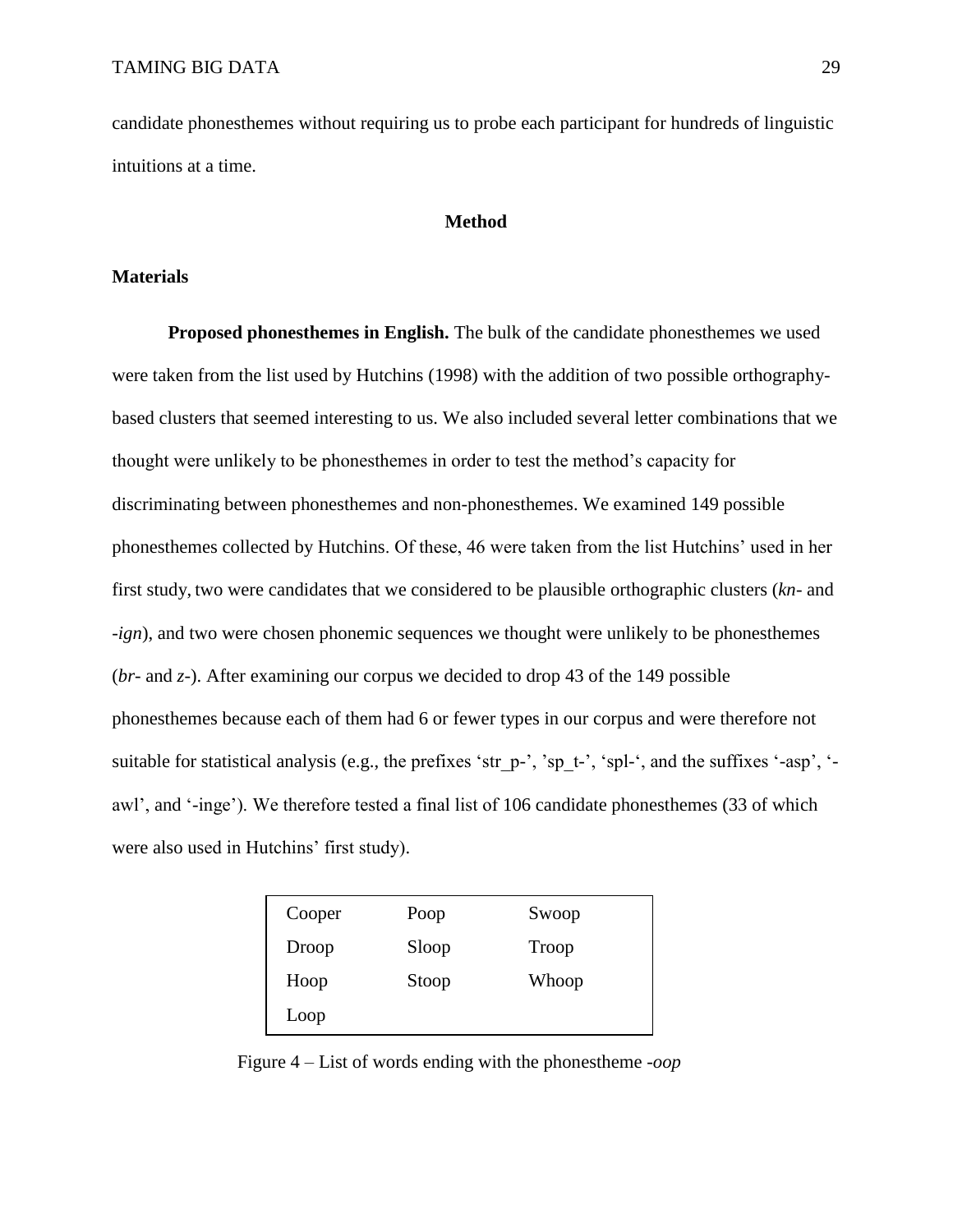For each phonestheme we collected all of the instances of that phonestheme from the 20,000 most frequent content words based on an orthographic match. For each individual word stem, all but one occurrence of the stem were removed from the list (e.g., from the list for the phonestheme *-ash* we removed the words *dashed* and *dashes* and retained the word *dash*), likewise morphemic uses of particular phonesthemes, such as *-er* were also eliminate (e.g., *bigger*, *thinner*). Preference was given to retaining the stem itself whenever it was available in the list. Finally, we verified that all words within a particular phonesthemic cluster share the same phonetic pronunciation of the phonestheme. A sample list of words is given in [Figure 4.](#page-28-0)

**Corpus.** For this analysis, we used the same set of texts, based on publicly available literary texts from the Gutenberg Project, as the previous analysis.

### **Procedure**

 $\overline{a}$ 

One of the primary results from studies correlating semantic vector space representations is that the distance between words in such spaces correlates well with the performance of participants in semantic similarity tasks. We use this property of semantic spaces to test the hypothesis that pairs of words sharing a phonestheme are more likely to share some aspect of their meaning than pairs of words chosen at random.

We measured the semantic relatedness of each cluster by randomly sampling 1000 pairs of words from the cluster and averaging the cosine similarity of these pairs<sup>4</sup>. We used a one-way, single-sample, *t-*test, based on the above average and its variability, to test whether the words cluster representing each candidate phonestheme exhibited a level of semantic relationship that

<sup>4</sup> It should be noted that this method oversamples the smaller clusters and in those cases is virtually identical to an exhaustive calculation of the similarity of all possible word pairs. However, we chose to use a limited number of random samples to provide an upper bound on the computation and we preferred to use a consistent approach for all materials to make the results more comparable and easier to follow.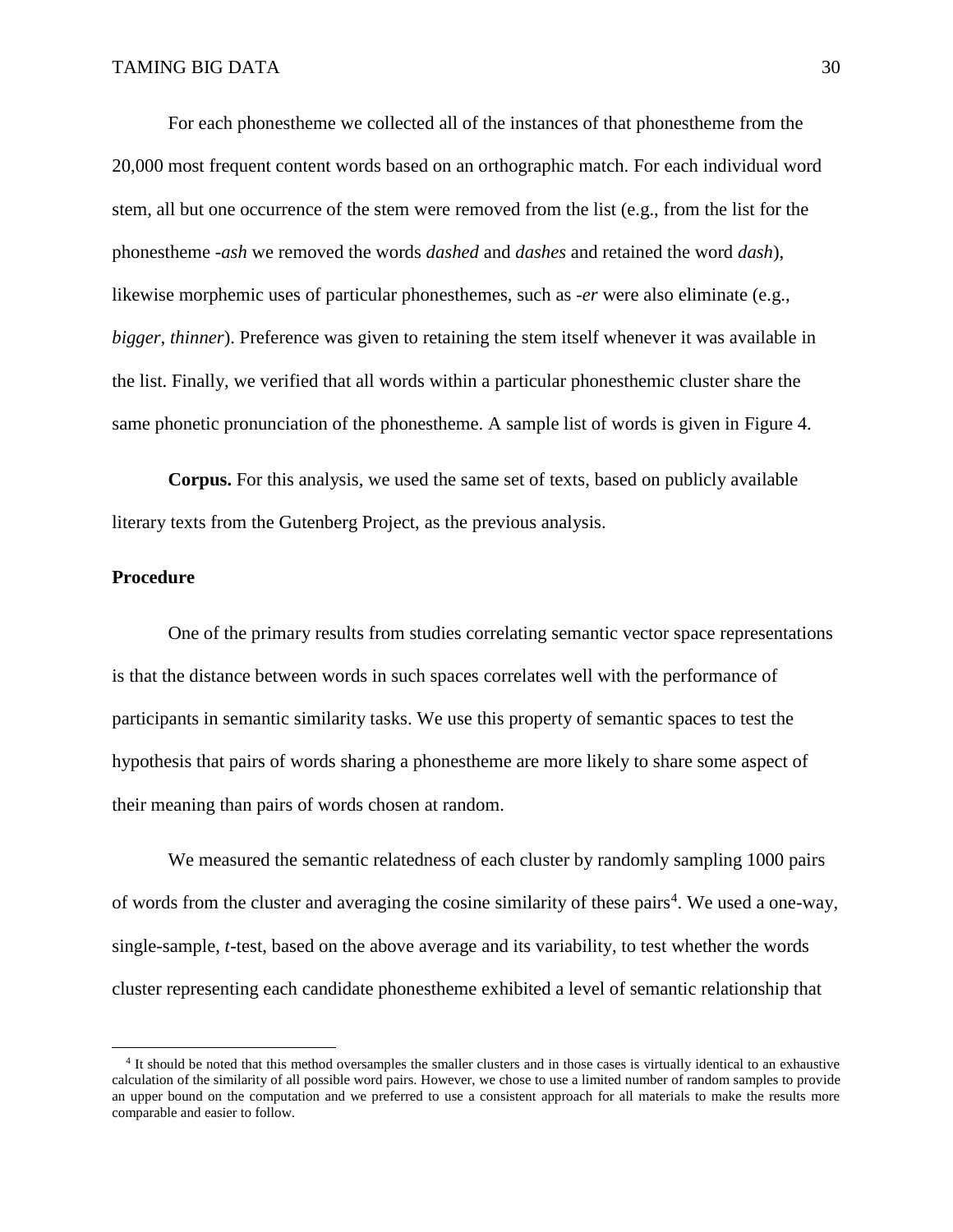was significantly higher than that demonstrated among pairs words selected at random from the entire corpus. Because we are conducting 106 comparisons, we used a Bonferroni correction and adjusted our alpha to .000485. As an estimate of degrees of freedom, we used the number of types identified as the effective sample size of each phonestheme. The relevant critical *t*-scores ranged from 3.34 (*-er* with 229 types) to 5.99 (e.g., *-oom* with 7 types).

### **Results**

We first calculated the baseline of the semantic relationship between randomly selected words in the corpus, using 1000 randomly chosen word pairs. This provided us with a baseline estimate of the expected similarity distribution for unrelated terms  $(M = .021; SD = .11)$ . As described above, we similarly calculated the *strength* of each phonestheme as the average of the pair-wise correlation of 1000 randomly selected pairs of words that share the phonestheme. It is possible to interpret this strength measureas an effect size measure. In particular, using Cohen's d, any phonestheme exhibiting a strength measurement greater that .043 can be argued to have a small relationship to the meaning of words including them  $(d' > .2)$ , and a measured strength greater than .076 (*d'* > .5) will indicate a phonestheme with a medium strength relationship to the meaning of words including them. A list of the results for each of the tested phonesthemes can be found in Appendix A.

Next, we used single sample *t*-tests, with a population mean of .021 as measured above, to test whether each candidate phonestheme exhibited more semantic cohesiveness than pairs of words chosen at random from the corpus (the *t*-scores are also provided in Appendix A). Of the 106 phonesthemes we tested, we found evidence of statistical support for 61 (57%). Among Hutchins' original list of 33 possible phonesthemes we tested, we discovered that 24 were statistically reliable phonesthemes (73%). Overall our results were in line with the empirical data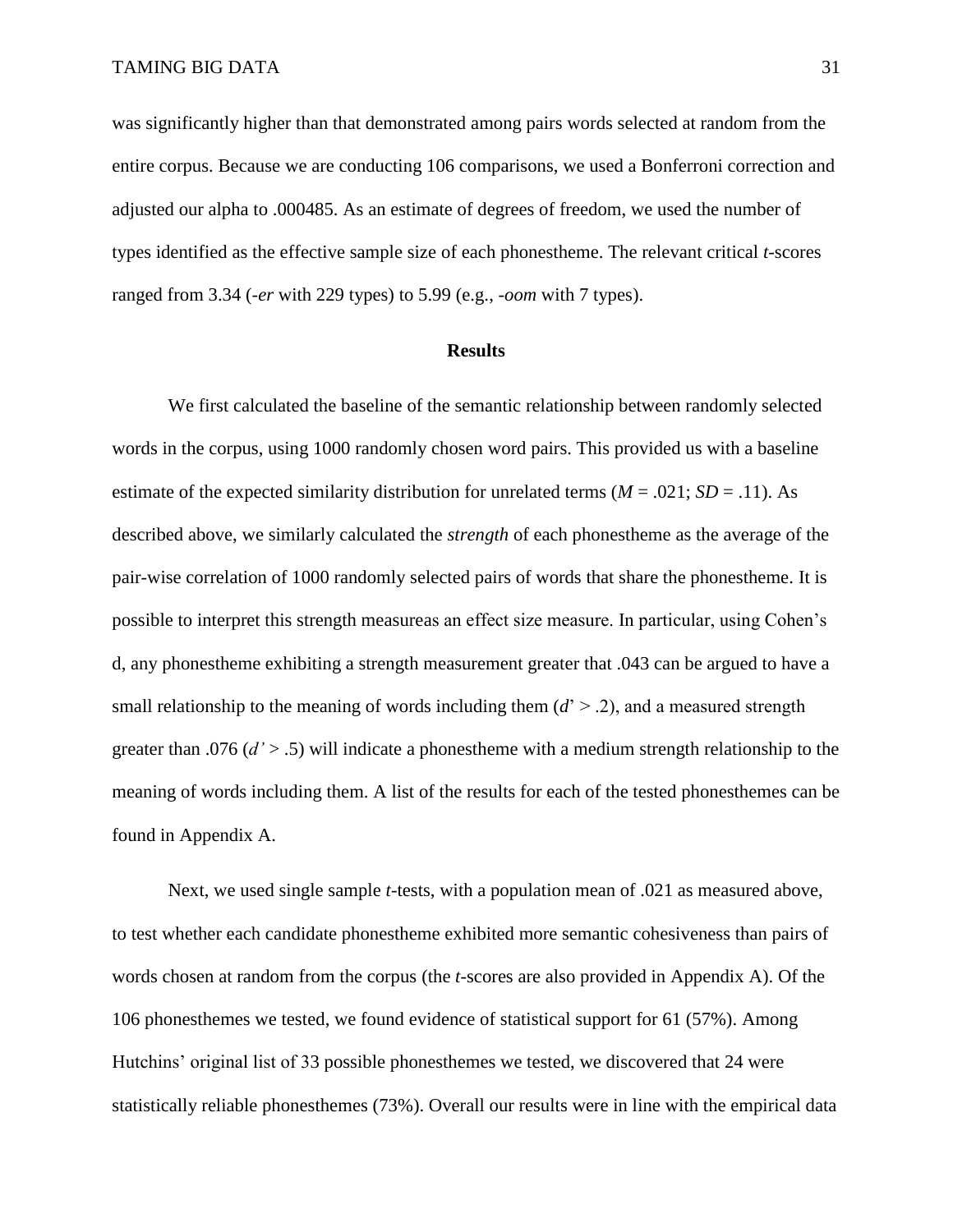collected by Hutchins. By way of comparing the two datasets, our measure of phonestheme strength correlated well with Hutchins' average rating measure  $(r = .51, p < .01)$ . Neither of the unlikely phonestheme candidates we examined were statistically supported by our test (*tbr-* = 2.03;  $t_z = -2.47$ ), whereas both of our newly hypothesized orthographic clusters were statistically supported  $(t_{kn} = 9.22; t_{qn} = 9.54)$ .

Interestingly, there was a negative correlation ( $r = -0.32$ ,  $p < .001$ ) between the number of tokens for a given phonestheme and its significance frequency. However, it is important to note that this correlation is not unique to our method as it is also evident in the results reported by Hutchins (e.g.,  $r = -0.44$ ,  $p < .05$  between the number of types in the present study and the average rating in Hutchins' study 1).

### **Discussion**

We found statistical evidence for over 50% of the proposed phonesthemes. Given the wide range of phones proposed and their overall relatively high level of support, it seems likely that some aspects of meaning might be related to sound after all. While this might appear at first to be a significant blow to the hypothesis that the assignment of meaning to words is arbitrary, it is important to remember that much of this relationship might have historical roots and be a result of the non-arbitrariness of semantic change, similarly to that discussed in the previous study. In particular, as Boussidan, Sagi, and Ploux (2009) demonstrates, it is possible to connect phonesthemes such as *gl*- to specific phonetic clusters that are hypothesized to be part of the reconstructed Proto-Indo-European language.

Given such extensive historical roots for at least some phonesthemes, it is possible that there are some perceptual links between specific phonesthemes and their meaning. This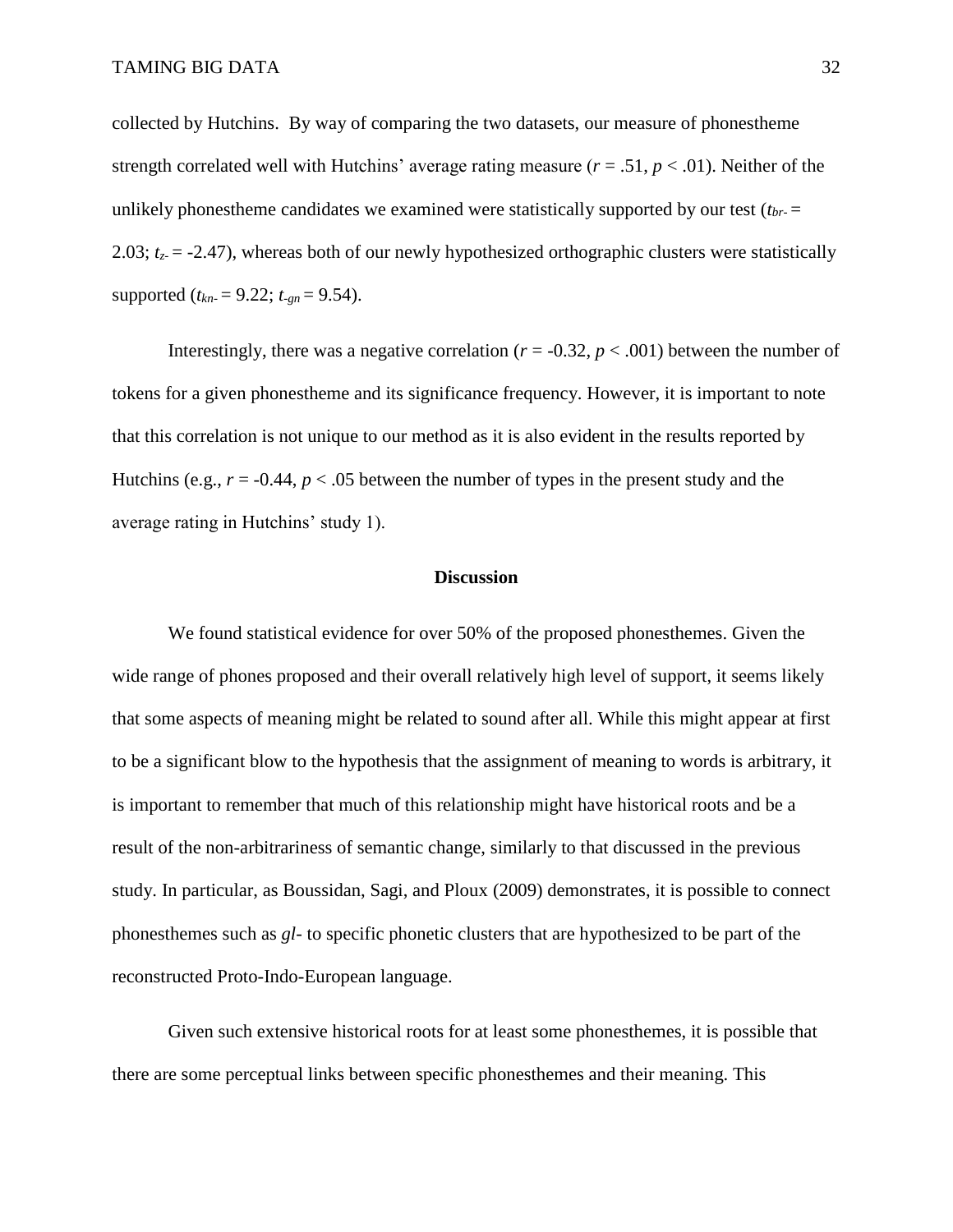$\overline{a}$ 

possibility is akin to suggesting that phonesthemes might originate from onomatopoeias. On the other hand, it is possible that, over time, semantic change might result in clusters of words that share both phonetic and semantic aspects (e.g., through borrowing a set of words from a different language). Importantly, these two hypotheses are not contradictory, and it is likely that even phonesthemes whose origin is onomatopoeic will exhibit some change and drift over time.

One possibility that we find particularly intriguing in this regard is that phonesthemes might provide individuals with clues to the meaning of unfamiliar words. For instance, when a child encounters a word such as *glamourous* for the first time, they might try to understand its meaning from the context in which it occurs (e.g., 'the actress was glamourous'). However, it is possible that in such cases the child would not limit themselves to the immediate context, but also consider other possible sources of information. Phonesthemes might provide such a source<sup>5</sup>. In particular, if that child already knows the words *glisten*, *gleam*, and *glow*, this regularity in sound might influence them towards interpretations of *glamourous* that involve visual aspects of the actress rather than her behavior. In the following study we further explore this hypothesis by examining whether phonesthemes affect participants' interpretations of nonce words in context.

In the next study we examine one such process that might give rise to phonesthemes. We hypothesize that phonesthemes will influence participants' guesses as to the meaning of unknown words. We test this hypothesis by presenting participants with a fill-in-the-blanks task and asking them to choose the best fitting word among 3 nonce words. We predict that participants will prefer an option with a phonestheme that fits the context over ones that do not. For example, when asked to complete the sentence 'The stone's flashed from under the leaves', which provides a context that is largely visual, participants will choose completions that

<sup>5</sup> This is not unlike using morphology to identify the stem of a word to relate *encyclopedic* to *encyclopedia*, for example.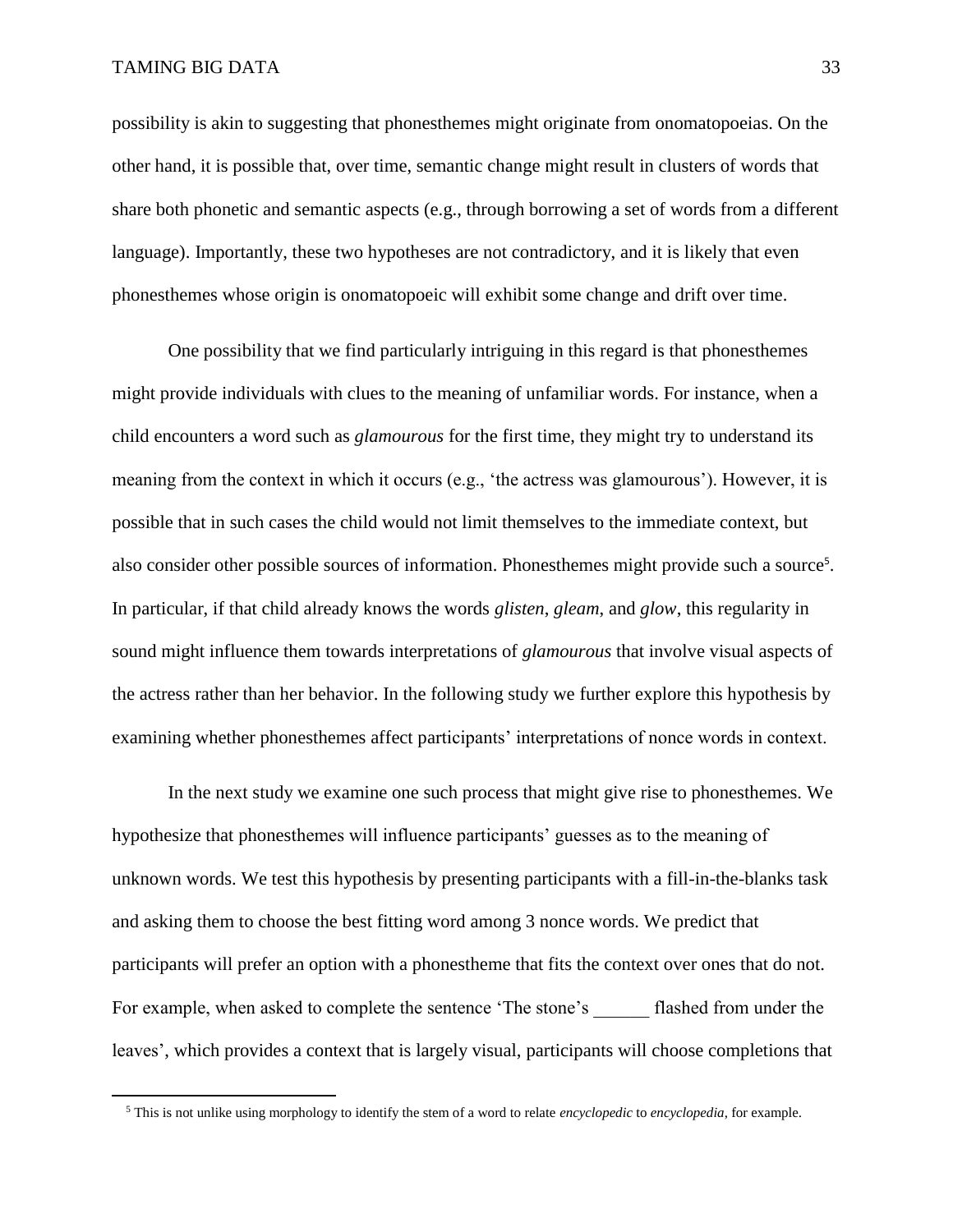involve the vision-related *gl-* phonestheme more frequently than words that include other phonesthemes, such as *-oop*.

#### **Study 3: Phonesthemes in the Lab**

#### **Method**

### **Participants**

Nineteen, native English speaking, participants from a major Midwestern university participated in the study in exchange for course credit.

### **Materials**

We selected 6 phonesthemes that were well supported according to study 2 – *gl-*, *sn-*, *kn-*, *-ign*, *-oop*, and *-ump*. We created 6 nonce words using each phonestheme (e.g., for *gl*- we used *glaim*, *glandor*, *glatt*, *glay*, *glunst*, and *glybe*) and 18 additional nonce words that did not involve any phonestheme (e.g, *coffle*, *fane*, and *argol*). Importantly, nonce words representing a phonestheme did not exhibit any other phonestheme.

We also generated 36 sentences. Each phonestheme was congruent with the blank in 6 sentences, based on its associated meaning (e.g., the blanks were best fit with words with visual meaning for *gl*-). We also identified a different phonestheme that was not congruent with the blank in each sentence. These matches were further verified by comparing the word vector representing the sentence to the aggregate vector for the phonestheme in the same corpus as was used for study 2. The overall correlation between the congruent phonesthemes and their relevant context sentences was  $r = 0.32$ . The overall correlation between the incongruent phonesthemes and their matched context sentences was  $r = .004$ . These correlations are significantly different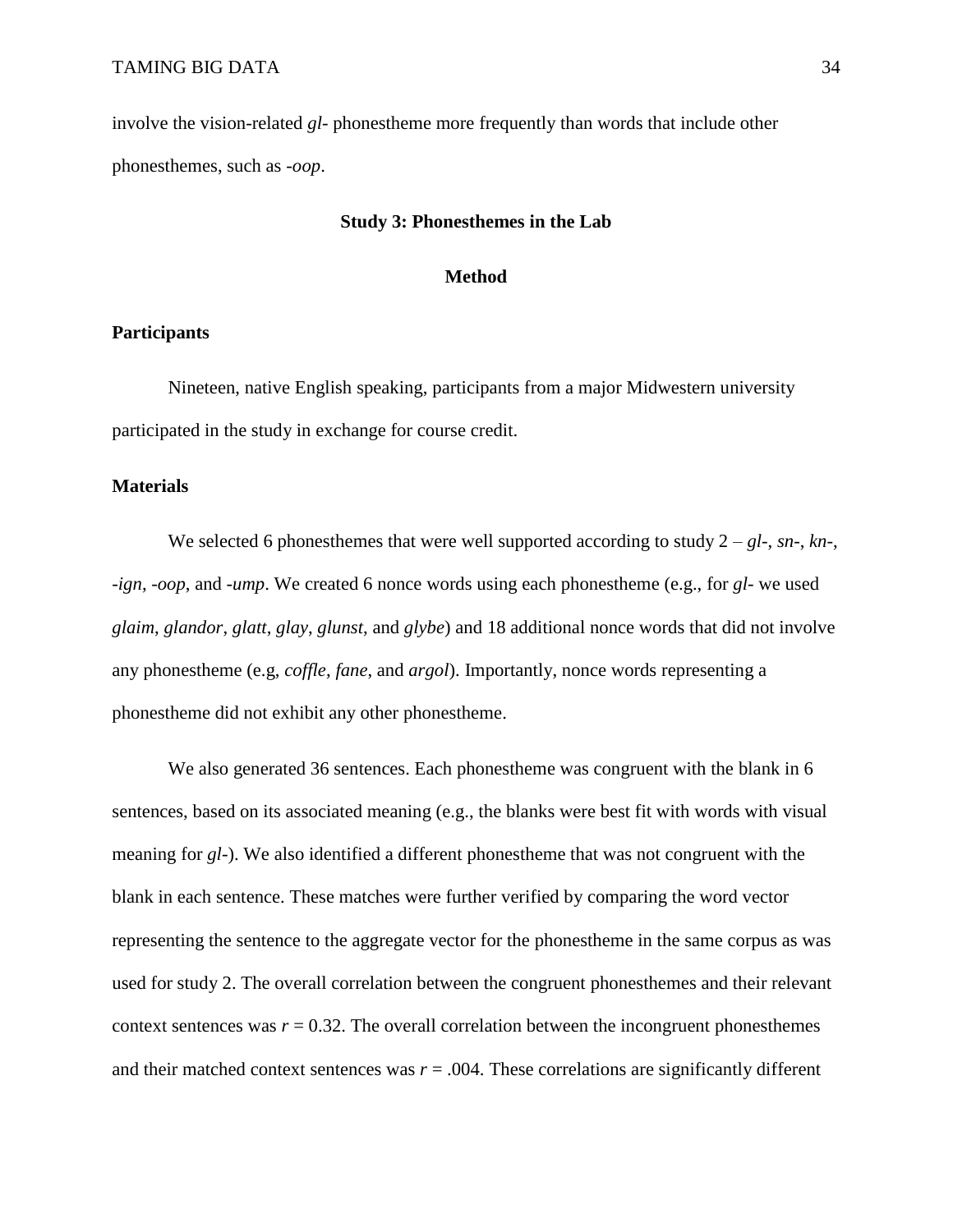from each other, based on a paired-samples t-test,  $t(35) = 9.3$ ,  $p < .0001$ . Each phonestheme was matched with 3 other phonesthemes, resulting in 18 phonestheme pair matches. Within each pairing, each phonestheme was congruent in 2 sentences and incongruent in another 2 sentences. Nonce words were randomly assigned to each of these 18 pairs.

### **Procedure**

As described above, each sentence was associated with a congruent and incongruent phonestheme, as well as a non-phonesthemic nonce word. The order in which the words were presented for each particular sentence was randomized, and there were 4 randomly determined orders in which the sentences were presented (2 random orders and their inverse). The study was presented in a pen and paper format. A sample sentence is provided in [Figure 5.](#page-34-0) Participants were asked to circle the word that made the most sense to them as the missing word in each sentence.



<span id="page-34-0"></span>Figure 5 – A sample question in study 3. The congruent word is *glybe* (*gl-*), the incongruent word is *noop* (*-oop*), and the nonce word is drell.

### **Results**

The mean rates of each choice are presented in [Figure 6.](#page-35-0) Participants chose congruent phonesthemes 43% of the time ( $M = 15.4$ ,  $SD = 2.69$ ), and the incongruent phonestheme 23% of the time ( $M = 8.26$ ,  $SD = 1.76$ ). We used single sample t-tests to compared this rate with the expected base rate of random choice (33%, or 12 out of 36). As predicted, participants chose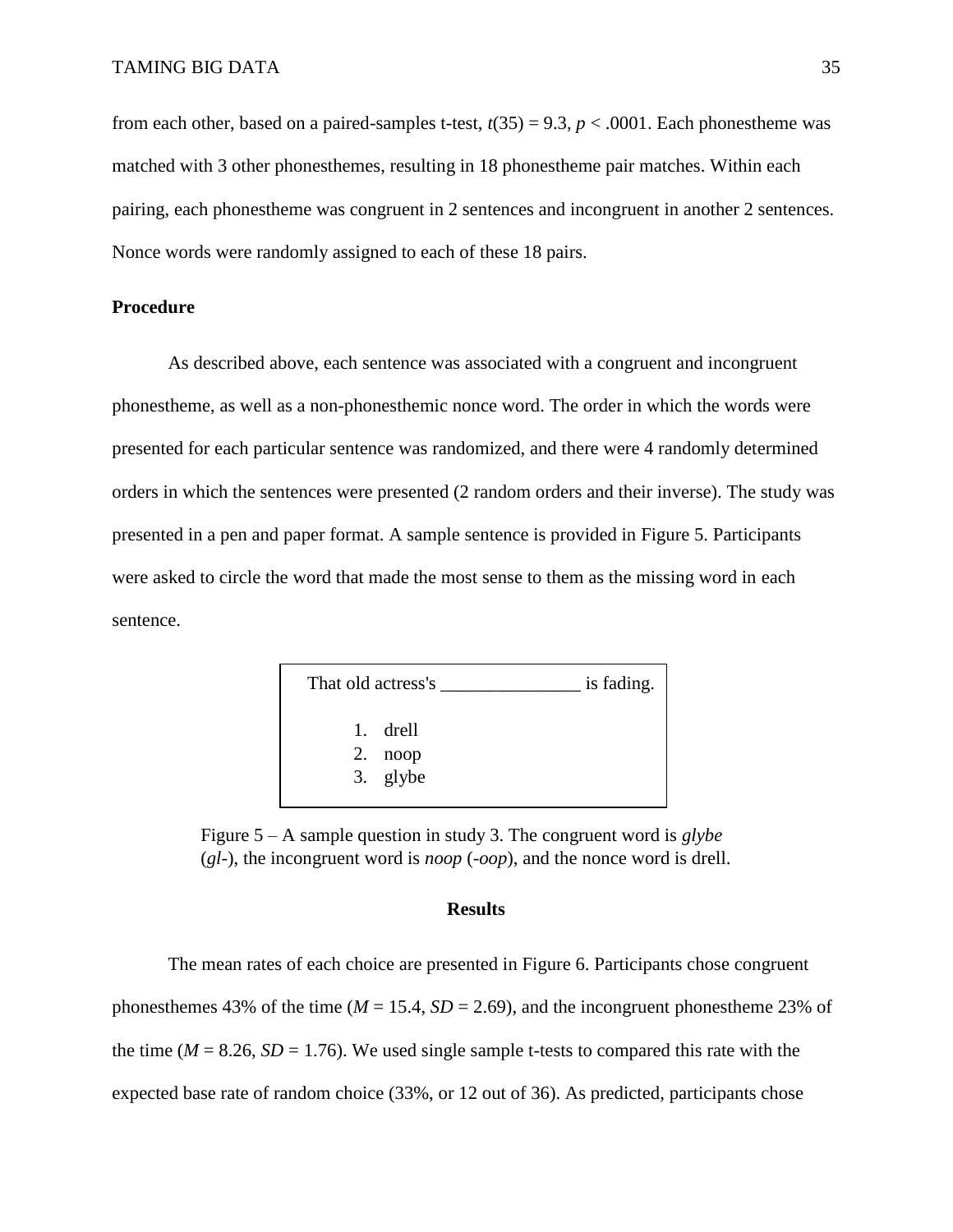words incorporating the congruent phonestheme more frequently than expected by chance, *t*(18)  $= 3.42$ ,  $p < .001$ ,  $d' = 1.27$ . Likewise, participants chose words incorporating the incongruent phones theme less frequently than expected by chance,  $t(18) = -3.74$ ,  $p < .001$ ,  $d' = 2.12$ .



<span id="page-35-0"></span>Figure 6 – Percentage of congruent, incongruent, and neutral responses in study 3. The dashed line represents chance responding. Error bars represent standard error of the mean.

### **Discussion**

### **What is the Role of Phonesthemes in Language?**

At first blush, phonesthemes are at odds with the widely held Saussurian argument that the relationship between words and their meaning is arbitrary. However, as our results demonstrate, there are some limits to this arbitrariness. In study 2, we identified 61 phonesthemes as predicting some aspect of the meaning of the words which incorporate them. Moreover, in study 3 we demonstrated that phonesthemes affect our predictions as to the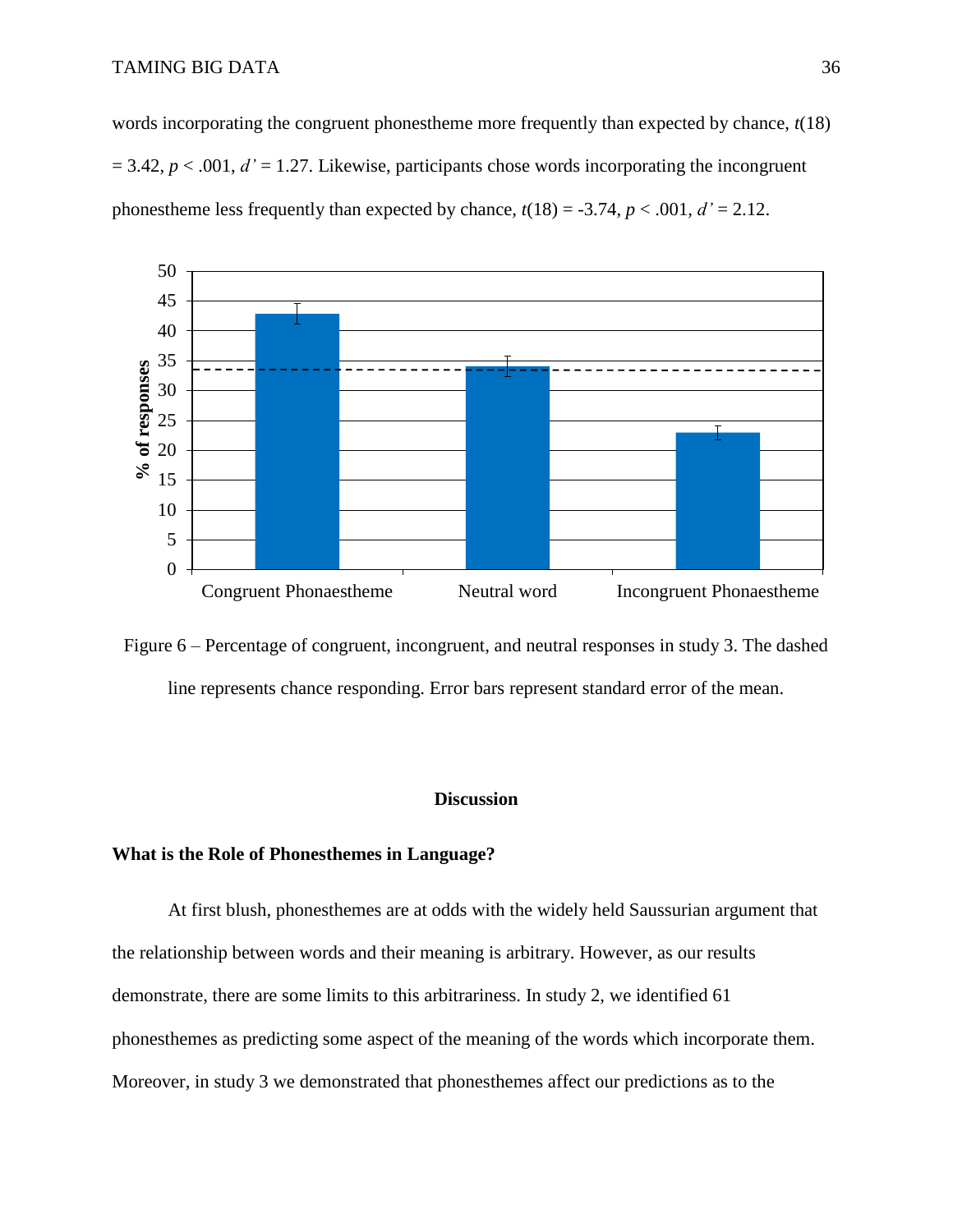meaning of unknown words. Taken together, these results suggest that while phonesthemes do not encapsulate meaning in the manner that words and morphemes do, they affect some cognitive processes related to associating words with meaning.

Nevertheless, while individuals are frequently explicitly aware of the meaning of words and the function of morphemes such as *un-* and *-ing*, this does not seem to be the case with phonesthemes. It is therefore more reasonable to hypothesize that phonesthemes are only implicitly associated with meaning, possibly through our inherent sensitivity to the statistical cues inherent in language (e.g., Hutchinson & Louwerse, 2014; Saffran, 2003; Saffran, Aslin, & Newport, 1996). This hypothesis is further strengthened by the fact that we identified support for phonesthemes by examining one source of such cues – the statistical method we employed was based on exploiting the non-random nature of the distribution of words and their patterns of cooccurrence.

Interestingly, this suggests that linguistic processing might also be influenced by nonphonesthemic parts of words. For instance, it is possible, and perhaps likely, that in the processing of unknown words we attempt to draw on other words that sound similarly. This will suggest that role phonesthemes play in Study 3 is not qualitatively different from that other similarly-sounding words might play. However, phonesthemes are quantitatively more likely to be associated with meaning than arbitrarily chosen phonetic clusters that are not morphemic or phonesthemic.

### **The Historical Roots of Phonesthemes**

It is also useful to consider that these distributional cues might, at least in part, be due to gradual shifts in the meaning of words over years and generations. Such shifts can result in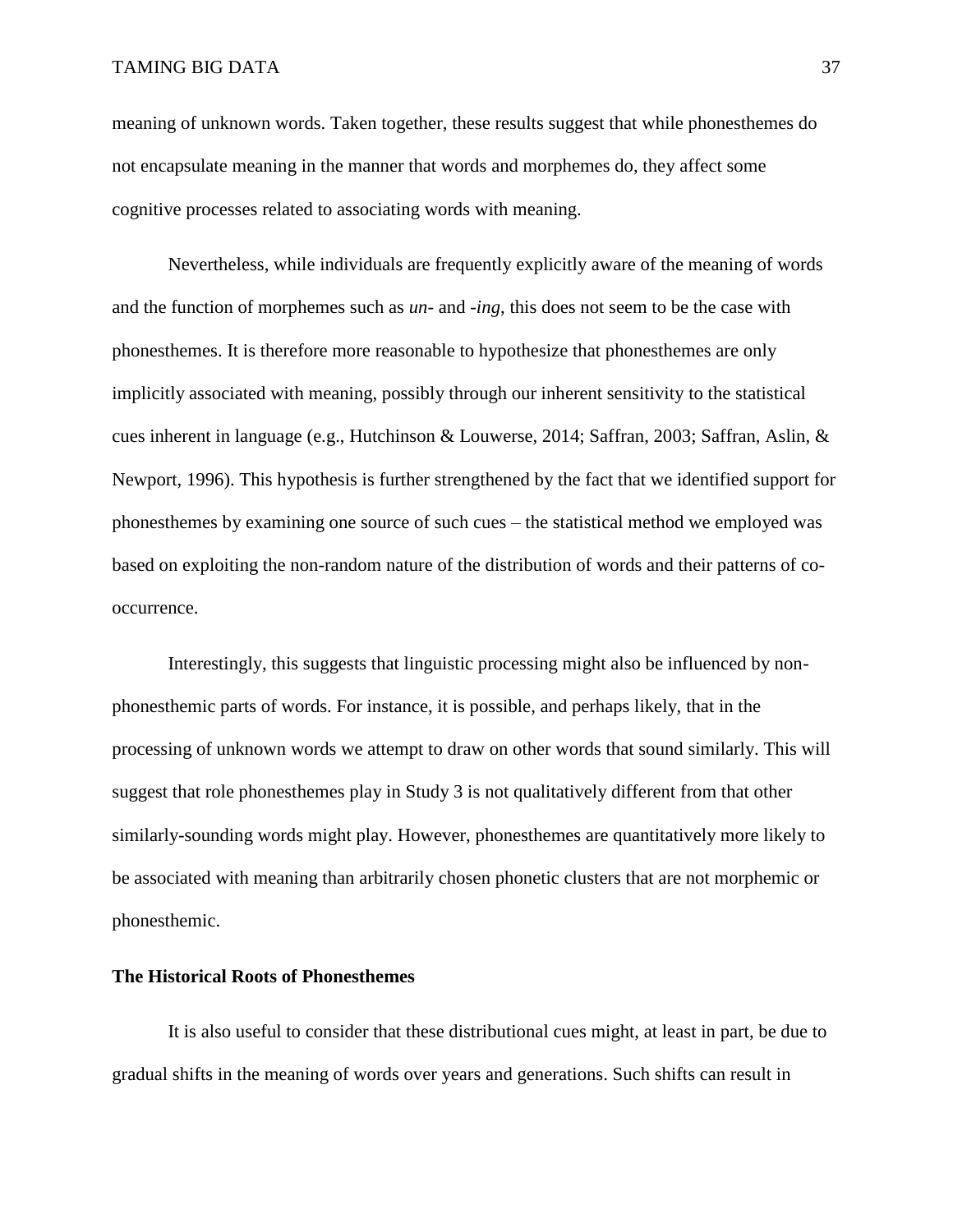phonesthemes in two ways – First, one historical root can be responsible for multiple related, but distinct, words. That is the case for many words that can be traced back to Proto-Indo-European (e.g., Boussidan et al., 2009; Watkins, 2000). For example, as Boussidan et al. (2009) note, the phonestheme *gl-* is related to the Proto-Indo-European root *\*ghel* (to shine). Many words in English that begin with *gl-* directly relate to the visual modality, and some others can be demonstrated to have historically been derived from terms associated with vision (e.g., *global* which is derived from *globe*). It is important to note that this explanation presupposes the existence of particular roots – it is possible that these roots might not be arbitrarily associated with their respective meaning. For example, it is possible that the sound *gl* is cognitively associated with particular experiences, in the same vein as demonstrated by Ramachandran and Hubbard (2001), who demonstrated that participants have particular expectations for the meaning of the nonce words Bouba and Kiki. In such cases, from a historical perspective, the meaning associated with a particular phonestheme might also not be arbitrarily determined.

Secondly, it is possible that an existing phonestheme can influence the interpretation of words that are unfamiliar, either because of their low frequency or because they are recently borrowed from a different language. A possible example of this is the word *glance*. The modern definition of the word generally involves some visual aspect (e.g., 'a brief or hurried look'; [http://en.oxforddictionaries.com/definition/glance,](http://en.oxforddictionaries.com/definition/glance) retrieved April 4<sup>th</sup>, 2018). However, in Middle English *glacen* means 'to graze', a meaning that is still maintained in the English uses such as *a glancing blow*. Etymologically, it is likely the word was borrowed from the Old French word *glacier* ('to slip'). Since the phonestheme *gl-* traces to Old English and earlier (from Proto-Indo-European), it seem reasonable to hypothesize that English speakers, upon first hearing the word *glacen* when it was newly borrowed, understood its intended meaning of *slip* from context,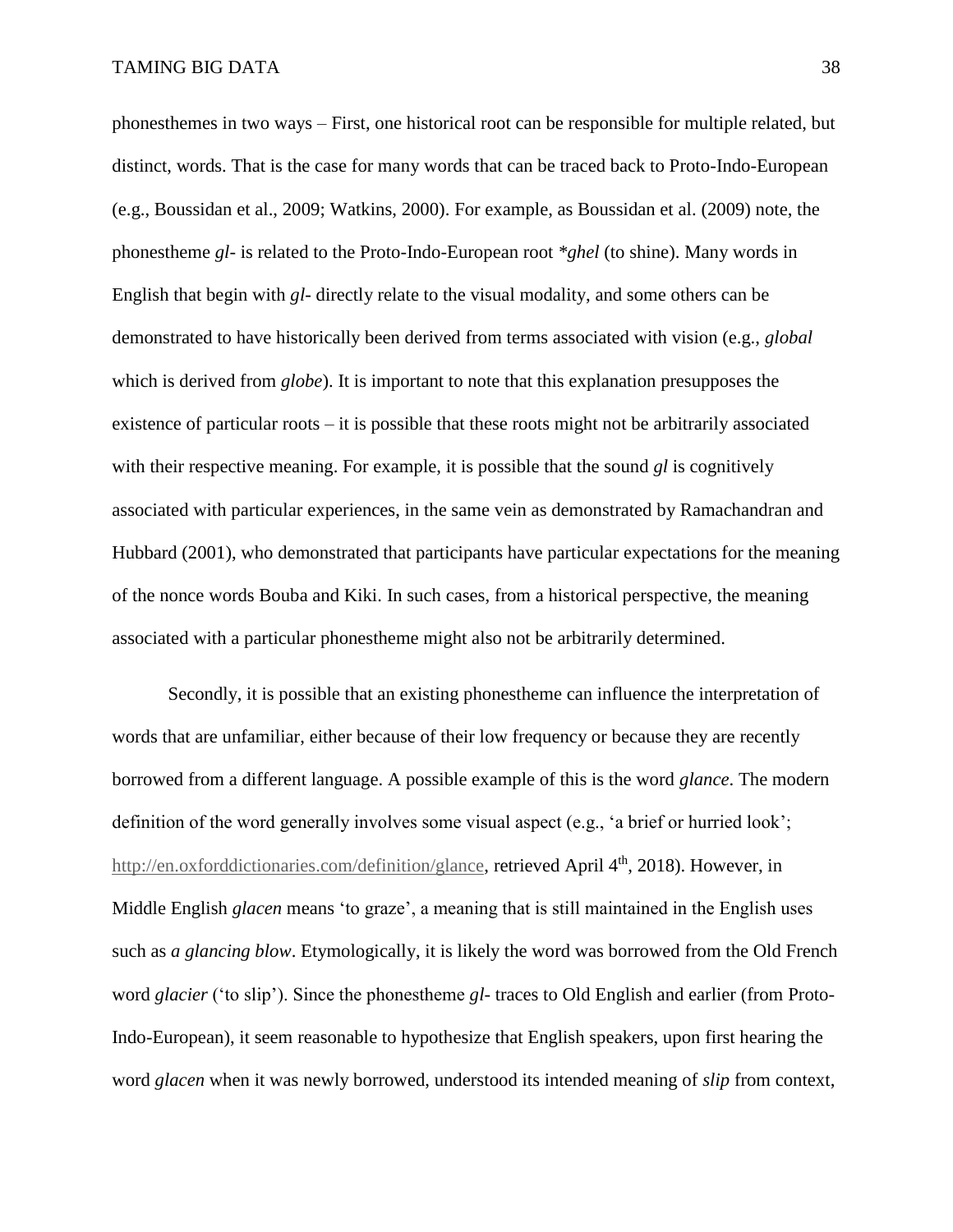but also connected it to the existing cluster of words starting with *gl-*. As a result, its meaning quickly shifted to its modern equivalent that is essentially 'a look that slips'.

#### **General Discussion**

In this paper we demonstrated how we can employ the methodology of hypothesis testing to measurements acquire from corpora in a similar fashion to how laboratory studies apply the method to data that is collected in lab experiments. For testing psychological hypotheses, this new application essentially uses texts as a proxy to the individuals that produced them. By coding and quantifying these texts, we can therefore analyze such texts similarly to how we would analyze lab-generated data.

However, quantifying texts is not a trivial endeavor. When there are large bodies of such texts, as is frequently the case when texts are collected from the internet or other sources of bigdata, it is feasible to explore patterns of co-occurrence within these texts as a mean of quantitatively measuring the overall similarity of words and phrases within them. These measurements then form the backbone of analyses such as those that were carried out in this paper.

When conducting such studies, it is important to keep in mind that the data, while produced by individuals, does not comprise a direct measurement. In particular, all data collected and analyzed in this fashion has been mediated through linguistic expressions. This type of mediation might affect the data collected and the possible effect of linguistic processing on the content needs to be considered as part of the design. However, such considerations are also important in lab studies where the participants produce written or spoken responses. More generally, it is difficult to conduct studies of higher-level cognition without some language-based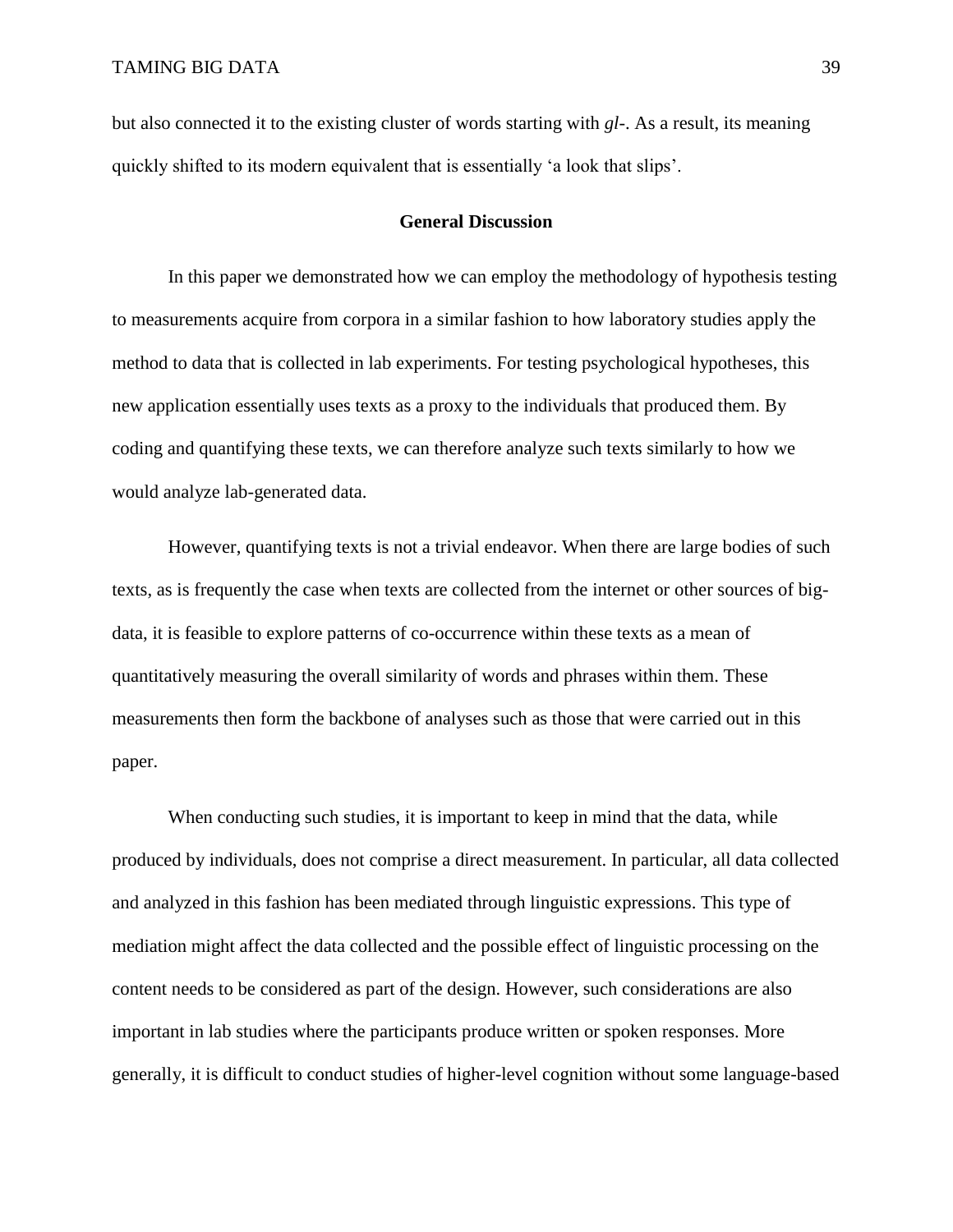interaction with the participants during the collection of data. While controlling for such influences in existing corpora is more difficult, the greater quantity of available data often allows for greater statistical power that can be employed to overcome some of these issues.

### **Experiments Inside and Outside the Lab**

Lab-based studies have always struck a balance between the need for maximizing the internal validity of the study, and the need to produce results that have external validity and apply in a wide range of circumstances. In the lab, researchers can exercise a great degree of control and achieve high levels of internal validity. However, this level of control can lead to results that do not replicate well outside of the lab.

In contrast, in studying data collected outside of the lab, as is frequently the case with big-data and corpora studies, researchers are electing to greatly limit the degree of control they have over the data and its collection. This results in more variability in the data, which makes statistical analysis more difficult. At the same time, the larger quantity of data often compensates for this and can provides greater statistical power than would have been possible in lab-based studies. Nevertheless, the threats to internal validity cannot all be mitigated by mere quantity of data. In particular, it is rare that existing data includes a manipulation that is relevant to the researcher's hypothesis. Consequently, the results from such studies are quasi-experimental at best and care needs to be taken in their interpretation.

### **The Value of Big Data in Supporting Lab Research**

It is probably best to consider studies based on big data and corpora as complementary to lab studies, and a complete research program can often benefit from including both components. In many cases, researchers might want to begin by exploring their hypothesis in a tightly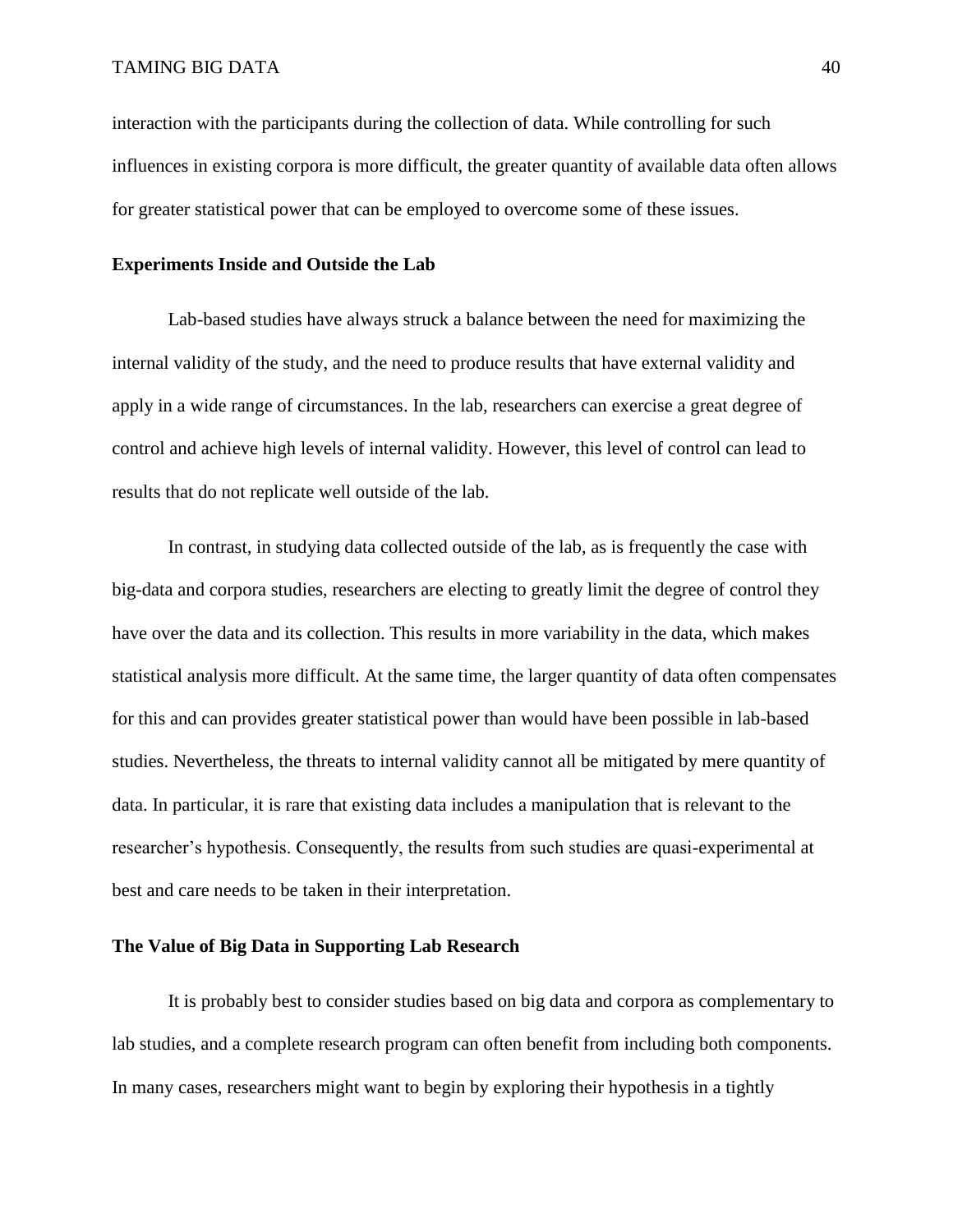controlled lab study, and then extend this result by examining its manifestation in larger datasets collected outside of the lab. However, as demonstrated in study 3, it is not uncommon for a study of corpora to provide insights and predictions that can be further refined in a lab experiment (e.g., Dehghani et al., 2016). More generally, we see big data as an important addition to the arsenal of psychological research. We believe that big data provides an avenue for studies that can synergize with lab research and lead to better theories and, ultimately, to a deeper understanding of cognition and human behavior.

### References

- Aarts, A. A., Anderson, J. E., Anderson, C. J., Attridge, P. R., Attwood, A., Axt, J., … Barnett-Cowan, M. (2015). Estimating the reproducibility of psychological science. *Science*, *349*(6251).
- Asmuth, J., & Gentner, D. (2005). Context sensitivity of relational nouns. In B. G. Bara, L. Barsalou, & M. Bucciarelli (Eds.), *Proceedings of the Twenty-Seventh Annual Meeting of the Cognitive Science Society* (pp. 163–168).
- Asmuth, J., & Gentner, D. (2017). Relational categories are more mutable than entity categories. *Quarterly Journal of Experimental Psychology*, *70*(10), 2007–2025.

Bergen, B. K. (2004). The psychological reality of phonaesthemes. *Language*, *80*(2), 290–311.

- Blust, R. A. (2003). The phonestheme ŋ in austronesian languages. *Oceanic Linguistics*, *42*(1), 187–212.
- BNC Consortium. (2007). The British National Corpus, version 3 (BNC XML Edition). Oxford University Computing Services. Retrieved from http://www.natcorp.ox.ac.uk/
- Boussidan, A., Sagi, E., & Ploux, S. (2009). Phonaesthemic and Etymological effects on the Distribution of Senses in Statistical Models of Semantics. In *Proceedings of the CogSci*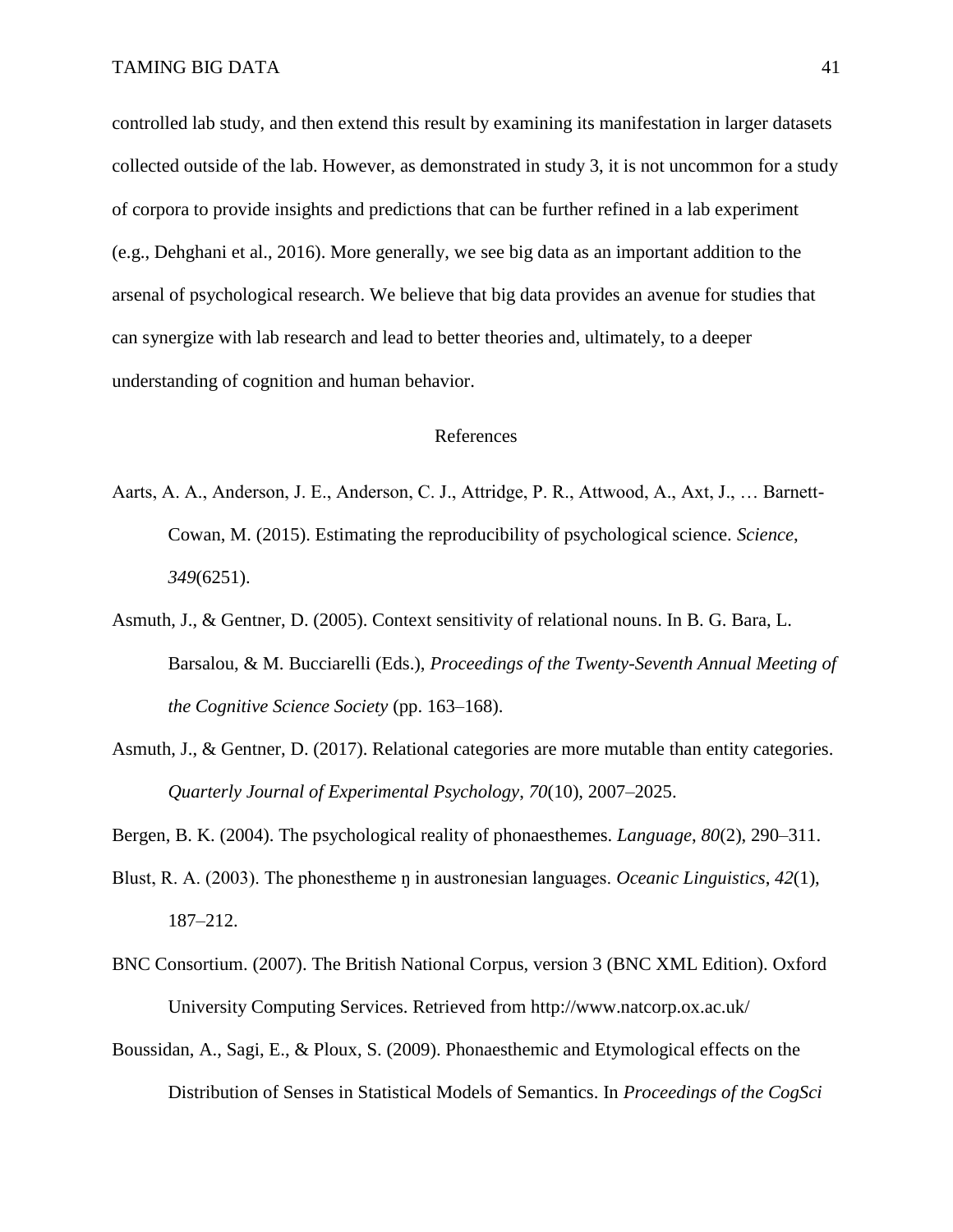*Workshop on Distributional Semantics Beyond Concrete Concepts (DiSCo 2009)* (pp.  $35-40$ ).

De Saussure, F. (1916). Nature of the linguistic sign. *Course in General Linguistics*, 65–70.

- Dehghani, M., Johnson, K., Hoover, J., Sagi, E., Garten, J., Parmar, N. J., … Graham, J. (2016). Purity homophily in social networks. *Journal of Experimental Psychology: General*, *145*(3), 366–375. https://doi.org/10.1037/xge0000139
- Ellegård, A. (1953). *The auxiliary do: The establishment and regulation of its use in English* (Vol. 2). Stockholm: Almquist & Wiksell.
- Farmer, T. A., Christiansen, M. H., & Monaghan, P. (2006). Phonological typicality influences on-line sentence comprehension. *Proceedings of the National Academy of Sciences*, *103*(32), 12203–12208.
- Firth, J. R. (1957). A synopsis of linguistic theory, 1930-1955. In *Studies in linguistic analysis (Special Volume of the Philological Society)* (pp. 1–31). Oxford, UK: Blackwell.
- Foltz, P. W., Laham, D., & Landauer, T. K. (1999). The intelligent essay assessor: Applications to educational technology. *Interactive Multimedia Electronic Journal of Computer-Enhanced Learning*, *1*(2), 939–944.
- Gentner, D. (1982). Why nouns are learned before verbs: Linguistic relativity versus natural partitioning. *Center for the Study of Reading Technical Report; No. 257*.
- Gentner, D. (2006). Why verbs are hard to learn. *Action Meets Word: How Children Learn Verbs*, 544–564.
- Gentner, D., & France, I. M. (1988). The verb mutability effect: Studies of the combinatorial semantics of nouns and verbs. In S. L. Small, G. W. Cottrell, & M. K. Tanenhaus (Eds.),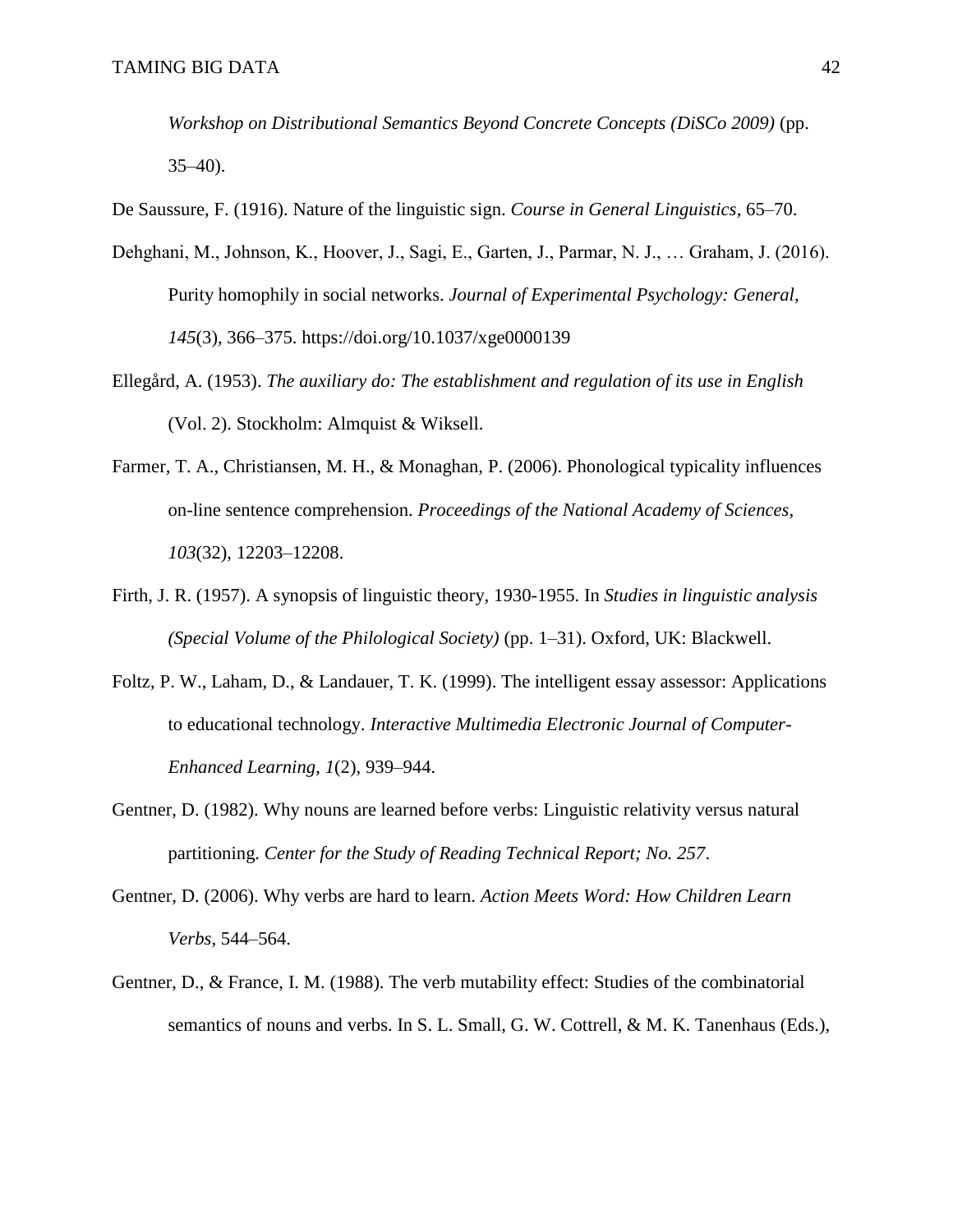*Lexical ambiguity resolution: Perspectives from psycholinguistics, neuropsychology, and artificial intelligence* (pp. 343–382). San Mateo, CA: Kaufmann.

- Gillette, J., Gleitman, H., Gleitman, L., & Lederer, A. (1999). Human simulations of vocabulary learning. *Cognition*, *73*(2), 135–176.
- Graesser, A. C., Wiemer-Hastings, P., Wiemer-Hastings, K., Harter, D., Tutoring Research Group, T. R. G., & Person, N. (2000). Using latent semantic analysis to evaluate the contributions of students in AutoTutor. *Interactive Learning Environments*, *8*(2), 129– 147.
- Griffiths, T. L., Steyvers, M., & Tenenbaum, J. B. (2007). Topics in semantic representation. *Psychological Review*, *114*(2), 211–244.
- Günther, F., Dudschig, C., & Kaup, B. (2016). Latent semantic analysis cosines as a cognitive similarity measure: Evidence from priming studies. *The Quarterly Journal of Experimental Psychology*, *69*(4), 626–653.
- Haidt, J., & Joseph, C. (2004). Intuitive ethics: How innately prepared intuitions generate culturally variable virtues. *Daedalus*, *133*(4), 55–66.
- Hockett, C. F., & Hockett, C. D. (1960). The origin of speech. *Scientific American*, *203*(3), 88– 97.
- Hutchins, S. S. (1998). *The psychological reality, variability, and compositionality of English phonesthemes.* (Dissertation). Emory University.
- Hutchinson, S., & Louwerse, M. M. (2014). Language statistics explain the spatial–numerical association of response codes. *Psychonomic Bulletin & Review*, *21*(2), 470–478.
- Iliev, R., Dehghani, M., & Sagi, E. (2015). Automated text analysis in psychology: methods, applications, and future developments. *Language and Cognition*, *7*(02), 265–290.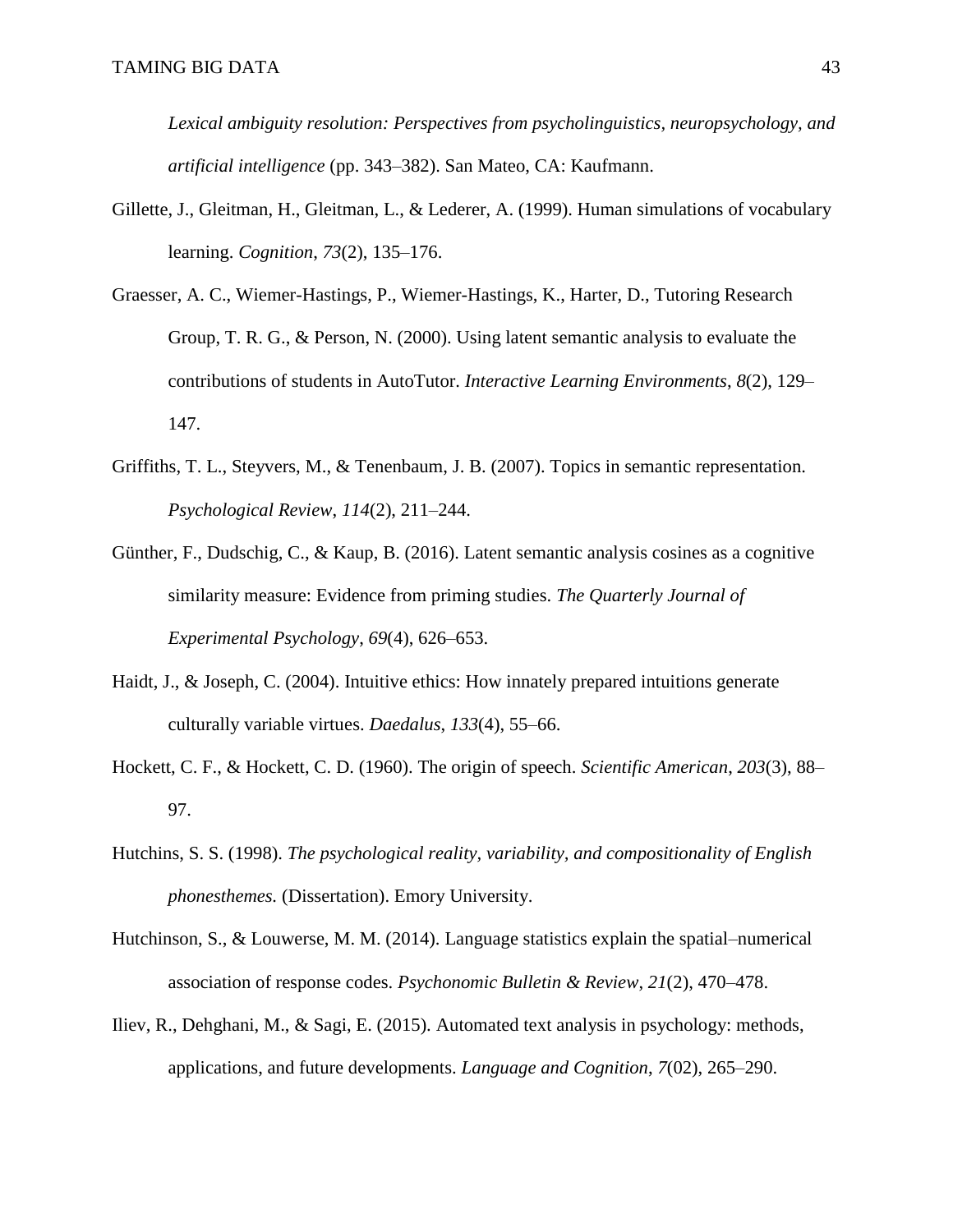- Infomap [Computer Software]. (2007). Stanford, CA. Retrieved from http://infomapnlp.sourceforge.net/
- Jakobson, R., & Waugh, L. R. (1979). *The sound shape of language*. Bloomington, IN: Indiana University Press.
- Lakoff, G. (2009). *The political mind: a cognitive scientist's guide to your brain and its politics*. New York: Penguin Books.
- Landauer, T. K., & Dumais, S. T. (1997). A solution to Plato's problem: The latent semantic analysis theory of acquisition, induction, and representation of knowledge. *Psychological Review*, *104*(2), 211–240. https://doi.org/10.1037/0033-295X.104.2.211
- Landauer, T. K., Foltz, P. W., & Laham, D. (1998). An introduction to latent semantic analysis. *Discourse Processes*, *25*(2–3), 259–284.
- Lebert, M. (2011). *The EBook is 40 (1971-2011)*. Project Gutenberg.
- Mikolov, T., Chen, K., Corrado, G., & Dean, J. (2013a). Efficient estimation of word representations in vector space. *ArXiv Preprint ArXiv:1301.3781*.
- Mikolov, T., Chen, K., Corrado, G., & Dean, J. (2013b). Efficient estimation of word representations in vector space. In *ICLR Workshop*.
- Mohler, M., & Mihalcea, R. (2009). Text-to-text semantic similarity for automatic short answer grading. In *Proceedings of the 12th Conference of the European Chapter of the Association for Computational Linguistics* (pp. 567–575). Association for Computational Linguistics.
- Monaghan, P., Chater, N., & Christiansen, M. H. (2005). The differential role of phonological and distributional cues in grammatical categorisation. *Cognition*, *96*(2), 143–182.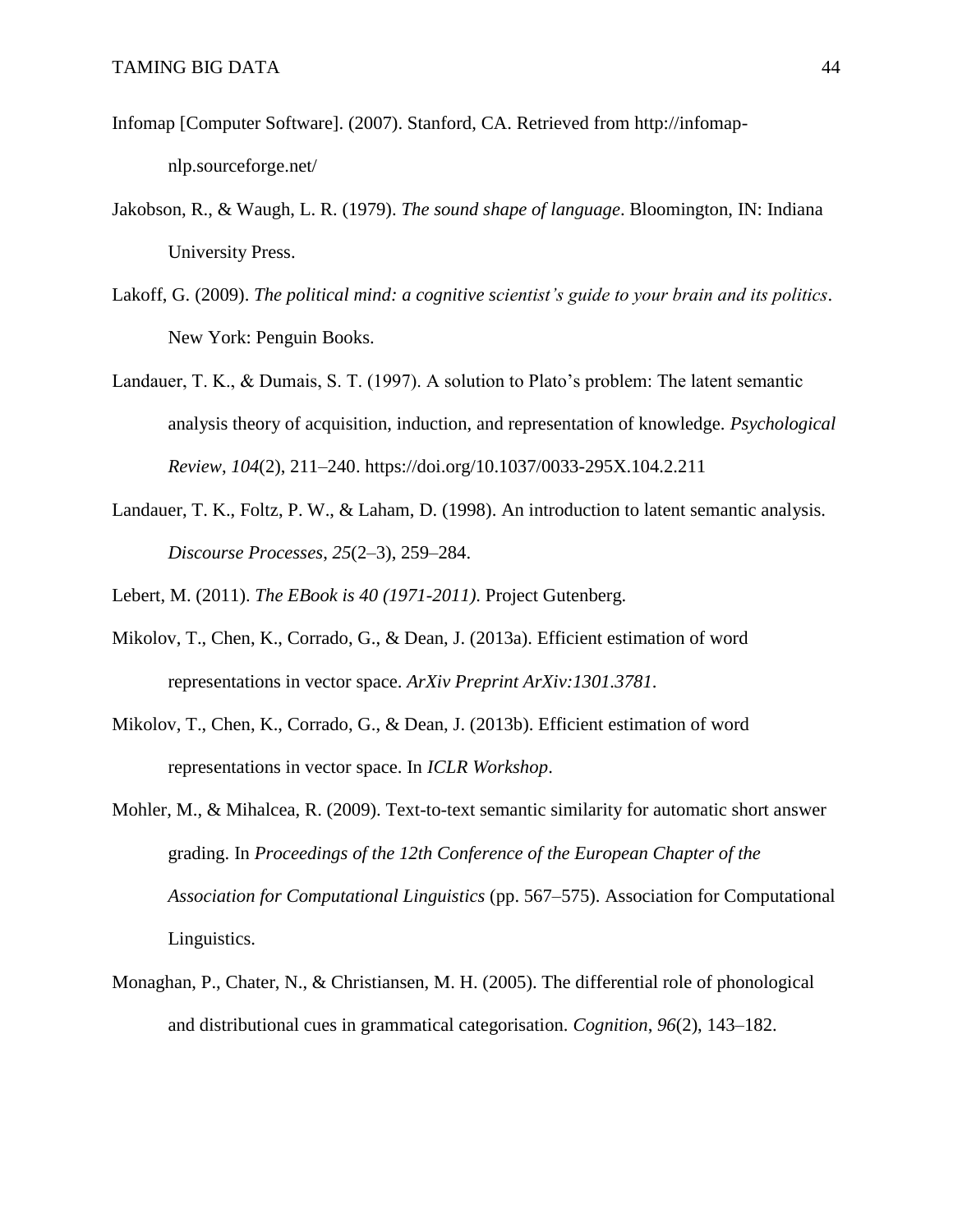- Nuckolls, J. B. (1999). The case for sound symbolism. *Annual Review of Anthropology*, *28*(1), 225–252.
- Pennington, J., Socher, R., & Manning, C. (2014). Glove: Global Vectors for Word Representation. In *Proceedings of the 2014 Conference on Empirical Methods in Natural Language Processing (EMNLP)* (pp. 1532–1543). Doha, Qatar: Association for Computational Linguistics. https://doi.org/10.3115/v1/D14-1162
- Ramachandran, V. S., & Hubbard, E. M. (2001). Synaesthesia–a window into perception, thought and language. *Journal of Consciousness Studies*, *8*(12), 3–34.
- Saffran, J. R. (2003). Statistical language learning: Mechanisms and constraints. *Current Directions in Psychological Science*, *12*(4), 110–114.
- Saffran, J. R., Aslin, R. N., & Newport, E. L. (1996). Statistical learning by 8-month-old infants. *Science*, *274*(5294), 1926–1928.
- Sagi, E. (2018). Developing a New Method for Psychological Investigation Using Text as Data. *SAGE Research Methods Cases*. https://doi.org/10.4135/9781526442604
- Sagi, E., & Dehghani, M. (2014). Measuring Moral Rhetoric in Text. *Social Science Computer Review*, *32*(2), 132–144. https://doi.org/10.1177/0894439313506837
- Sagi, E., Diermeier, D., & Kaufmann, S. (2013). Identifying Issue Frames in Text. *PloS One*, *8*(7), e69185.
- Sagi, E., Kaufmann, S., & Clark, B. (2011). Tracing semantic change with latent semantic analysis. In K. Allan & J. A. Robinson (Eds.), *Current Methods in Historical Semantics* (Vol. 73, pp. 161–183).
- Steyvers, M., & Griffiths, T. (2007). Probabilistic topic models. *Handbook of Latent Semantic Analysis*, *427*(7), 424–440.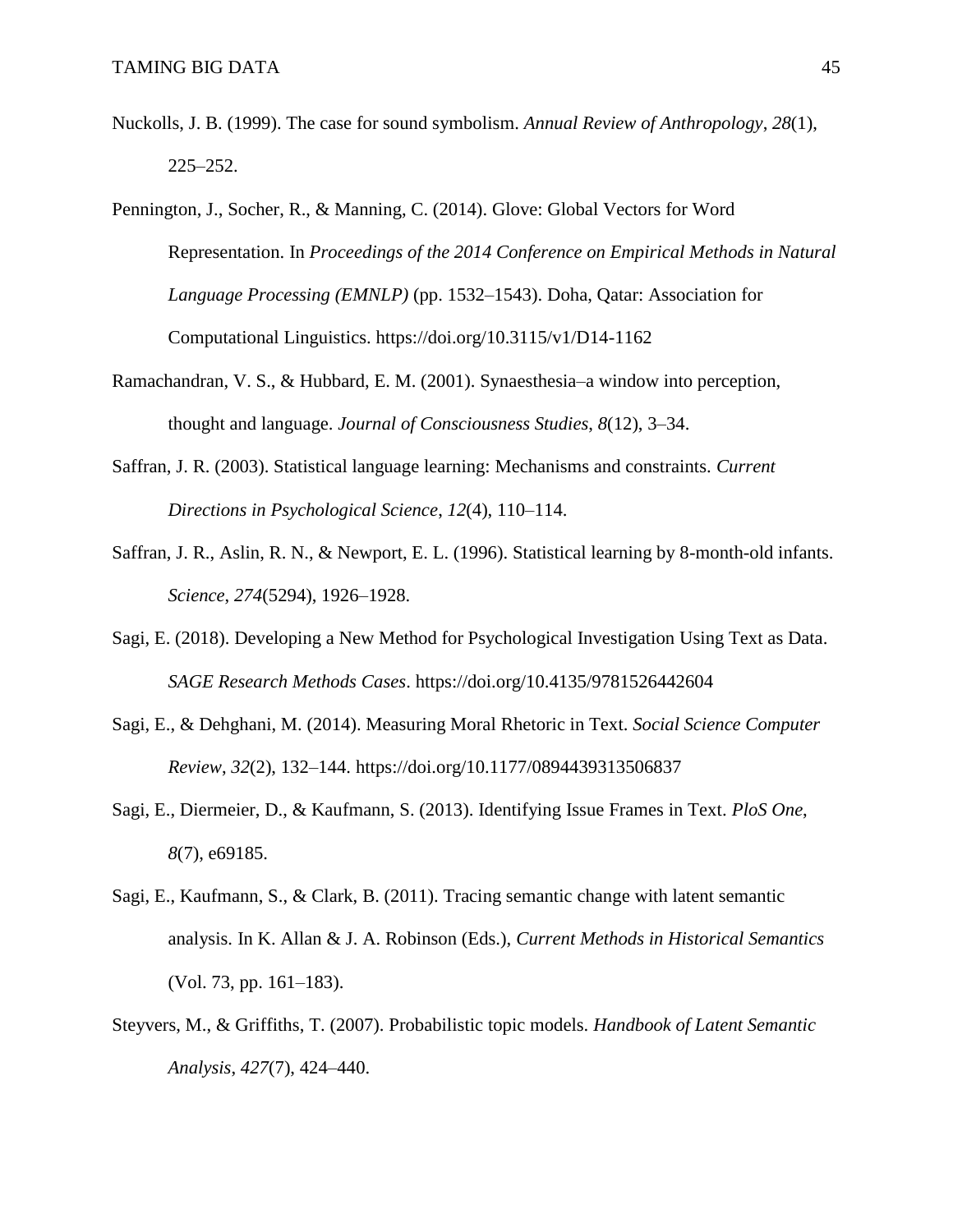- Takayama, Y., Flournoy, R., Kaufmann, S., & Peters, S. (1998). *Information mapping: Conceptbased information retrieval based on word associations*. Stanford, CA: CSLI Publications.
- Tam, Y.-C., Lane, I., & Schultz, T. (2007). Bilingual LSA-based adaptation for statistical machine translation. *Machine Translation*, *21*(4), 187–207.
- Traugott, E. C., & Dasher, R. B. (2001). *Regularity in semantic change* (Vol. 97). Cambridge, UK: Cambridge University Press.

Wallis, J. (1699). *Grammar of the English language*. Oxford: L. Lichfield.

- Watkins, C. (2000). *The American heritage dictionary of Indo-European roots* (Second Edition). Boston, MA: Houghton Mifflin Harcourt.
- Wilson, M. (1988). MRC psycholinguistic database: Machine-usable dictionary, version 2.00. *Behavior Research Methods, Instruments, & Computers*, *20*(1), 6–10.
- Yeh, J.-Y., Ke, H.-R., Yang, W.-P., & Meng, I.-H. (2005). Text summarization using a trainable summarizer and latent semantic analysis. *Information Processing & Management*, *41*(1), 75–95.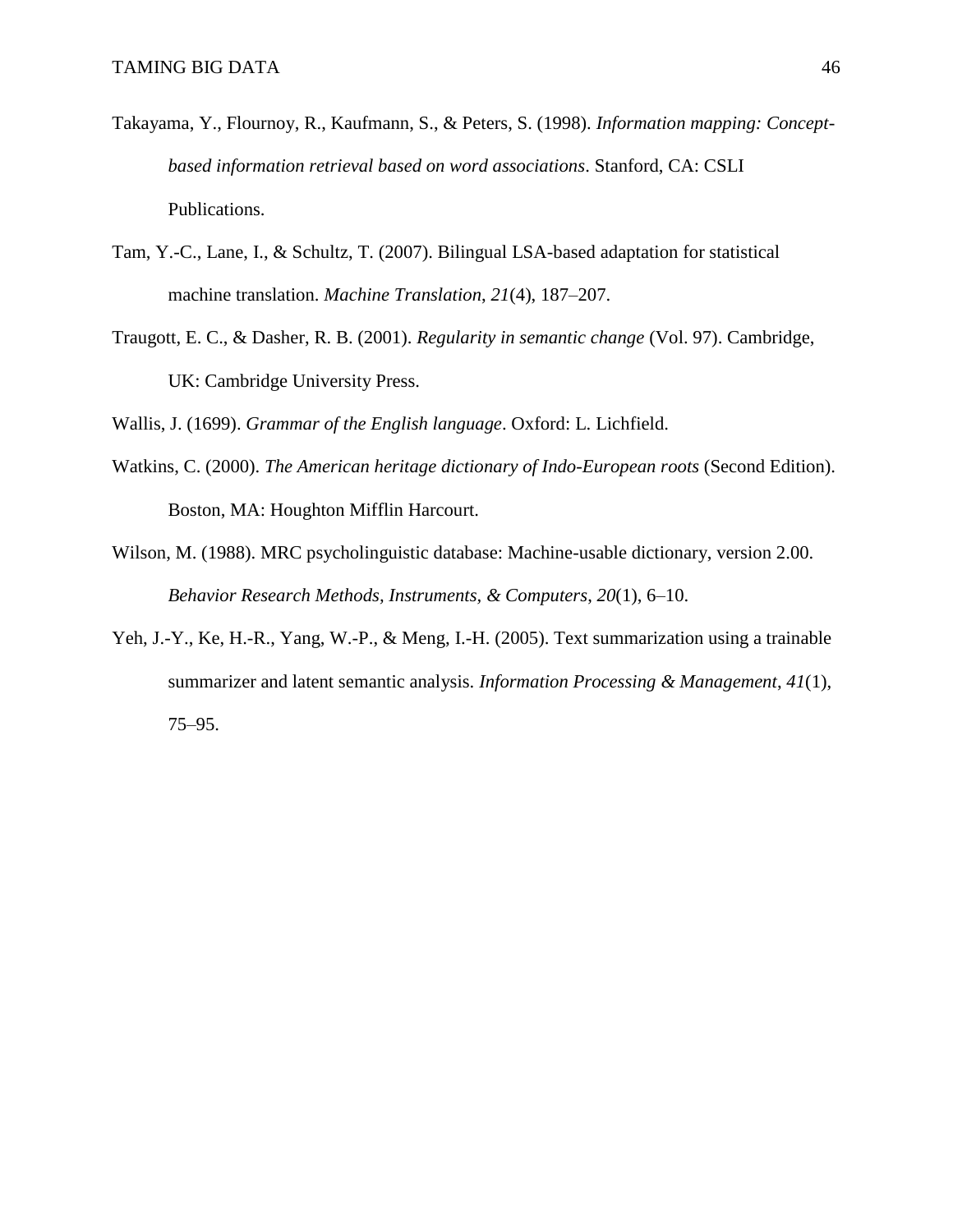# Appendix A – Detailed Results from Study 2

# Table A1

| Cluster | <b>Strength</b> | d'   | t score | <b>Types</b> |
|---------|-----------------|------|---------|--------------|
| bl-     | 0.047           | 0.24 | 5.89    | 42           |
| $cl-$   | 0.033           | 0.11 | 2.97    | 62           |
| $cr-$   | 0.023           | 0.02 | 0.41    | 64           |
| dr-     | 0.046           | 0.23 | 8.67    | 41           |
| fl-     | 0.052           | 0.28 | 7.12    | 53           |
| $fr-$   | 0.024           | 0.03 | 0.81    | 51           |
| gl-     | 0.120           | 0.90 | 27.52   | 22           |
| $gr-$   | 0.028           | 0.06 | 3.40    | 66           |
| qu-     | 0.027           | 0.05 | 1.89    | 48           |
| sc-/sk- | 0.038           | 0.15 | 3.94    | 72           |
| scr-    | 0.050           | 0.26 | 6.72    | 16           |
| sl-     | 0.044           | 0.21 | 3.78    | 40           |
| sm-     | 0.048           | 0.25 | 8.39    | 17           |
| sn-     | 0.080           | 0.54 | 18.69   | 16           |
| $sp-$   | 0.023           | 0.02 | 0.53    | 69           |
| spr-    | 0.121           | 0.91 | 24.57   | 8            |
| squ-    | 0.038           | 0.15 | 7.44    | 11           |
| $st-$   | 0.028           | 0.06 | 1.89    | 139          |
| str-    | 0.051           | 0.27 | 7.72    | 38           |
| SW-     | 0.045           | 0.22 | 4.07    | 28           |
| th-     | 0.025           | 0.04 | 2.17    | 52           |
| thr-    | 0.045           | 0.22 | 6.37    | 17           |
| $tr-$   | 0.033           | 0.11 | 4.00    | 84           |
| tw-     | 0.058           | 0.34 | 9.44    | 23           |
| wh-     | 0.045           | 0.22 | 5.86    | 25           |
| wr-     | 0.067           | 0.42 | 12.49   | 22           |

Prefix Phonesthemes from Hutchins (1998)

*Note*. Statistically supported phonesthemes are bolded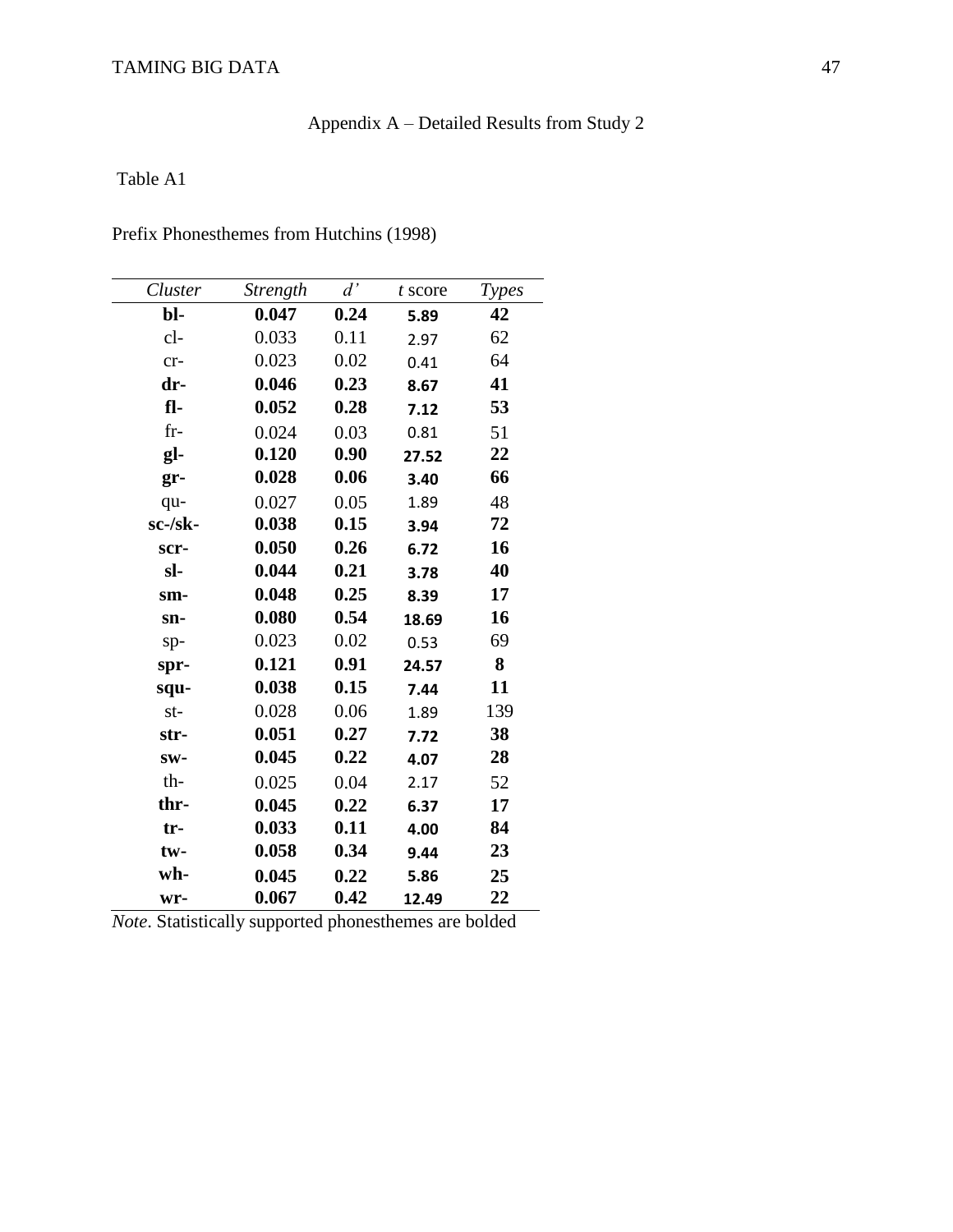### Table A 2

| <b>Cluster</b> | <b>Strength</b> | $d^{\prime}$ | t score | <b>Types</b> |
|----------------|-----------------|--------------|---------|--------------|
| -ab            | 0.037           | 0.15         | 3.76    | 8            |
| -ack           | 0.056           | 0.32         | 8.23    | 23           |
| -ag            | 0.072           | 0.46         | 12.48   | 11           |
| -ail           | 0.043           | 0.20         | 5.05    | 17           |
| -ain/-ein      | 0.040           | 0.17         | 4.36    | 48           |
| -ake           | 0.033           | 0.10         | 2.38    | 20           |
| -ale           | 0.046           | 0.23         | 6.68    | 15           |
| -am            | 0.064           | 0.39         | 7.37    | 17           |
| -amp           | 0.011           | 0.09         | $-2.28$ | 9            |
| -an            | 0.032           | 0.10         | 2.97    | 33           |
| -and           | 0.042           | 0.19         | 5.30    | 20           |
| -ane           | 0.014           | $-0.06$      | $-1.31$ | 16           |
| -ang           | 0.080           | 0.54         | 12.87   | 12           |
| -ank           | 0.035           | 0.13         | 3.15    | 14           |
| -ap            | 0.060           | 0.35         | 8.15    | 18           |
| -ar            | 0.028           | 0.06         | 1.41    | 45           |
| -are           | 0.034           | 0.12         | 3.16    | 26           |
| -art           | 0.014           | $-0.06$      | $-1.35$ | 15           |
| -ash           | 0.052           | 0.28         | 8.76    | 14           |
| -at            | 0.067           | 0.42         | 10.46   | 19           |
| $-ay$          | 0.024           | 0.02         | 0.74    | 33           |
| -eat/-et       | 0.028           | 0.06         | 2.43    | 89           |
| -eck/-ek       | 0.035           | 0.12         | 3.22    | $\tau$       |
| -eek/-eak      | 0.034           | 0.12         | 3.11    | 18           |
| -eel           | 0.064           | 0.39         | 11.30   | 10           |
| -eep           | 0.117           | 0.87         | 25.10   | 8            |
| -eer           | 0.026           | 0.04         | 1.11    | 17           |
| -eet-eat       | 0.029           | 0.08         | 1.82    | 26           |
| -ell           | 0.073           | 0.47         | 9.11    | 11           |
| -er            | 0.019           | $-0.02$      | $-0.55$ | 229          |
| -ere           | 0.074           | 0.48         | 14.66   | 10           |
| -est/-east     | 0.028           | 0.06         | 1.94    | 26           |
| -ew            | 0.031           | 0.09         | 2.01    | 21           |
| -ick           | 0.067           | 0.42         | 15.01   | 18           |
| -ide           | 0.047           | 0.24         | 5.34    | 21           |
| -iff           | 0.062           | 0.37         | 5.30    | 9            |
| -ig            | 0.093           | 0.65         | 11.63   | 10           |

Suffix Phonesthemes from Hutchins (1998)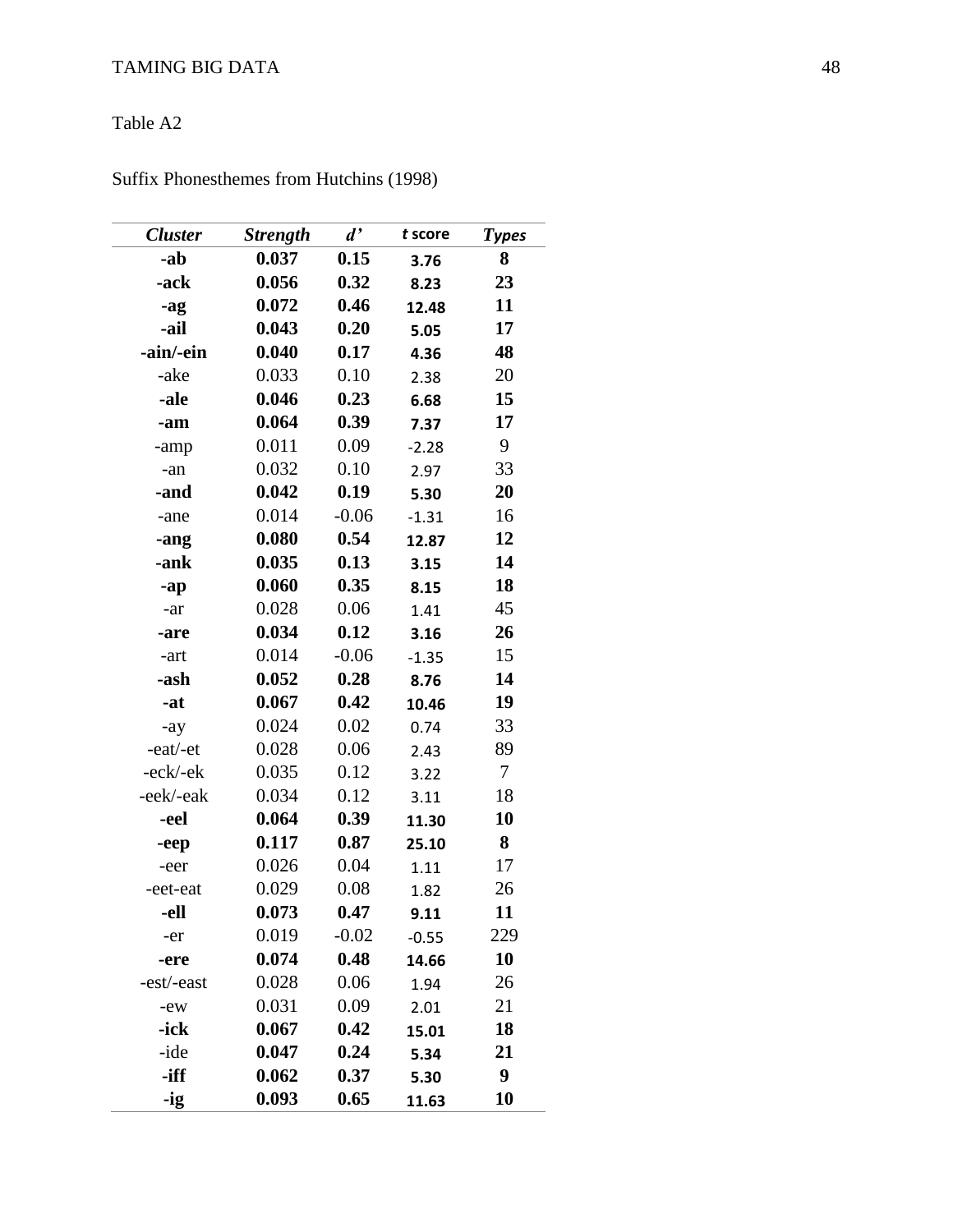| <b>Cluster</b> | <b>Strength</b> | d'      | t score | <b>Types</b> |
|----------------|-----------------|---------|---------|--------------|
| -ile/-uile     | 0.026           | 0.05    | 0.81    | 31           |
| $-i11$         | 0.022           | 0.01    | 0.29    | 17           |
| $\mathbf{-im}$ | 0.045           | 0.22    | 5.81    | 13           |
| -ime           | 0.047           | 0.24    | 8.30    | 10           |
| -ine           | 0.027           | 0.06    | 1.47    | 31           |
| -ing           | 0.140           | 1.08    | 30.08   | 11           |
| -ink           | 0.060           | 0.35    | 10.92   | 12           |
| -ip            | 0.064           | 0.39    | 11.10   | 20           |
| -ir-ur         | 0.013           | $-0.08$ | $-1.82$ | 15           |
| $-it$          | 0.031           | 0.09    | 2.68    | 50           |
| -le            | 0.028           | 0.06    | 1.69    | 158          |
| -Vng           | 0.035           | 0.13    | 2.67    | 36           |
| -nk            | 0.037           | 0.15    | 3.63    | 33           |
| -oast/-ost     | 0.017           | $-0.04$ | $-0.83$ | 12           |
| -ob            | 0.047           | 0.23    | 7.75    | 8            |
| -ock           | 0.029           | 0.07    | 2.02    | 19           |
| -od            | 0.123           | 0.93    | 24.61   | 11           |
| -oil           | 0.048           | 0.25    | 7.51    | 8            |
| -ol            | 0.011           | $-0.09$ | $-2.43$ | 8            |
| -one           | 0.037           | 0.15    | 3.82    | 11           |
| -ook           | 0.030           | 0.08    | 2.23    | 7            |
| $-oom$         | 0.030           | 0.08    | 5.65    | 8            |
| -oon           | 0.060           | 0.35    | 5.45    | 12           |
| -00p           | 0.055           | 0.31    | 5.91    | 10           |
| $-oot$         | 0.036           | 0.13    | 4.14    | 7            |
| -op            | 0.095           | 0.67    | 8.10    | 14           |
| -ope           | 0.038           | 0.15    | 4.88    | 8            |
| -ore           | 0.038           | 0.15    | 5.18    | 18           |
| $-OS$          | 0.036           | 0.13    | 2.85    | $\tau$       |
| -ough          | 0.081           | 0.55    | 13.65   | 8            |
| $-0W$          | 0.044           | 0.21    | 4.14    | 52           |
| -sk            | 0.029           | 0.07    | 2.71    | 15           |
| -ub            | 0.068           | 0.43    | 8.14    | 9            |
| -uck           | 0.063           | 0.38    | 9.06    | 13           |
| -ude           | 0.051           | 0.27    | 7.14    | 9            |
| -uff           | 0.142           | 1.10    | 36.77   | 9            |
| -ug            | 0.077           | 0.51    | 25.86   | 11           |
| -ump           | 0.095           | 0.67    | 19.41   | 11           |
| -um/-umb       | 0.066           | 0.41    | 20.78   | 14           |
| -unk           | 0.089           | 0.62    | 18.83   | 9            |
| -ush           | 0.063           | 0.39    | 12.54   | 14           |
| -ust           | 0.028           | 0.06    | 1.86    | 17           |